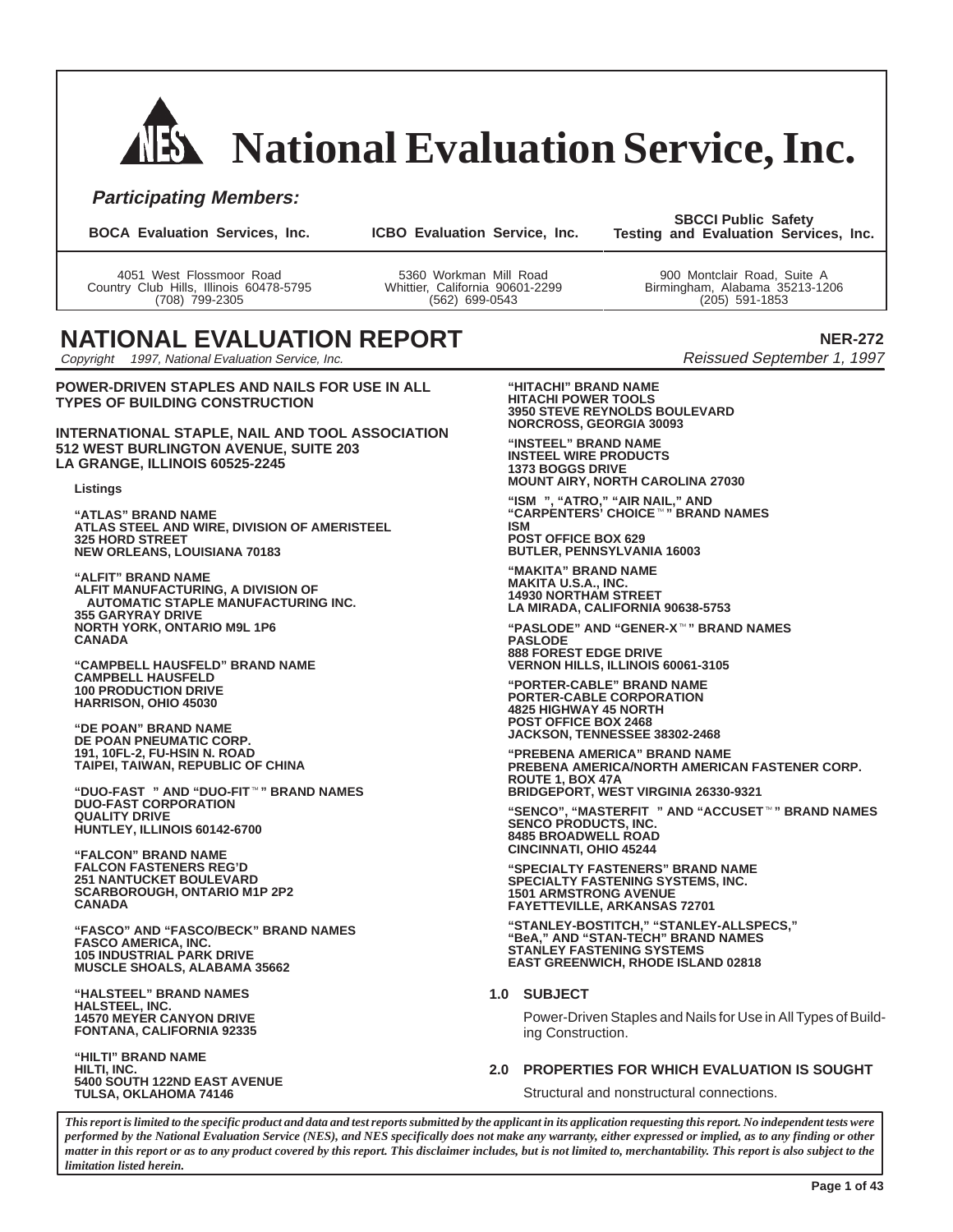#### **3.0 DESCRIPTION**

#### **3.1 MANUFACTURER**

Fasteners described in this report are manufactured by the above-listed member companies of the International Staple, Nail and Tool Association.

#### **3.2 STAPLES**

The staples are manufactured from No. 18, No. 16, No. 15 and No. 14 gage, round, semi-flattened or flattened, plain or zinc-coated steel wire, and are driven with power tools. The staples are available with outside crown widths varying from  $\frac{3}{16}$  inch to 1 inch (4.8 mm to 25 mm). Leg lengths vary from  $5/8$  inch to  $3<sup>1</sup>/2$  inches (15.9 mm to 89 mm). The staples are collated into strips and cohered with polymer coatings. Staples manufactured from aluminum and copper wire are permitted in nonstructural applications only when specifically recognized in the attachments set forth in Tables 39, 40, and 41. Staple crown widths and leg lengths specified in this report are overall dimensions.

#### **3.3 NAILS**

#### **3.3.1 General**

Nails are manufactured from plain steel wire, galvanized steel wire, aluminum wire, copper wire or stainless steel wire. Aluminum and copper nails are permitted in nonstructural applications only when specifically recognized in the Tables 39, 40, and 41 of this report. Nail heads include full round heads or modified round heads such as clipped heads, "D" heads, notched heads, oval heads or T-shaped heads. Nails are supplied with smooth or deformed (threaded) shanks. Deformed shanks are either annularly threaded (ring shank) or helically threaded (screw shank). Nails are collated and cohered into strips, clips or coils for loading into a power driving tool. Nails with T-shaped heads are permitted in nonstructural connections only when specifically recognized in the tables of this report. Some common nail head and shank styles, and other fastener designs, are illustrated on page 6, "Basic Fastener Styles." Minimum dimensions govern fastener recommendations. The pennyweight and style of commonly used nails are typically described in the accompanying tables. Table 1 lists shank lengths and diameters for listed nails. Figure 1 illustrates nail styles and head styles.

#### **3.3.2 Nail Bending Yield Strengths (Fyb)**

For engineered and structural construction, steel nails with the minimum bending yield strength are required. Nails formed from steel wire having a nominal diameter of 0.135 inch (3.4 mm) or less shall have a minimum average bending yield strength of 100 ksi (689 MPa), and nails with diameters greater than 0.135 inch (3.4 mm) shall have a minimum average bending yield strength of 90 ksi (620 MPa). The 20d common nails described in Table 24 shall have a minimum average bending yield strength of 80 ksi (551 MPa).

#### **3.4 COATINGS**

The coatings used consist of thermoplastic plastics. Coated fasteners are identified on the fastener carton or other packaging material by the word "coated", or by a trade name implying a coating. Coated fasteners meet or exceed the holding power of the uncoated fasteners, and therefore are alternatives to any uncoated fastener listed in this report.

#### **3.5 CONFORMANCE TO THE 1991 NATIONAL DESIGN SPECIFICATION**

The fastening schedules in this report have lateral strength equal to or exceeding the lateral strength of connections found in the model codes. For nails, analysis was made with the lateral strength model (European Yield Model) incorporated into the model codes and into the 1991 edition of the National Design Specification $^{\circledR}$  (NDS $^{\circledR}$ ), published by the American Forest and Paper Association. For stapled connections, analysis was based on the Proportional Limit Model, which was used in previous editions of the National Design Specification. This model has historically been used in model building codes for calculating the lateral strength of both nailed and stapled connections. The new European Yield Model was calibrated to the values calculated from the Proportional Limit Model.

The tables in this report which use either the European Yield Model or the Proportional Limit Model are based on provisions of the model codes. While every precaution has been taken to ensure the accuracy of these tables, the tables are intended to be used with competent engineering design. It is the final responsibility of the designer to relate design assumptions to design values and to make design value adjustments appropriate to the end use.

#### **3.6 FASTENER TOLERANCES**

All staples and nails used in structural and engineered construction shall conform to the tolerances specified in ASTM F 1667, "Standard Specification for Driven Fasteners: Nails, Spikes, and Staples."

#### **3.7 SI UNIT CONVERSIONS**

Length:  $1$  inch = 25.4 mm. 1 foot =  $304.8$  mm.

Force:  $1 \text{ lbf} = 4.45 \text{ N}$ .

Force per unit length:  $1$  lbf/foot = 14.59 N/m.

Velocity: 1 mile/h =  $1.61$  km/h.

Bending Yield Strength: 1 ksi = 6.89 Mpa

#### **4.0 INSTALLATION DETAILS**

#### **4.1 GENERAL**

Nail and staple installation shall comply with the tables in this report. Nail installation shall comply with Part XII of the 1991 National Design Specification and applicable requirements of the model codes.

#### **4.2 HARDENED SCREW-SHANK STEEL NAILS**

For attaching subflooring to 0.047-inch (1.2 mm) (No. 14 gage) steel floor joists, collated hardened screw shank nails shall have a minimum shank diameter of 0.120 inch (3 mm), with diamond points. The screw shank flutes of the nail shall begin a maximum distance of  $\frac{1}{2}$  inch (12.7 mm) from the underside of the nail head and shall continue to the top of the nail point. Interruptions in shank deformation are permitted for improving and allowing adherence of the shank to the medium that is cohering the nails into a strip, clip or coil. The nails are driven with a power tool to attach the subflooring directly to 0.047-inch (1.2 mm) (No. 14 gage) steel floor joists, providing a minimum penetration through the steel floor joist of  $\frac{1}{2}$  inch (12.7 mm). Nail spacing for plywood is 6 inches (152 mm) on center at intermediate supports. Two nails per board are required for tongue-and-groove sheathing.

#### **5.0 IDENTIFICATION**

Fasteners are identified by labels, attached to the containers, that show the manufacturer's name and the NES report number.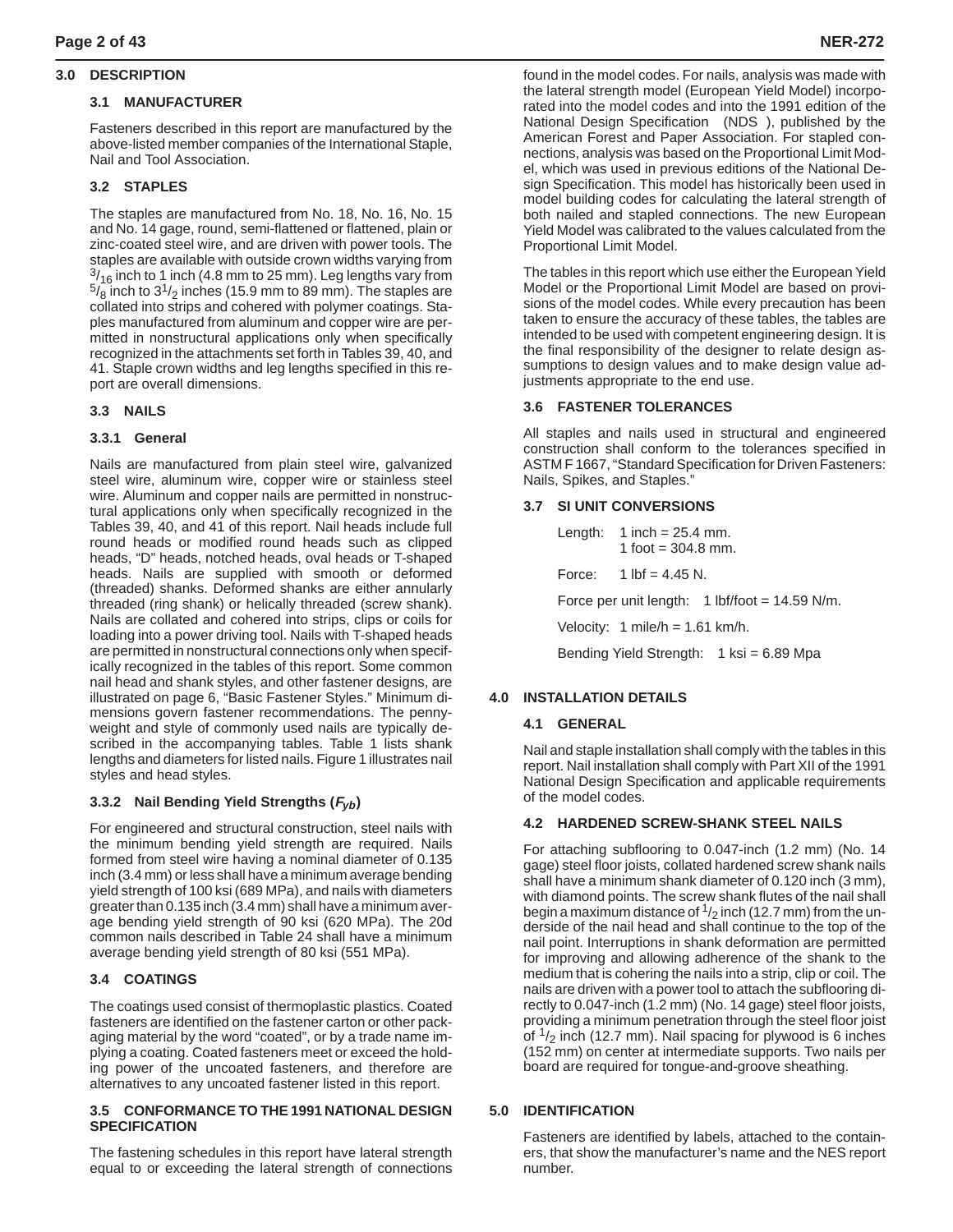Labels for staples show the gage and leg length. Labels for nails show the style, diameter, length, and penny designation.

#### **6.0 EVIDENCE SUBMITTED**

**6.1** Shear resistance calculations for staples and nails in horizontal and vertical diaphragms.

**6.2** Withdrawal-resistance and lateral-resistance comparison calculations for staples versus nails.

**6.3** Withdrawal-resistance and lateral-resistance tests for staples in wood-to-wood and lath-to-wood applications.

**6.4** Reports of bending yield strength tests in accordance with ASTM F 1575, by PFS Corporation, Report No. 9533:

**6.4.1** Issued March 17, 1997, for Atlas.

**6.4.2** Issued September 4, 1996, for Campbell Hausfeld.

**6.4.3** Issued June 10, 1996, revised October 23, 1996, for Duo-Fast.

**6.4.4** Issued July 24, 1996, for Falcon.

**6.4.5** Issued March 27, 1997, for Fasco.

**6.4.6** Issued November 26, 1996, for Halsteel.

**6.4.7** Issued January 23, 1996, for Hitachi.

**6.4.8** Issued March 27, 1997, for Insteel.

**6.4.9** Issued September 7, 1996, for ISM.

**6.4.10** Issued June 5, 1997, for ITW/Paslode.

**6.4.11** Issued June 3, 1997, for Porter Cable.

**6.4.12** Issued September 20, 1995, revised April 7, 1997, for Senco Products.

**6.4.13** Issued July 15, 1996, for Specialty Fasteners.

**6.4.14** Issued January 24, 1996, for Stanley Bostich.

**6.5** Report of bending yield strength tests in accordance with ASTM F 1975 for Hilti, by SGS US Testing, No. 720297-3, dated May 23, 1996.

**6.6** Reports of pull-through capacities tests on fasteners, by Clemson University, dated February 6, 1996.

**6.7** Reports of lateral and withdrawal strength of nails, by USDA Forest Service Forest Products Laboratory, dated March 1993.

**6.8** Reports of slip movement tests on fasteners, by PFS Corporation No. 97-04, dated September 15, 1997.

**6.9** Structural calculations by John Tissell, P.E., Report 97-09, dated September 1997.

#### **7.0 CONDITIONS OF USE**

The National Evaluation Service Committee finds that fasteners and attachment details noted in this report are alternative methods of attachment to those specified in the BOCA National Building Code/1996, the 1997 SBCCI Standard Building Code, the 1994 Uniform Building Code with 1996 Accumulative Supplement, and the 1995 CABO One and Two Family Dwelling Code, subject to the following conditions:

**7.1** The crown width, leg length and gage of staples, and the shank length and diameter of nails, specified in this report, are minimums. When fasteners larger than those specified are used for any application, consideration shall be given to restrictions on edge distance and close spacing of large-diameter nails described in the diaphragm tables.

**7.2** Diaphragm and other construction noted in this report shall conform to all applicable provisions of the code.

**7.3** All staples attaching diaphragm and non-diaphragm structural-use panels or 1-inch (25 mm) nominal sheathing shall be installed with the crowns of the staple parallel to the long dimension of the framing members, and shall be driven flush with the surface of the sheathing. The spacing, wire gage and leg lengths of the fasteners shall be as set forth in this report.

**7.4** Steel nails with T-shaped heads, all aluminum and copper nails, and staples with crowns less than  $7/16$  inch (11.1 mm) wide are permitted in non-structural connections only when specifically recognized in Tables 39, 40, and 41 of this report.

**7.5** Fasteners for pressure preservative and fire-retardant-treated wood shall be of hot-dipped galvanized steel, stainless steel, or copper.

**7.6** This report is subject to periodic re-examination. For information on the current status, consult the evaluation report listing or contact one of the participating members of the NES.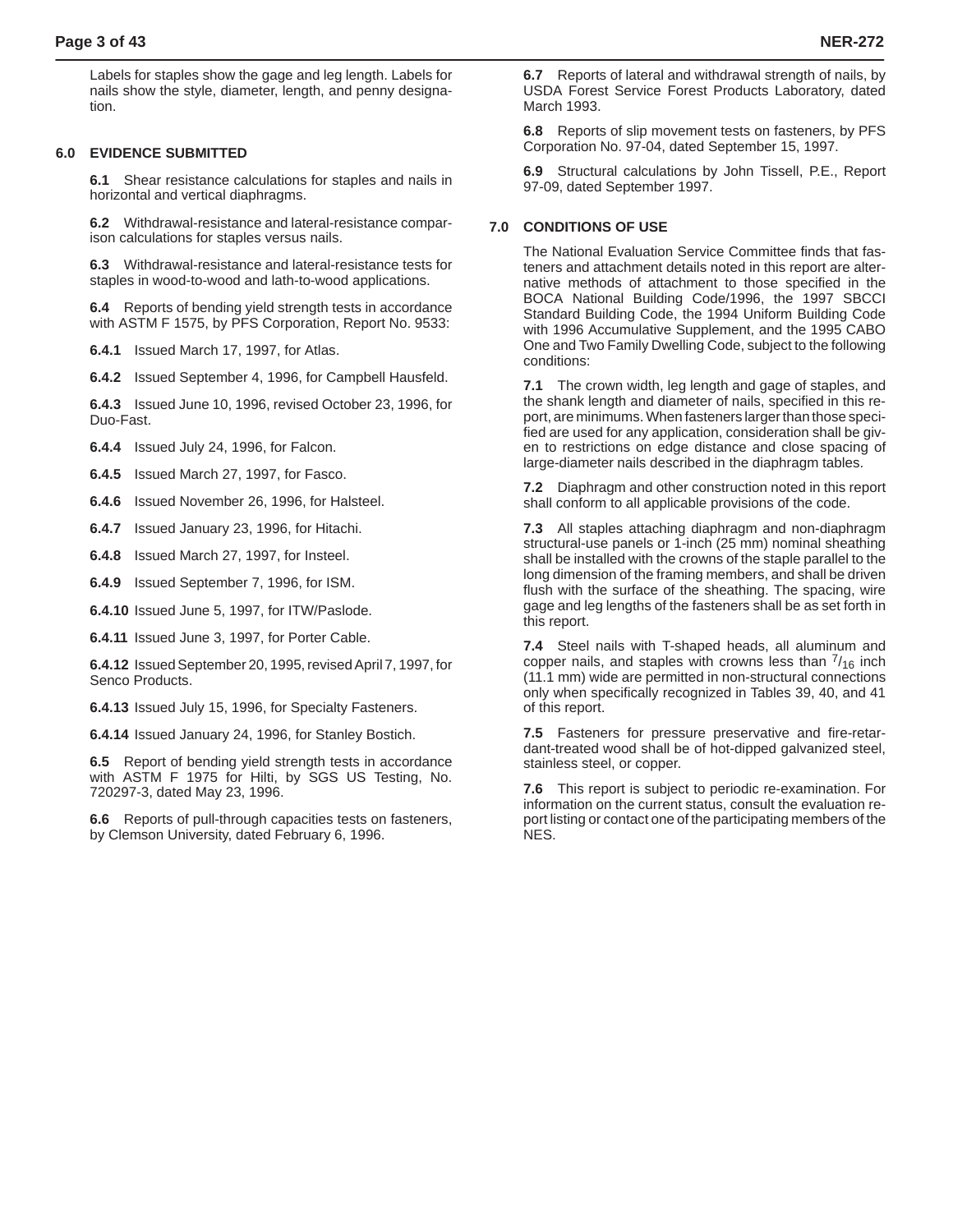### CONTENTS

| Table No.      |                                                                                        | Page |
|----------------|----------------------------------------------------------------------------------------|------|
| $\mathbf{1}$   |                                                                                        |      |
|                | "Design" Values and Allowable Load Tables                                              |      |
|                | Staple & Nail Values for Structural Design                                             |      |
| $\mathfrak{2}$ |                                                                                        |      |
| 3              |                                                                                        |      |
| $\overline{4}$ | Normal Design Lateral Strength of Face-Nailed Connections of "2-by" Members to Other   |      |
|                |                                                                                        |      |
|                | <b>Horizontal Diaphragms</b>                                                           |      |
|                | Allowable Shear for Wind or Seismic Loading for Structural Panel Horizontal Diaphragms |      |
| 5              |                                                                                        |      |
| 6              |                                                                                        |      |
| 7              |                                                                                        |      |
| 8              |                                                                                        |      |
| 9              |                                                                                        |      |
| 10             |                                                                                        |      |
| 11             |                                                                                        |      |
| 12             |                                                                                        |      |
|                | <b>Shear Walls</b>                                                                     |      |
|                | Allowable Shear for Wind or Seismic Loading for Structural Panel Shear Walls           |      |
| 13             |                                                                                        |      |
| 14             |                                                                                        |      |
| 15             |                                                                                        |      |
| 16             |                                                                                        |      |
| 17             |                                                                                        |      |
| 18             |                                                                                        |      |
| 19             |                                                                                        |      |
| 20             |                                                                                        |      |
| 21             |                                                                                        |      |
|                | Vertical Diaphragms of Wall Sheathing                                                  |      |
|                | Allowable Shear for Wind or Seismic Loading for Shear Walls of                         |      |
|                |                                                                                        |      |
| 22             |                                                                                        |      |
| 23             | Gypsum Lath-Plaster, Wallboard and Exterior Plaster Attached to Wood-Framed            |      |
|                |                                                                                        |      |
|                | <b>Prescriptive Minimum Fastening Schedule Tables</b>                                  |      |
|                | Framing                                                                                |      |
| 24             |                                                                                        |      |
| 25             |                                                                                        |      |
| 26             |                                                                                        |      |

| 27 |                                              |  |
|----|----------------------------------------------|--|
|    | <b>Prescriptive Sheathing Tables</b>         |  |
| 28 |                                              |  |
|    |                                              |  |
| 29 |                                              |  |
| 30 |                                              |  |
|    | Alternate Sheathing Fastenings to the Use of |  |
| 31 |                                              |  |
| 32 |                                              |  |
| 33 |                                              |  |
| 34 |                                              |  |
| 35 |                                              |  |
| 36 |                                              |  |
| 37 |                                              |  |
|    |                                              |  |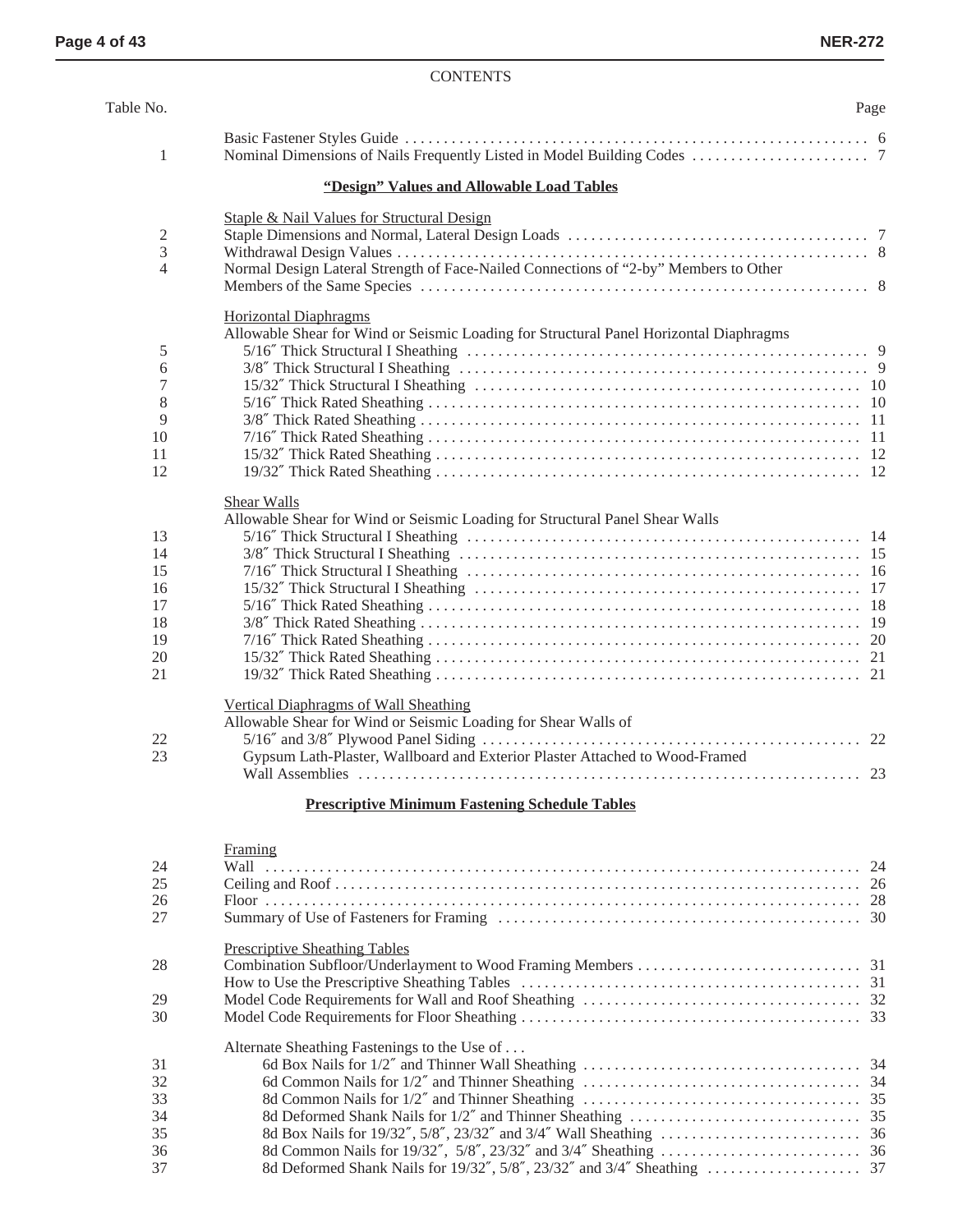### CONTENTS, continued

#### Table No. Page

| 38<br>39<br>40<br>41 | Other General Attachments<br>Wall, Ceiling and Soffit Covering Materials Attached to Wood Receiving Members  40<br>Wall, Ceiling and Soffit Covering Materials Attached to Metal Receiving Members 40 |  |
|----------------------|-------------------------------------------------------------------------------------------------------------------------------------------------------------------------------------------------------|--|
|                      |                                                                                                                                                                                                       |  |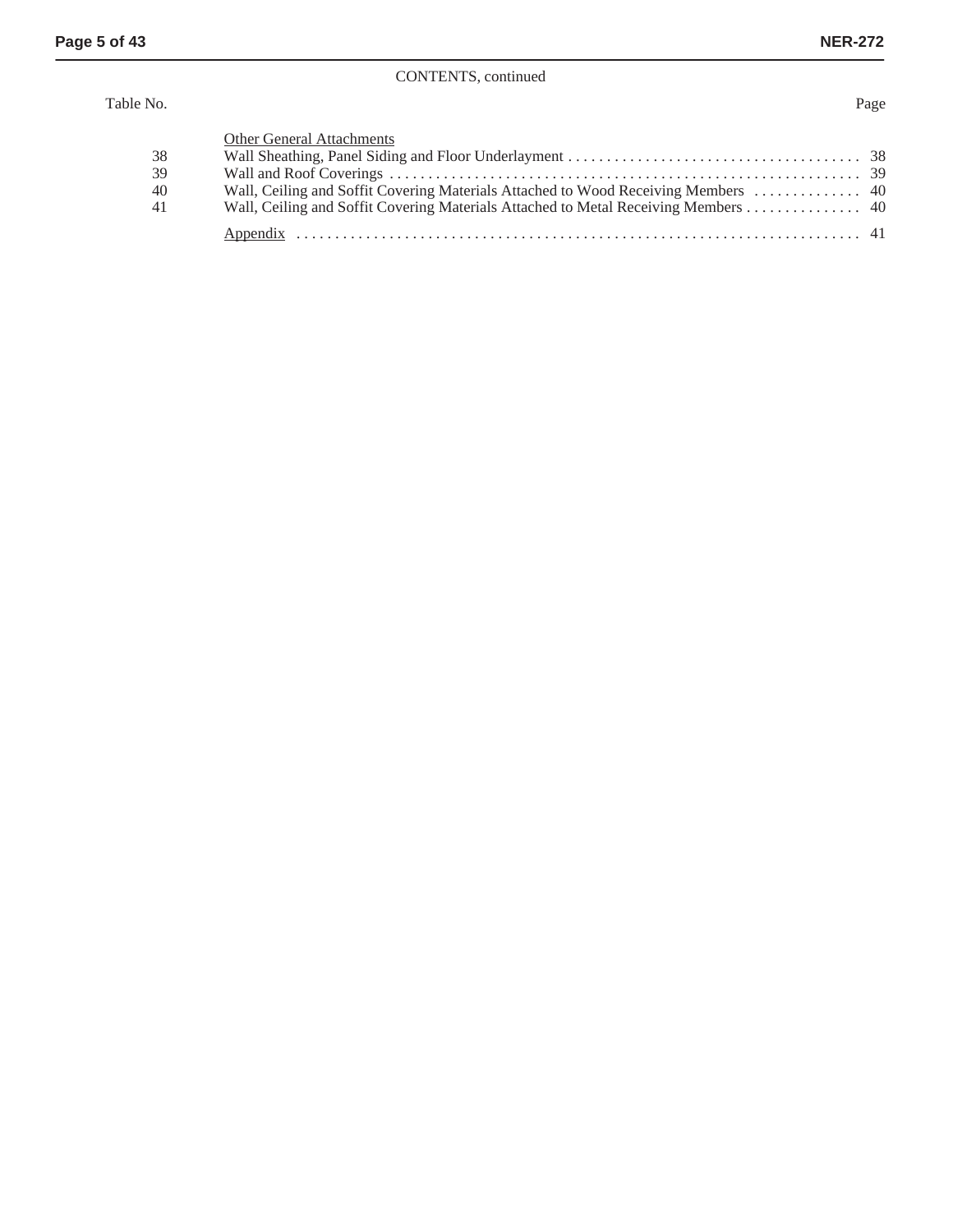**Basic Fastener Styles**



**Nail Head Styles**

(Solid line represents head perimeter; dashed line represents shank perimeter.)



**FIGURE 1**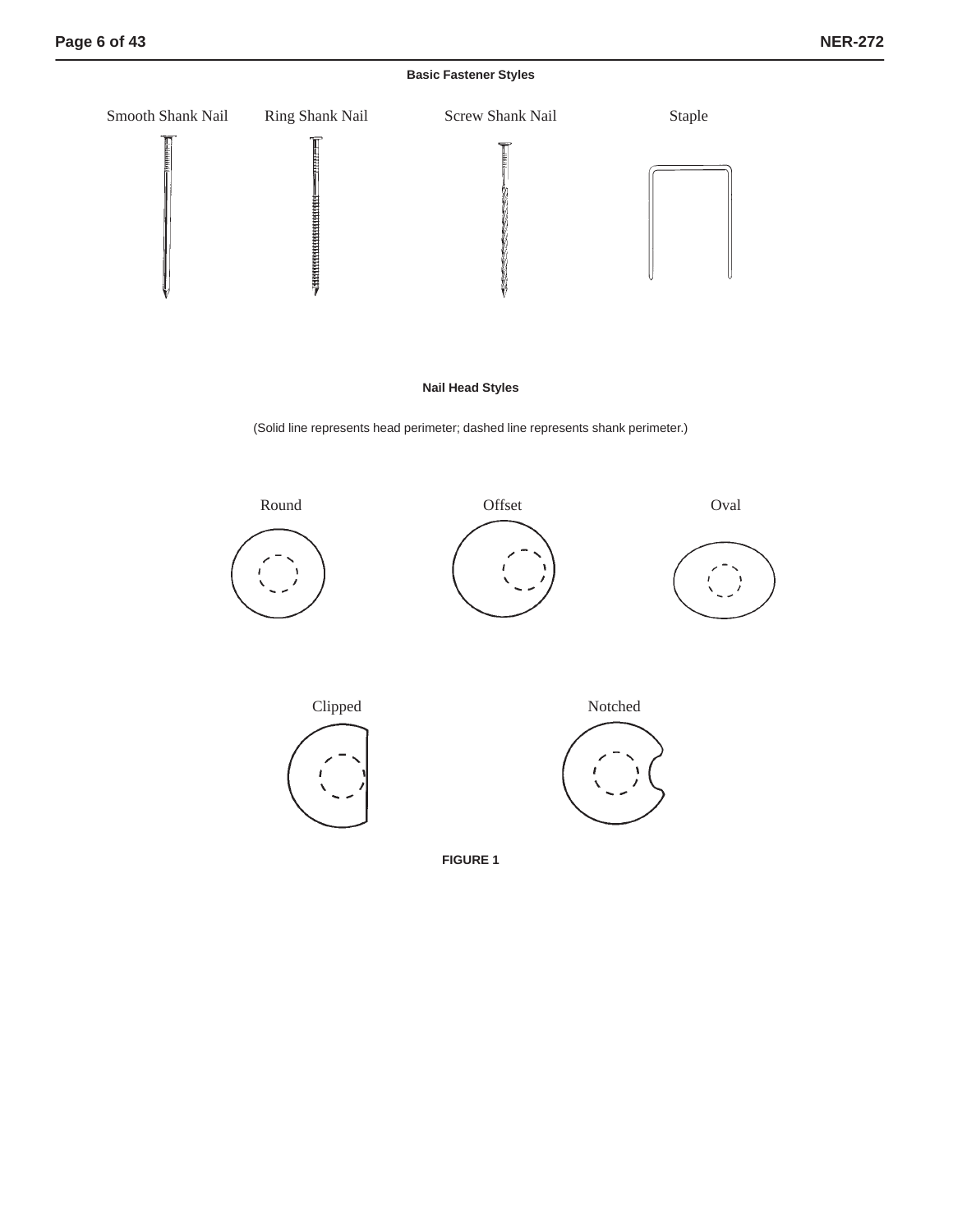**TABLE 1 NOMINAL DIMENSIONS OF NAILS FREQUENTLY LISTED IN MODEL BUILDING CODES**

| <b>PENNYWEIGHT</b> | <b>LENGTH, IN INCHES</b>                       | <b>SHANK DIAMETER, IN INCHES</b> |  |  |
|--------------------|------------------------------------------------|----------------------------------|--|--|
|                    | <b>Box</b>                                     |                                  |  |  |
| 6d                 | $\overline{2}$                                 | 0.099                            |  |  |
| $8\mathrm{d}$      | $2 - 1/2$                                      | 0.113                            |  |  |
| $10\mathrm{d}$     | $\overline{3}$                                 | 0.128                            |  |  |
|                    | Casing                                         |                                  |  |  |
| $6\mathrm{d}$      | $2 - 1/4$                                      | 0.099                            |  |  |
| $8\mathrm{d}$      | $2 - 1/2$                                      | 0.113                            |  |  |
| $10\mathrm{d}$     | $\overline{3}$                                 | 0.128                            |  |  |
|                    | $\begin{tabular}{ll} \bf Common \end{tabular}$ |                                  |  |  |
| 6d                 | $\overline{2}$                                 | 0.113                            |  |  |
| 8d                 | $2 - 1/2$                                      | 0.131                            |  |  |
| 10d                | $\overline{3}$                                 | 0.148                            |  |  |
| 16d                | $3 - 1/2$                                      | 0.162                            |  |  |
| $20\mathrm{d}$     | $\overline{4}$                                 | 0.192                            |  |  |
|                    | Cooler                                         |                                  |  |  |
| 5d                 | $1 - 5/8$                                      | 0.086                            |  |  |
| $6d$               | $1 - 7/8$                                      | 0.092                            |  |  |
| $8\mathrm{d}$      | $2 - 3/8$                                      | 0.113                            |  |  |
|                    | Deformed <sup>1</sup>                          |                                  |  |  |
| $3d$               | $1 - 1/4$                                      | 0.099                            |  |  |
| $4d$               | $1 - 1/2$                                      | 0.099                            |  |  |
| $6d$               | $\overline{2}$                                 | 0.120                            |  |  |
| $8\mathrm{d}$      | $2 - 1/2$                                      | 0.120                            |  |  |
|                    | Finish                                         |                                  |  |  |
| $8\mathrm{d}$      | $2 - 1/2$                                      | 0.099                            |  |  |
| 10d                | $\overline{\mathbf{3}}$                        | 0.113                            |  |  |
|                    | <b>Siding</b>                                  |                                  |  |  |
| $6d$               | $1 - 7/8$                                      | 0.106                            |  |  |
| $8\mathrm{d}$      | $2 - 3/8$                                      | 0.128                            |  |  |
| $\sim$ $\sim$      |                                                |                                  |  |  |

<sup>1</sup>A deformed shank nail shall have either a helical (screw) shank or an annular (ring) shank.

#### **TABLE 2 STAPLE DIMENSIONS AND NORMAL, LATERAL DESIGN LOADS 1,2**

|      | STAPLE <sup>3</sup> | <b>LATERAL LOAD</b>                 |                            |  |  |  |
|------|---------------------|-------------------------------------|----------------------------|--|--|--|
| Gage | Diameter, in inches | Minimum Penetration, 4<br>in inches | Load <sup>!</sup><br>(lbf) |  |  |  |
|      | 0.080               |                                     | - -                        |  |  |  |
|      | 0.072               |                                     | 04                         |  |  |  |
| 1 U  | 0.0625              |                                     | ◡                          |  |  |  |

1Design values are based on a 10-year "normal" load duration.

2Table values shall be multiplied by applicable adjustment factors such as for load duration, wet service, temperature, end grain, and toe-nailing. Where metal side plates are used, lateral strength values may be increased 25 percent.

3Staples shall have a 7/16-inch minimum outside dimension crown width.

4The tabulated penetrations are for staples installed in Group I or II species. Penetration shall be increased to 13 diameters for Group III and 14 diameters for Group IV species.

<sup>5</sup>The tabulated allowable lateral values are for staples installed in Douglas Fir, Larch or Southern Pine (Group II species). Species groups are described in Table A of the Appendix. To determine the allowable values when both the attached wood member and the supporting (main) wood member are in the same group, but are not Group II, multiply the values listed in the above table by the following conversion factors: I-1.23, III-0.82, IV-0.65. If the attached and supporting members are in different<br>groups, use the conversion factor for the wood in th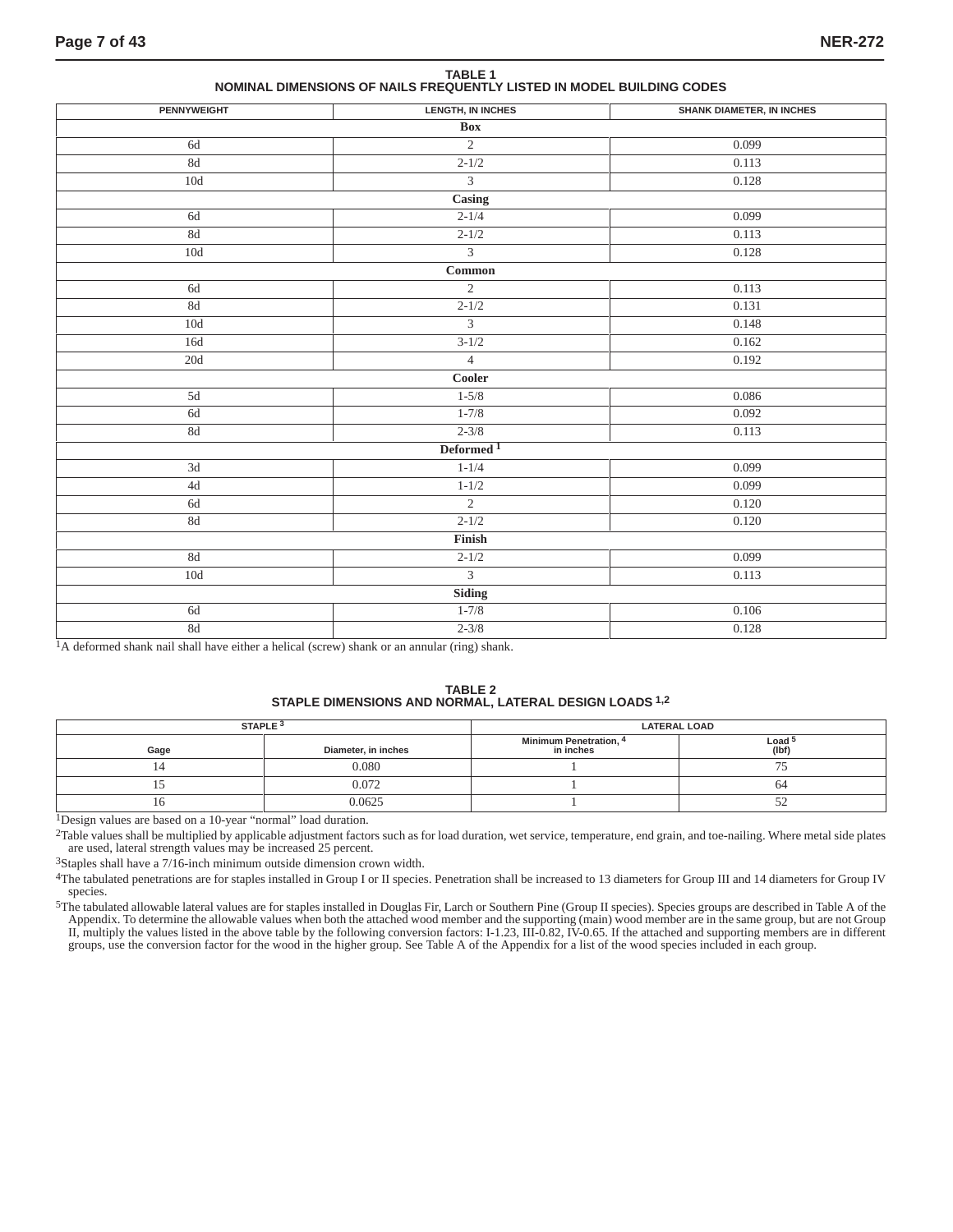|                                   |       |       |       |       |       | SMOOTH SHANK NAILS. DIAMETER IN INCHES |       |       |       | DEFORMED SHANK <sup>5</sup> NAILS. DIAMETER IN INCHES |       |       |       |       |       |       | <b>STAPLE GAGE AND</b><br><b>DIAMETER. IN INCHES</b> |            |            |            |
|-----------------------------------|-------|-------|-------|-------|-------|----------------------------------------|-------|-------|-------|-------------------------------------------------------|-------|-------|-------|-------|-------|-------|------------------------------------------------------|------------|------------|------------|
|                                   |       |       | 0.097 |       |       |                                        |       |       |       |                                                       |       | 0.097 |       |       |       |       |                                                      | 16<br>gage | 15<br>gage | 14<br>gage |
| <b>SPECIFIC</b><br><b>GRAVITY</b> | 0.091 | 0.094 | 0.099 | 0.105 | 0.113 | 0.120                                  | 0.131 | 0.148 | 0.162 | 0.091                                                 | 0.094 | 0.099 | 0.113 | 0.120 | 0.128 | 0.135 | 0.148                                                | 0.063      | 0.072      | 0.080      |
| 0.31                              | 7     | 7     | 7     | 8     | 8     | 9                                      | 10    | 11    | 12    | 7                                                     | 8     | 8     | 9     | 10    | 10    | 11    | 12                                                   | 9          | 11         | 12         |
| 0.35                              | 9     | 9     | 10    | 11    | 11    | 12                                     | 13    | 15    | 16    | 10                                                    | 10    | 11    | 12    | 13    | 14    | 15    | 16                                                   | 13         | 14         | 16         |
| 0.36                              | 10    | 10    | 11    | 11    | 12    | 13                                     | 14    | 16    | 17    | 11                                                    | 11    | 11    | 13    | 14    | 15    | 16    | 17                                                   | 13         | 15         | 17         |
| 0.37                              | 10    | 11    | 11    | 12    | 13    | 14                                     | 15    | 17    | 19    | 12                                                    | 12    | 12    | 14    | 15    | 16    | 17    | 19                                                   | 14         | 17         | 18         |
| 0.38                              | 11    | 12    | 12    | 13    | 14    | 15                                     | 16    | 18    | 20    | 12                                                    | 13    | 13    | 15    | 16    | 17    | 18    | 20                                                   | 15         | 18         | 20         |
| 0.39                              | 12    | 12    | 13    | 14    | 15    | 16                                     | 17    | 19    | 21    | 13                                                    | 14    | 14    | 16    | 17    | 18    | 19    | 21                                                   | 16         | 19         | 21         |
| 0.4                               | 13    | 13    | 14    | 15    | 16    | 17                                     | 18    | 21    | 23    | 14                                                    | 14    | 15    | 17    | 18    | 20    | 21    | 23                                                   | 17         | 20         | 22         |
| 0.41                              | 14    | 14    | 15    | 16    | 17    | 18                                     | 19    | 22    | 24    | 15                                                    | 15    | 16    | 18    | 20    | 21    | 22    | 24                                                   | 19         | 21         | 24         |
| 0.42                              | 14    | 15    | 16    | 17    | 18    | 19                                     | 21    | 23    | 26    | 16                                                    | 16    | 17    | 20    | 21    | 22    | 23    | 26                                                   | 20         | 23         | 25         |
| 0.43                              | 15    | 16    | 17    | 18    | 19    | 20                                     | 22    | 25    | 27    | 17                                                    | 17    | 18    | 21    | 22    | 24    | 25    | 27                                                   | 21         | 24         | 27         |
| 0.44                              | 16    | 17    | 18    | 19    | 20    | 21                                     | 23    | 26    | 29    | 18                                                    | 18    | 19    | 22    | 23    | 25    | 26    | 29                                                   | 22         | 26         | 28         |
| 0.46                              | 18    | 19    | 20    | 21    | 22    | 24                                     | 26    | 29    | 32    | 20                                                    | 20    | 21    | 25    | 26    | 28    | 29    | 32                                                   | 25         | 29         | 32         |
| 0.47                              | 19    | 20    | 21    | 22    | 24    | 25                                     | 27    | 31    | 34    | 21                                                    | 22    | 22    | 26    | 28    | 29    | 31    | 34                                                   | 26         | 30         | 33         |
| 0.49                              | 21    | 22    | 23    | 24    | 26    | 28                                     | 30    | 34    | 38    | 23                                                    | 24    | 25    | 29    | 31    | 33    | 34    | 38                                                   | 29         | 33         | 37         |
| 0.5                               | 22    | 23    | 24    | 26    | 28    | 29                                     | 32    | 36    | 40    | 24                                                    | 25    | 26    | 30    | 32    | 34    | 36    | 40                                                   | 30         | 35         | 39         |
| 0.51                              | 23    | 24    | 25    | 27    | 29    | 31                                     | 34    | 38    | 42    | 26                                                    | 27    | 27    | 32    | 34    | 36    | 38    | 42                                                   | 32         | 37         | 41         |
| 0.55                              | 28    | 29    | 31    | 33    | 35    | 37                                     | 41    | 46    | 50    | 31                                                    | 32    | 33    | 38    | 41    | 44    | 46    | 50                                                   | 39         | 45         | 50         |
| 0.58                              | 32    | 33    | 35    | 37    | 40    | 42                                     | 46    | 52    | 57    | 35                                                    | 37    | 38    | 44    | 47    | 50    | 53    | 58                                                   | 44         | 51         | 57         |
| 0.67                              | 46    | 48    | 50    | 53    | 57    | 61                                     | 66    | 75    | 82    | 51                                                    | 52    | 54    | 63    | 67    | 71    | 75    | 83                                                   | 63         | 73         | 81         |
| 0.68                              | 48    | 49    | 52    | 55    | 59    | 63                                     | 69    | 78    | 85    | 53                                                    | 54    | 56    | 65    | 69    | 74    | 78    | 86                                                   | 66         | 76         | 84         |
| 0.71                              | 53    | 55    | 58    | 62    | 66    | 70                                     | 77    | 87    | 95    | 59                                                    | 61    | 63    | 73    | 77    | 83    | 87    | 95                                                   | 73         | 84         | 94         |
| 0.73                              | 57    | 59    | 62    | 66    | 71    | 75                                     | 82    | 93    | 102   | 63                                                    | 65    | 67    | 78    | 83    | 88    | 93    | 102                                                  | 79         | 90         | 101        |

#### **TABLE 3 NAIL AND STAPLE NORMAL WITHDRAWAL DESIGN VALUES 1,2,3,4 POUNDS PER INCH OF PENETRATION**

1Design values are based on a normal (10 year) duration of load.

 $2$ Table values shall be multiplied by applicable adjustment factors such as for load duration, wet service, temperature, and toe-nailing.

3Withdrawal strengths are for fasteners driven perpendicular to the grain.

<sup>4</sup>For connections between solid lumber members, the permitted withdrawal strength of fasteners shall be limited to two times the tabulated values, regardless of increased penetrations. For connections between wood structu to 1.34 times the tabulated values, regardless of penetration. For connections between wood structural panels and solid lumber with a specific gravity of 0.55 or greater, permitted withdrawal strength is limited to 1.17 times the tabulated values at 0.55 specific gravity, regardless of increased penetration or greater specific gravity.

5A deformed shank (threaded) nail shall have either a helical (screw) shank or an annular (ring) shank.

### **TABLE 4 NORMAL1 DESIGN2 LATERAL STRENGTH OF FACE-NAILED SINGLE SHEAR CONNECTIONS OF "2-BY" MEMBERS 3 TO OTHER MEMBERS4 OF THE SAME SPECIES 5**

|                    | <b>FASTENER</b>                                                 | CONNECTION LATERAL STRENGTH, IN POUNDS, IF BOTH FRAMING MEMBERS HAVE SPECIFIC<br><b>GRAVITY OF</b> |                         |                                      |                              |  |  |  |
|--------------------|-----------------------------------------------------------------|----------------------------------------------------------------------------------------------------|-------------------------|--------------------------------------|------------------------------|--|--|--|
| Length (in inches) | Nail Shank Diameter <sup>6</sup> (in inches),<br>or Staple Gage |                                                                                                    | 0.43<br>(e.g., Hem-Fir) | 0.50<br>(e.g., Douglas<br>Fir-larch) | 0.55<br>(e.g. Southern Pine) |  |  |  |
| $3 - 1/2$          | 0.162                                                           | 92                                                                                                 | 94                      | 109                                  | 119                          |  |  |  |
| 3                  | 0.148                                                           | 84                                                                                                 | 86                      | 99                                   | 109                          |  |  |  |
| $3 - 1/4$          | 0.131                                                           | 79                                                                                                 | 80                      | 93                                   | 101                          |  |  |  |
| 3                  | 0.131                                                           | 79                                                                                                 | 80                      | 93                                   | 101                          |  |  |  |
| $2 - 1/2$          | 0.131                                                           | 52                                                                                                 | 54                      | 62                                   | 67                           |  |  |  |
| $3 - 1/4$          | 0.120                                                           | 69                                                                                                 | 71                      | 81                                   | 89                           |  |  |  |
| 3                  | 0.120                                                           | 69                                                                                                 | 71                      | 81                                   | 89                           |  |  |  |
| $2 - 3/8$          | 0.113                                                           | 40                                                                                                 | 40                      | 47                                   | 51                           |  |  |  |
| $2 - 1/4$          | 0.105                                                           | 30                                                                                                 | 31                      | 37                                   | 41                           |  |  |  |
| $2 - 1/4$          | 0.099                                                           | 30                                                                                                 | 30                      | 35                                   | 38                           |  |  |  |
| $3 - 1/4$          | 14 gage                                                         | 61                                                                                                 | 61                      | 75                                   | 75                           |  |  |  |
| 3                  | 14 gage                                                         | 61                                                                                                 | 61                      | 75                                   | 75                           |  |  |  |

1Design values are based on a 10-year "normal" load duration.

2Table values shall be multiplied by applicable adjustment factors such as for load duration, wet service, temperature, and toe-nailing.

 $3$ Table is based upon a  $1-1/2''$  actual thickness of both attached member and receiving ("main") member.

4Design values are for connections in which the nail shank or staple leg are driven in side grain with shank/leg axis perpendicular to wood fibers. Tabulated values for nailed connections require that the nail has a minimum fastener bending yield strength  $(F_{yb})$  as listed in Section 3.3.2 of this report.

5Calculations are based on a connection in which both members have the same specific gravity. The "European Yield Model" formulas in the Appendix permit calculation of the design lateral strength for nailed connections consisting of different wood species. For stapled connections consisting of different wood species, the "proportional<br>limit theory" formula in the Appendix shall be use

<sup>6</sup>Nails shall have a smooth shank or deformed shank - with helical (screw) or annular (ring) threads.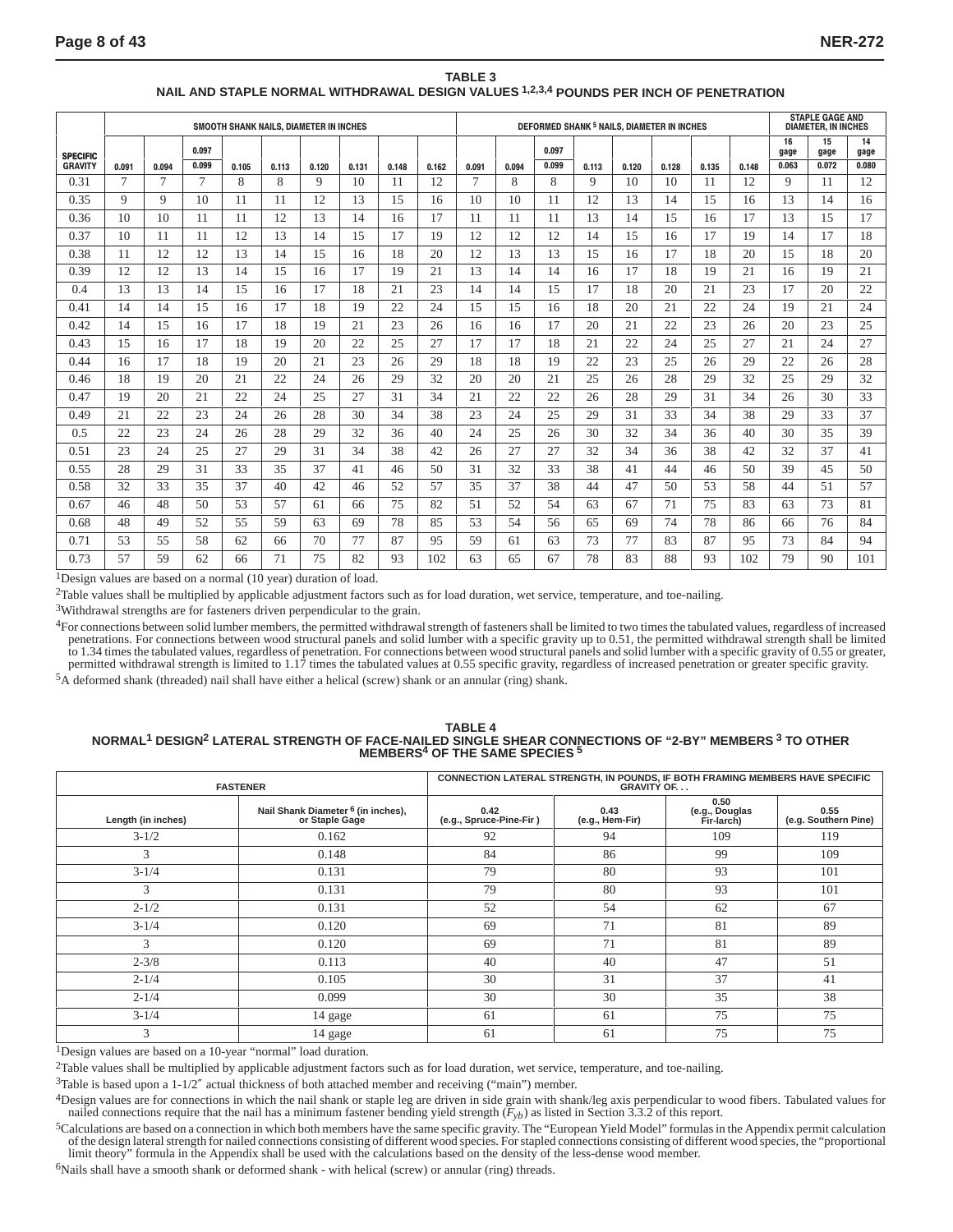## TABLE 5<br>ALLOWABLE SHEAR <sup>1</sup> FOR WIND OR SEISMIC LOADING (POUNDS PER FOOT) FOR WOOD STRUCTURAL PANEL HORIZONTAL<br>DIAPHRAGMS WITH FRAMING OF DOUGLAS-FIR, LARCH, OR SOUTHERN PINE <sup>2</sup> FOR **5/16**″ **THICK STRUCTURAL I PANEL GRADE <sup>11</sup>**

|                                                   |                                                      |                                                  |                                                                                                                                                                   |                                   | <b>BLOCKED DIAPHRAGMS</b> |            | <b>UNBLOCKED DIAPHRAGMS</b>                   |                          |
|---------------------------------------------------|------------------------------------------------------|--------------------------------------------------|-------------------------------------------------------------------------------------------------------------------------------------------------------------------|-----------------------------------|---------------------------|------------|-----------------------------------------------|--------------------------|
|                                                   |                                                      |                                                  | Fastener spacing (in.) at diaphragm boundaries (all cases),<br>at continuous panel edges parallel to load (Cases 3, 4), and<br>at all panel edges (Cases 5 & 6) 7 |                                   |                           |            | Fasteners spaced 6" max. at supported edges 7 |                          |
| <b>NOMINAL NAIL<sup>4</sup></b>                   | <b>MINIMUM</b>                                       |                                                  | 6                                                                                                                                                                 | 4                                 | $2 - 1/28$                | 78         |                                               |                          |
| DIAMETER <sup>6</sup><br>(in inches)<br><b>OR</b> | <b>NOMINAL</b><br><b>NAIL</b><br>LENGTH <sup>6</sup> | <b>MINIMUM WIDTH OF</b><br><b>FRAMING MEMBER</b> |                                                                                                                                                                   | Nail spacing at other panel edges | (Cases 1, 2, 3 & 4) $^7$  |            | Case 1 (No unblocked<br>edges or continuous   | All other configurations |
| STAPLE <sup>5</sup> GAGE                          | (in inches)                                          | (in inches)                                      | 6                                                                                                                                                                 | 6                                 | 4                         | 3          | joints parallel to load)                      | (Cases 2, 3, 4, 5 & 6)   |
| $0.113$ smooth<br>or deformed                     | $1 - 5/8$<br>2 or<br>$2 - 3/8$                       |                                                  |                                                                                                                                                                   |                                   |                           |            |                                               |                          |
| $0.120$ smooth                                    | 3                                                    |                                                  |                                                                                                                                                                   |                                   |                           |            |                                               |                          |
| 14 gage                                           | 3<br>$2 - 1/2$<br>$2 - 1/4$ or<br>2                  | $\frac{2}{3}$                                    | 185<br>210                                                                                                                                                        | 250<br>280                        | 375<br>420                | 420<br>475 | 165<br>185                                    | 125<br>140               |
| 15 gage                                           | $2 - 1/2$<br>$2 - 1/4$<br>2 or<br>$1 - 3/4$          |                                                  |                                                                                                                                                                   |                                   |                           |            |                                               |                          |
| 16 gage                                           | $\mathfrak{D}$<br>$1-3/4$ or<br>$1 - 1/2$            | $\frac{2}{3}$                                    | 155<br>175                                                                                                                                                        | 205<br>230                        | 310<br>345                | 350<br>390 | 135<br>155                                    | 105<br>115               |
| $0.099$ smooth or<br>deformed                     | $2 - 1/4$                                            | $\mathfrak{2}$<br>3                              | 145<br>165                                                                                                                                                        | 195<br>220                        | 295<br>330                | 335<br>375 | 130<br>145                                    | 100<br>110               |
| $0.092$ smooth                                    | $2 - 1/4$                                            | $\overline{c}$<br>$\overline{3}$                 | 130<br>145                                                                                                                                                        | 170<br>195                        | 260<br>290                | 290<br>330 | 115<br>125                                    | 85<br>95                 |

See page 13 for footnote explanations and load diagrams.

#### **TABLE 6 ALLOWABLE SHEAR 1 FOR WIND OR SEISMIC LOADING (POUNDS PER FOOT) FOR WOOD STRUCTURAL PANEL HORIZONTAL DIAPHRAGMS WITH FRAMING OF DOUGLAS-FIR, LARCH, OR SOUTHERN PINE 2 FOR 3/8**″ **THICK STRUCTURAL I PANEL GRADE <sup>11</sup>**

|                                                   |                                                      |                                                  |            |            | <b>BLOCKED DIAPHRAGMS</b>                                                                                                                                         |                |                                             | <b>UNBLOCKED DIAPHRAGMS</b>                   |
|---------------------------------------------------|------------------------------------------------------|--------------------------------------------------|------------|------------|-------------------------------------------------------------------------------------------------------------------------------------------------------------------|----------------|---------------------------------------------|-----------------------------------------------|
|                                                   |                                                      |                                                  |            |            | Fastener spacing (in.) at diaphragm boundaries (all cases), at<br>continuous panel edges parallel to load (Cases 3, 4), and at<br>all panel edges (Cases 5 & 6) 7 |                |                                             | Fasteners spaced 6" max. at supported edges 7 |
| <b>NOMINAL NAIL 4</b>                             | <b>MINIMUM</b>                                       |                                                  | 6          | 4          | $2 - 1/28$                                                                                                                                                        | 2 <sup>8</sup> |                                             |                                               |
| DIAMETER <sup>6</sup><br>(in inches)<br><b>OR</b> | <b>NOMINAL</b><br><b>NAIL</b><br>LENGTH <sup>6</sup> | <b>MINIMUM WIDTH OF</b><br><b>FRAMING MEMBER</b> |            |            | Nail spacing at other panel edges<br>$(Cases 1, 2, 3 & 4)$ 7                                                                                                      |                | Case 1 (No unblocked<br>edges or continuous | All other configurations                      |
| STAPLE <sup>5</sup> GAGE                          | (in inches)                                          | (in inches)                                      | 6          | 6          | 4                                                                                                                                                                 | 3              | joints parallel to load)                    | (Cases 2, 3, 4, 5 & 6)                        |
| $0.131$ smooth<br>or deformed                     | $1-7/8$ or<br>$2 - 1/2$                              | 2<br>3                                           | 270<br>300 | 360<br>400 | 530<br>600                                                                                                                                                        | 600<br>675     | 240<br>265                                  | 180<br>200                                    |
| $0.120$ smooth                                    | 3                                                    | $\mathfrak{2}$<br>3                              | 230<br>255 | 305<br>340 | 455<br>510                                                                                                                                                        | 515<br>580     | 200<br>225                                  | 150<br>170                                    |
| $0.113$ smooth<br>or deformed                     | $2 - 3/8$ or<br>2                                    | $\mathfrak{2}$<br>3                              | 205<br>230 | 275<br>305 | 410<br>460                                                                                                                                                        | 465<br>520     | 180<br>205                                  | 135<br>155                                    |
| $0.099$ smooth<br>or deformed                     | $2 - 1/4$                                            | $\mathfrak{2}$<br>$\mathbf{3}$                   | 165<br>185 | 215<br>245 | 325<br>365                                                                                                                                                        | 370<br>415     | 145<br>160                                  | 110<br>120                                    |
| $0.092$ smooth                                    | $2 - 1/4$                                            | $\mathfrak{2}$<br>3                              | 145<br>160 | 190<br>215 | 290<br>325                                                                                                                                                        | 325<br>365     | 130<br>145                                  | 95<br>110                                     |
| 14 gage                                           | 3<br>$2 - 1/2$<br>$2 - 1/4$ or<br>2                  | $\frac{2}{3}$                                    | 255<br>285 | 340<br>380 | 510<br>575                                                                                                                                                        | 580<br>645     | 225<br>255                                  | 170<br>190                                    |
| 15 gage                                           | $2 - 1/2$ or<br>$2 - 1/4$<br>2 or<br>$1 - 3/4$       | $\frac{2}{3}$                                    | 220<br>245 | 290<br>325 | 435<br>490                                                                                                                                                        | 495<br>555     | 195<br>215                                  | 145<br>165                                    |
| 16 gage                                           | $\overline{c}$<br>$1-3/4$ or<br>$1 - 1/2$            | $\frac{2}{3}$                                    | 175<br>200 | 235<br>265 | 350<br>395                                                                                                                                                        | 400<br>450     | 155<br>175                                  | 115<br>130                                    |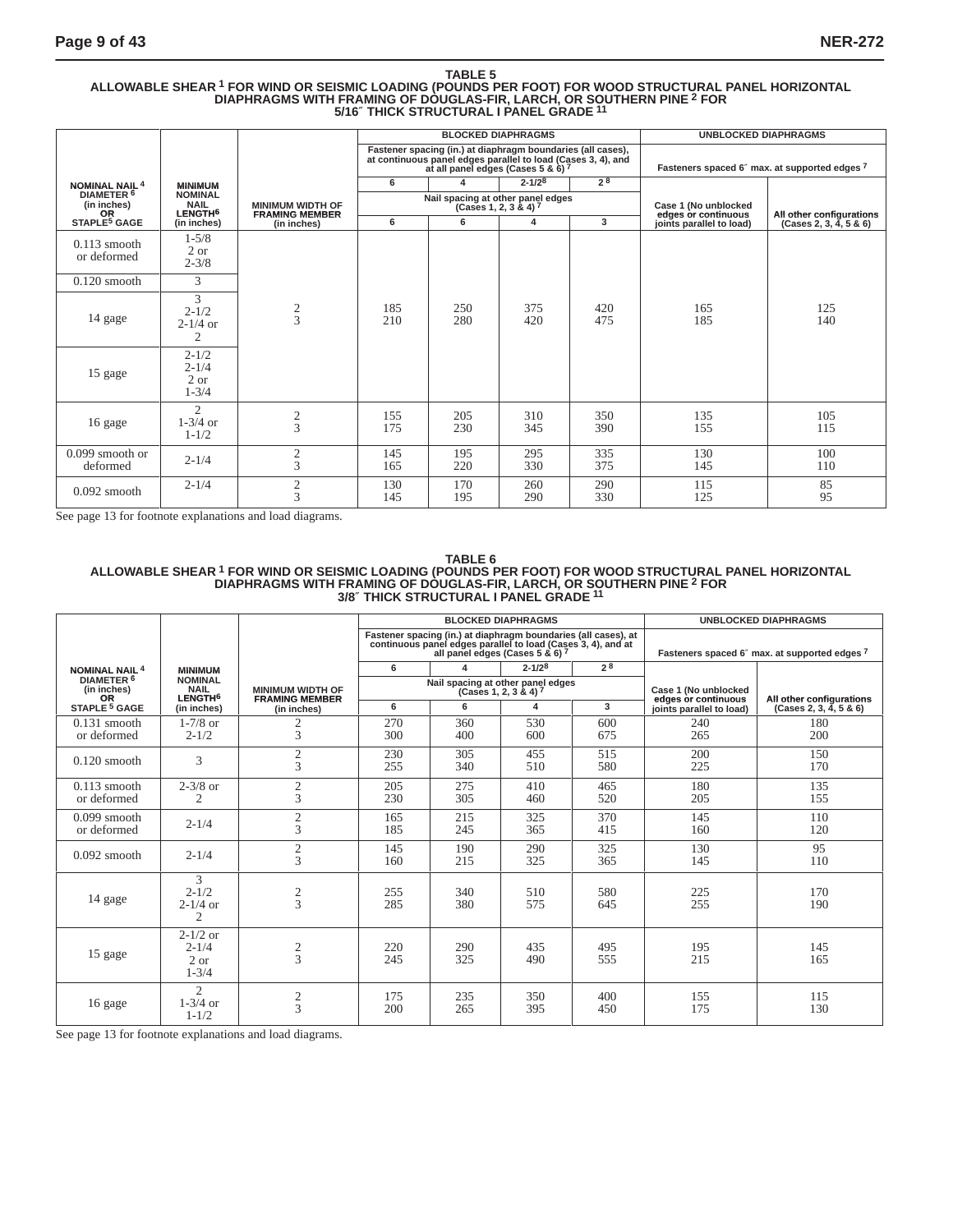## TABLE 7<br>ALLOWABLE SHEAR <sup>1</sup> FOR WIND OR SEISMIC LOADING (POUNDS PER FOOT) FOR WOOD STRUCTURAL PANEL HORIZONTAL<br>DIAPHRAGMS WITH FRAMING OF DOUGLAS-FIR, LARCH, OR SOUTHERN PINE <sup>2</sup> FOR **15/32**″ **THICK STRUCTURAL I PANEL GRADE 10,11**

|                                                   |                                                      |                                                  |                                                                                                                                                                   |                                   | <b>BLOCKED DIAPHRAGMS</b> |                        | <b>UNBLOCKED DIAPHRAGMS</b>                   |                          |  |  |
|---------------------------------------------------|------------------------------------------------------|--------------------------------------------------|-------------------------------------------------------------------------------------------------------------------------------------------------------------------|-----------------------------------|---------------------------|------------------------|-----------------------------------------------|--------------------------|--|--|
|                                                   |                                                      |                                                  | Fastener spacing (in.) at diaphragm boundaries (all cases),<br>at continuous panel edges parallel to load (Cases 3, 4), and<br>at all panel edges (Cases 5 & 6) 7 |                                   |                           |                        | Fasteners spaced 6" max. at supported edges 7 |                          |  |  |
| <b>NOMINAL NAIL 4</b>                             | <b>MINIMUM</b>                                       |                                                  |                                                                                                                                                                   | 6                                 | $\Delta$                  | $2 - 1/2$ <sup>8</sup> | 28                                            |                          |  |  |
| DIAMETER <sup>6</sup><br>(in inches)<br><b>OR</b> | <b>NOMINAL</b><br><b>NAIL</b><br>LENGTH <sup>6</sup> | <b>MINIMUM WIDTH OF</b><br><b>FRAMING MEMBER</b> |                                                                                                                                                                   | Nail spacing at other panel edges | $(Cases 1, 2, 3 & 4)$ 7   |                        | Case 1 (No unblocked<br>edges or continuous   | All other configurations |  |  |
| STAPLE <sup>5</sup> GAGE                          | (in inches)                                          | (in inches)                                      | 6                                                                                                                                                                 | 6                                 | 4                         | $\overline{3}$         | joints parallel to load)                      | (Cases 2, 3, 4, 5 & 6)   |  |  |
| $0.148$ smooth $9$                                | $2-1/8$ or<br>3                                      | 2<br>3                                           | 320<br>360                                                                                                                                                        | 425<br>480                        | 640<br>720                | 730<br>820             | 285<br>320                                    | 215<br>240               |  |  |
| $0.131$ smooth<br>or deformed                     | $2 - 1/2$                                            | 2<br>3                                           | 270<br>305                                                                                                                                                        | 360<br>405                        | 540<br>605                | 610<br>685             | 240<br>270                                    | 180<br>200               |  |  |
| $0.120$ smooth                                    | 3                                                    | $\overline{c}$<br>3                              | 230<br>260                                                                                                                                                        | 310<br>350                        | 465<br>520                | 525<br>590             | 205<br>230                                    | 155<br>175               |  |  |
| $0.113$ smooth or<br>deformed                     | $2 - 3/8$                                            | $\frac{2}{3}$                                    | 210                                                                                                                                                               | 280                               | 420                       | 475                    | 185                                           | 140                      |  |  |
| $0.113$ smooth or<br>deformed                     | $\overline{2}$                                       |                                                  | 235                                                                                                                                                               | 315                               | 470                       | 535                    | 210                                           | 155                      |  |  |
| $0.099$ smooth or<br>deformed                     | $2 - 1/4$                                            | 2<br>3                                           | 170<br>190                                                                                                                                                        | 225<br>255                        | 340<br>380                | 385<br>435             | 150<br>170                                    | 115<br>125               |  |  |
| $0.092$ smooth                                    | $2 - 1/4$                                            | $\boldsymbol{2}$<br>3                            | 150<br>170                                                                                                                                                        | 205<br>230                        | 305<br>340                | 345<br>390             | 135<br>150                                    | 100<br>115               |  |  |
| 14 gage                                           | 3 or<br>$2 - 1/2$<br>$2 - 1/4$ or<br>2               | $\frac{2}{3}$                                    | 255<br>285                                                                                                                                                        | 340<br>380                        | 510<br>570                | 575<br>650             | 225<br>255                                    | 170<br>190               |  |  |
| 15 gage                                           | $2 - 1/2$<br>$2 - 1/4$<br>$2$ or<br>$1 - 3/4$        | 2<br>3                                           | 215<br>245                                                                                                                                                        | 290<br>325                        | 435<br>490                | 495<br>555             | 195<br>215                                    | 145<br>165               |  |  |
| 16 gage                                           | $\overline{2}$<br>$1-3/4$ or<br>$1 - 1/2$            | $\overline{c}$<br>3                              | 175<br>200                                                                                                                                                        | 235<br>265                        | 350<br>395                | 400<br>450             | 155<br>175                                    | 120<br>130               |  |  |

See page 13 for footnote explanations and load diagrams.

## TABLE 8<br>ALLOWABLE SHEAR <sup>1</sup> FOR WIND OR SEISMIC LOADING (POUNDS PER FOOT) FOR WOOD STRUCTURAL PANEL HORIZONTAL<br>DIAPHRAGMS WITH FRAMING OF DOUGLAS-FIR, LARCH, OR SOUTHERN PINE <sup>2</sup> FOR **5/16**″ **THICK RATED SHEATHING 3,11**

|                                                   |                                                               |                                                  |                                                                                                                                                                              |            | <b>BLOCKED DIAPHRAGMS</b> |                                             | <b>UNBLOCKED DIAPHRAGMS</b>                   |                        |  |
|---------------------------------------------------|---------------------------------------------------------------|--------------------------------------------------|------------------------------------------------------------------------------------------------------------------------------------------------------------------------------|------------|---------------------------|---------------------------------------------|-----------------------------------------------|------------------------|--|
|                                                   |                                                               |                                                  | Fastener spacing (in.) at diaphragm boundaries (all cases), at<br>continuous panel edges parallel to load (Cases 3, 4), and at<br>all panel edges (Cases 5 & 6) <sup>7</sup> |            |                           |                                             | Fasteners spaced 6" max. at supported edges 7 |                        |  |
| <b>NOMINAL NAIL 4</b>                             | <b>MINIMUM</b>                                                |                                                  | 6                                                                                                                                                                            |            | $2 - 1/28$                | 2 <sup>8</sup>                              |                                               |                        |  |
| DIAMETER <sup>6</sup><br>(in inches)<br><b>OR</b> | <b>NOMINAL</b><br><b>NAIL</b><br>LENGTH <sup>6</sup>          | <b>MINIMUM WIDTH OF</b><br><b>FRAMING MEMBER</b> | Nail spacing at other panel edges<br>(Cases 1, 2, 3 & 4) 7                                                                                                                   |            |                           | Case 1 (No unblocked<br>edges or continuous | All other configurations                      |                        |  |
| STAPLE <sup>5</sup> GAGE                          | (in inches)                                                   | (in inches)                                      | 6                                                                                                                                                                            | 6          | 4                         | 3                                           | joints parallel to load)                      | (Cases 2, 3, 4, 5 & 6) |  |
| $0.113$ smooth                                    | 2 or<br>$1 - 5/8$                                             |                                                  |                                                                                                                                                                              |            |                           |                                             |                                               |                        |  |
| $0.131$ smooth<br>or deformed                     | $2 - 1/2$                                                     |                                                  |                                                                                                                                                                              |            |                           |                                             |                                               |                        |  |
| $0.120$ smooth                                    | 3                                                             |                                                  |                                                                                                                                                                              |            |                           |                                             |                                               |                        |  |
| $0.113$ smooth<br>or deformed                     | $2 - 3/8$                                                     |                                                  |                                                                                                                                                                              |            |                           |                                             |                                               |                        |  |
| $0.113$ smooth<br>or deformed                     | $\overline{2}$                                                | $\frac{2}{3}$                                    | 170<br>190                                                                                                                                                                   | 225<br>250 | 335<br>380                | 380<br>430                                  | 150<br>170                                    | 110<br>125             |  |
| 14 gage                                           | $\overline{3}$<br>$2 - 1/2$<br>$2 - 1/4$ or<br>$\overline{c}$ |                                                  |                                                                                                                                                                              |            |                           |                                             |                                               |                        |  |
| 15 gage                                           | $2 - 1/2$<br>$2 - 1/4$<br>2 or<br>$1 - 3/4$                   |                                                  |                                                                                                                                                                              |            |                           |                                             |                                               |                        |  |
| 16 gage                                           | $\mathfrak{D}$<br>$1-3/4$ or<br>$1 - 1/2$                     | $\frac{2}{3}$                                    | 140<br>155                                                                                                                                                                   | 185<br>205 | 275<br>310                | 315<br>350                                  | 125<br>140                                    | 90<br>105              |  |
| $0.099$ smooth<br>or deformed                     | $2 - 1/4$                                                     | $\sqrt{2}$<br>3                                  | 130<br>150                                                                                                                                                                   | 175<br>200 | 265<br>295                | 300<br>335                                  | 120<br>130                                    | 90<br>100              |  |
| $0.092$ smooth                                    | $2 - 1/4$                                                     | $\sqrt{2}$<br>3                                  | 115<br>130                                                                                                                                                                   | 155<br>175 | 230<br>260                | 265<br>295                                  | 105<br>115                                    | 75<br>85               |  |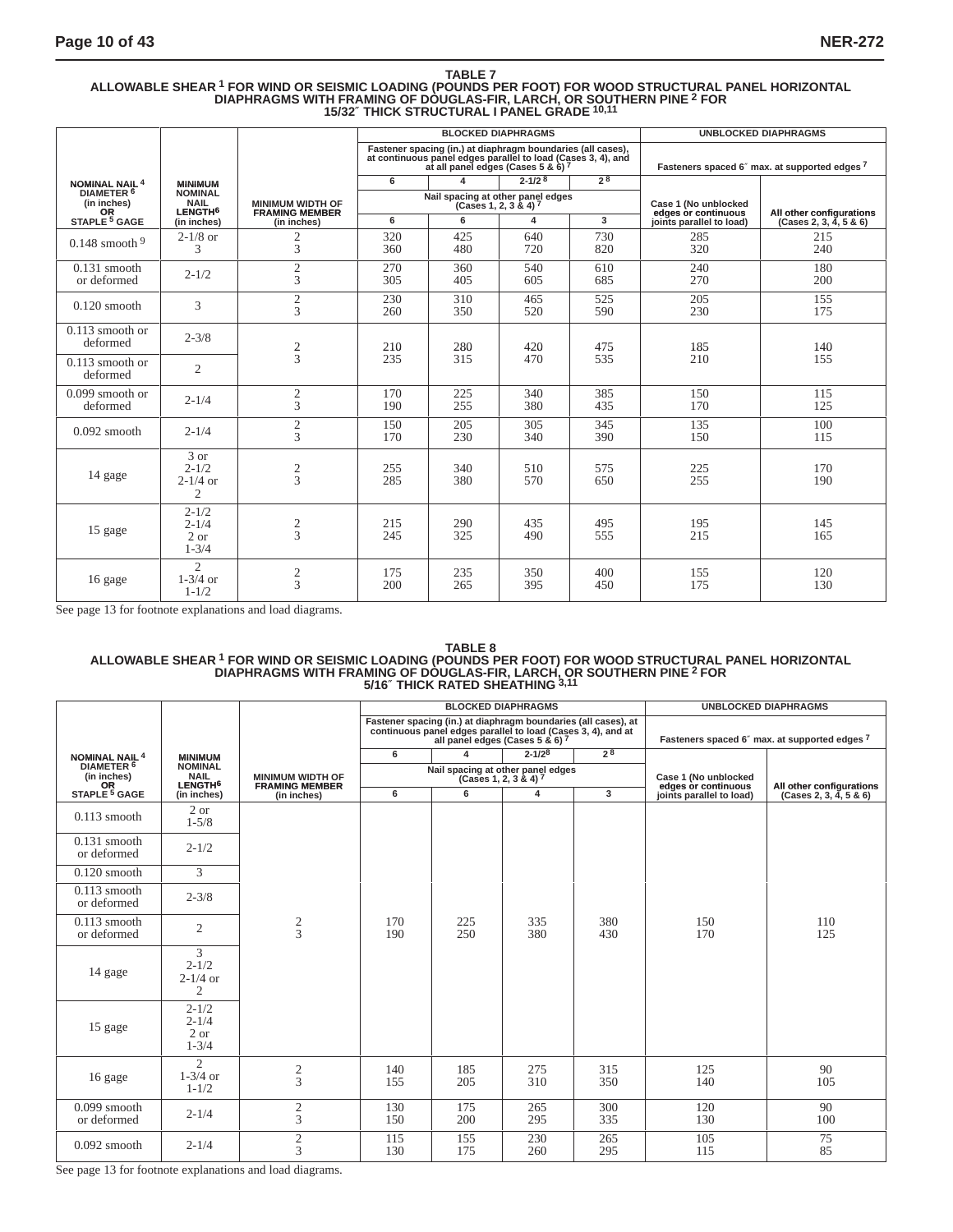## TABLE 9<br>ALLOWABLE SHEAR <sup>1</sup> FOR WIND OR SEISMIC LOADING (POUNDS PER FOOT) FOR WOOD STRUCTURAL PANEL HORIZONTAL<br>DIAPHRAGMS WITH FRAMING OF DOUGLAS-FIR, LARCH, OR SOUTHERN PINE <sup>2</sup> FOR **3/8**″ **THICK RATED SHEATHING 3,11**

|                                                   |                                                      |                                                  |            |                         | <b>BLOCKED DIAPHRAGMS</b>                                                                                                                                         |                | <b>UNBLOCKED DIAPHRAGMS</b>                   |                          |  |
|---------------------------------------------------|------------------------------------------------------|--------------------------------------------------|------------|-------------------------|-------------------------------------------------------------------------------------------------------------------------------------------------------------------|----------------|-----------------------------------------------|--------------------------|--|
|                                                   |                                                      |                                                  |            |                         | Fastener spacing (in.) at diaphragm boundaries (all cases), at<br>continuous panel edges parallel to load (Cases 3, 4), and at<br>all panel edges (Cases 5 & 6) 7 |                | Fasteners spaced 6" max. at supported edges 7 |                          |  |
| <b>NOMINAL NAIL<sup>4</sup></b>                   | <b>MINIMUM</b>                                       |                                                  | 6          |                         | $2 - 1/28$                                                                                                                                                        | 2 <sup>8</sup> |                                               |                          |  |
| DIAMETER <sup>6</sup><br>(in inches)<br><b>OR</b> | <b>NOMINAL</b><br><b>NAIL</b><br>LENGTH <sup>6</sup> | <b>MINIMUM WIDTH OF</b><br><b>FRAMING MEMBER</b> |            | $(Cases 1, 2, 3 & 4)^7$ | Nail spacing at other panel edges                                                                                                                                 |                | Case 1 (No unblocked<br>edges or continuous   | All other configurations |  |
| STAPLE <sup>5</sup> GAGE                          | (in inches)                                          | (in inches)                                      | 6          | 6                       | 4                                                                                                                                                                 | 3              | joints parallel to load)                      | (Cases 2, 3, 4, 5 & 6)   |  |
| $0.131$ smooth<br>or deformed                     | $1 - 7/8$ or<br>$2 - 1/2$                            | 2<br>3                                           | 240<br>270 | 320<br>360              | 480<br>540                                                                                                                                                        | 545<br>610     | 215<br>240                                    | 160<br>180               |  |
| 14 gage                                           | 3<br>$2 - 1/2$<br>$2 - 1/4$ or<br>$\mathfrak{2}$     | $\frac{2}{3}$                                    | 230<br>260 | 305<br>345              | 460<br>515                                                                                                                                                        | 520<br>580     | 205<br>230                                    | 155<br>170               |  |
| 15 gage                                           | $2 - 1/2$<br>$2 - 1/4$<br>$2$ or<br>$1 - 3/4$        | $\frac{2}{3}$                                    | 195<br>220 | 260<br>295              | 390<br>440                                                                                                                                                        | 445<br>495     | 175<br>195                                    | 130<br>145               |  |
| $0.120$ smooth                                    | 3                                                    | $\mathfrak{2}$<br>3                              | 210<br>235 | 280<br>315              | 420<br>470                                                                                                                                                        | 475<br>530     | 185<br>210                                    | 140<br>155               |  |
| $0.113$ smooth<br>or deformed                     | $1 - 5/8$ or<br>2 or<br>$2 - 3/8$                    | $\frac{2}{3}$                                    | 185<br>210 | 250<br>280              | 375<br>420                                                                                                                                                        | 425<br>475     | 165<br>185                                    | 125<br>140               |  |
| 16 gage                                           | $\mathfrak{D}$<br>$1 - \frac{3}{4}$ or<br>$1 - 1/2$  | $rac{2}{3}$                                      | 160<br>180 | 210<br>235              | 315<br>355                                                                                                                                                        | 360<br>400     | 140<br>160                                    | 105<br>120               |  |
| $0.099$ smooth<br>or deformed                     | $2 - 1/4$                                            | $\mathfrak{2}$<br>3                              | 145<br>165 | 195<br>220              | 295<br>330                                                                                                                                                        | 335<br>375     | 130<br>145                                    | 100<br>110               |  |
| $0.092$ smooth                                    | $2 - 1/4$                                            | $\sqrt{2}$<br>3                                  | 130<br>145 | 170<br>195              | 260<br>290                                                                                                                                                        | 290<br>330     | 115<br>125                                    | 85<br>95                 |  |

See page 13 for footnote explanations and load diagrams.

## TABLE 10<br>ALLOWABLE SHEAR <sup>1</sup> FOR WIND OR SEISMIC LOADING (POUNDS PER FOOT) FOR WOOD STRUCTURAL PANEL HORIZONTAL<br>DIAPHRAGMS WITH FRAMING OF DOUGLAS-FIR, LARCH, OR SOUTHERN PINE <sup>2</sup> FOR **7/16**″ **THICK RATED SHEATHING 3,11**

|                                                               |                                                      |                                                  | <b>BLOCKED DIAPHRAGMS</b> |                                                                                                                                                                   |                        |                | <b>UNBLOCKED DIAPHRAGMS</b>                 |                                               |  |
|---------------------------------------------------------------|------------------------------------------------------|--------------------------------------------------|---------------------------|-------------------------------------------------------------------------------------------------------------------------------------------------------------------|------------------------|----------------|---------------------------------------------|-----------------------------------------------|--|
|                                                               |                                                      |                                                  |                           | Fastener spacing (in.) at diaphragm boundaries (all cases),<br>at continuous panel edges parallel to load (Cases 3, 4), and<br>at all panel edges (Cases 5 & 6) 7 |                        |                |                                             | Fasteners spaced 6" max. at supported edges 7 |  |
|                                                               | <b>MINIMUM</b>                                       |                                                  | 6                         | 4                                                                                                                                                                 | $2 - 1/2$ <sup>8</sup> | 2 <sup>8</sup> |                                             |                                               |  |
| <b>NOMINAL NAIL 4</b><br>DIAMETER <sup>6</sup><br>(in inches) | <b>NOMINAL</b><br><b>NAIL</b><br>LENGTH <sup>6</sup> | <b>MINIMUM WIDTH OF</b><br><b>FRAMING MEMBER</b> |                           | Nail spacing at other panel edges                                                                                                                                 | (Cases 1, 2, 3 & 4) 7  |                | Case 1 (No unblocked<br>edges or continuous | All other configurations                      |  |
| OR STAPLE <sup>5</sup> GAGE                                   | (in inches)                                          | (in inches)                                      | 6                         | 6                                                                                                                                                                 | 4                      | 3              | joints parallel to load)                    | (Cases 2, 3, 4, 5 & 6)                        |  |
| $0.131$ smooth<br>or threaded                                 | 2 or<br>$2 - 1/2$                                    | 2<br>3                                           | 255<br>285                | 340<br>380                                                                                                                                                        | 505<br>570             | 575<br>645     | 230<br>255                                  | 170<br>190                                    |  |
| $0.120$ smooth                                                | 3                                                    | $\overline{c}$<br>3                              | 215<br>245                | 290<br>325                                                                                                                                                        | 435<br>485             | 490<br>550     | 190<br>215                                  | 145<br>160                                    |  |
| $0.113$ smooth<br>or threaded                                 | $2 - 3/8$ or<br>$\overline{2}$                       | $\overline{2}$<br>3                              | 195<br>220                | 260<br>290                                                                                                                                                        | 390<br>435             | 440<br>490     | 175<br>195                                  | 130<br>145                                    |  |
| $0.099$ smooth<br>or threaded                                 | $2 - 1/4$                                            | $\mathbf{2}$<br>3                                | 155<br>170                | 205<br>230                                                                                                                                                        | 310<br>345             | 350<br>395     | 135<br>155                                  | 105<br>115                                    |  |
| $0.092$ smooth                                                | $2 - 1/4$                                            | $\mathbf{2}$<br>3                                | 135<br>155                | 185<br>205                                                                                                                                                        | 275<br>310             | 310<br>350     | 120<br>135                                  | 90<br>105                                     |  |
| 14 gage                                                       | 3 or<br>$2 - 1/2$<br>$2 - 1/4$ or<br>2               | $\overline{\mathbf{c}}$<br>$\overline{3}$        | 240<br>270                | 325<br>365                                                                                                                                                        | 485<br>545             | 550<br>615     | 215<br>240                                  | 160<br>180                                    |  |
| 15 gage                                                       | $2 - 1/2$<br>$2 - 1/4$<br>$2$ or<br>$1 - 3/4$        | $\frac{2}{3}$                                    | 205<br>230                | 275<br>310                                                                                                                                                        | 415<br>465             | 470<br>525     | 185<br>205                                  | 140<br>155                                    |  |
| 16 gage                                                       | $\mathfrak{D}$<br>$1-3/4$ or<br>$1 - 1/2$            | $\frac{2}{3}$                                    | 165<br>190                | 225<br>250                                                                                                                                                        | 335<br>375             | 380<br>425     | 150<br>165                                  | 110<br>125                                    |  |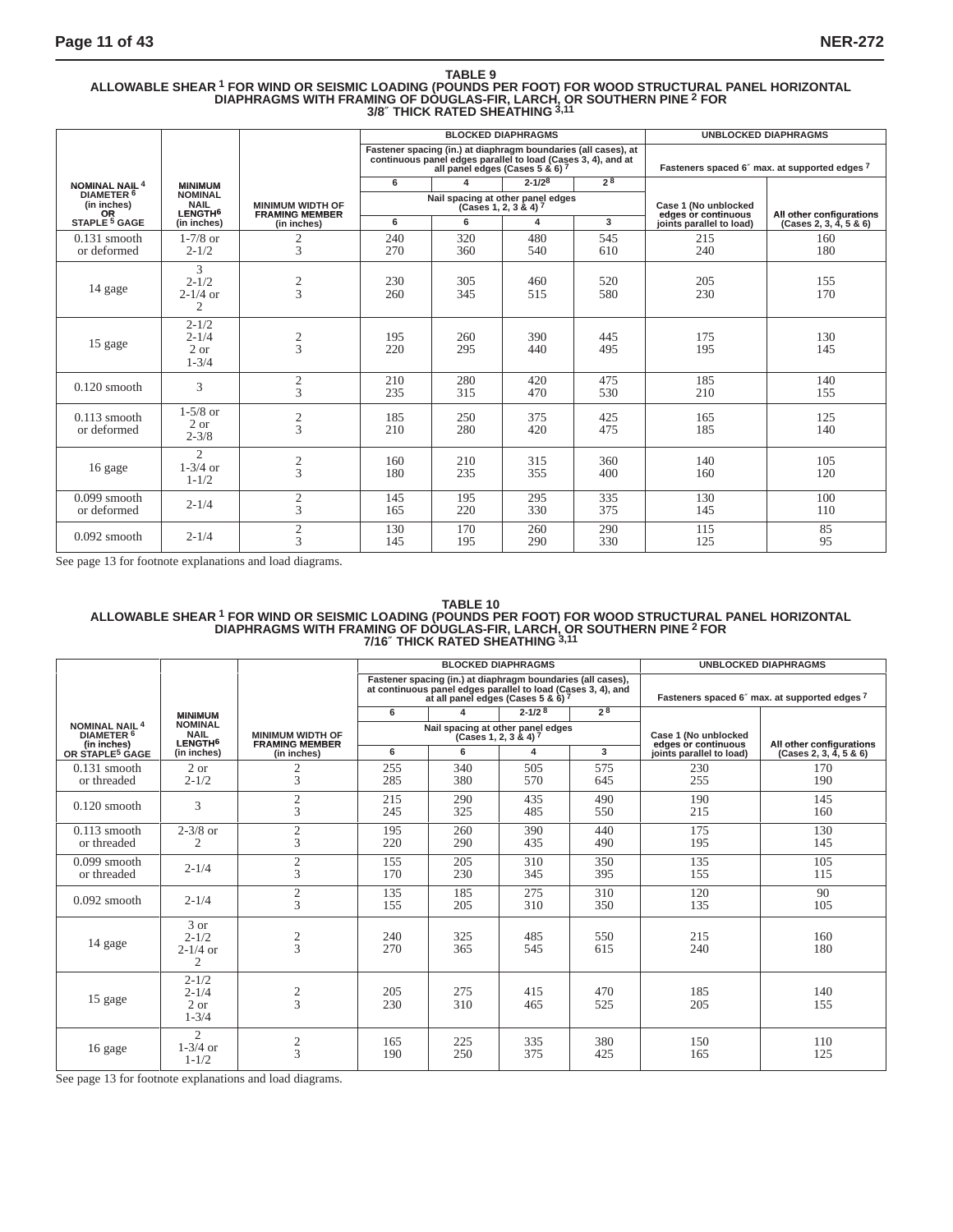## TABLE 11<br>ALLOWABLE SHEAR <sup>1</sup> FOR WIND OR SEISMIC LOADING (POUNDS PER FOOT) FOR WOOD STRUCTURAL PANEL HORIZONTAL<br>DIAPHRAGMS WITH FRAMING OF DOUGLAS-FIR, LARCH, <u>OR</u> SOUTHERN PINE <sup>2</sup> FOR **15/32**″ **THICK RATED SHEATHING 3,11**

|                                                               |                                                      |                                                  |            |                                 | <b>BLOCKED DIAPHRAGMS</b>                                                                                                      |                | <b>UNBLOCKED DIAPHRAGMS</b>                   |                          |
|---------------------------------------------------------------|------------------------------------------------------|--------------------------------------------------|------------|---------------------------------|--------------------------------------------------------------------------------------------------------------------------------|----------------|-----------------------------------------------|--------------------------|
|                                                               |                                                      |                                                  |            | all panel edges (Cases 5 & 6) 7 | Fastener spacing (in.) at diaphragm boundaries (all cases), at<br>continuous panel edges parallel to load (Cases 3, 4), and at |                | Fasteners spaced 6" max. at supported edges 7 |                          |
|                                                               | <b>MINIMUM</b>                                       |                                                  | 6          | 4                               | $2 - 1/2$ <sup>8</sup>                                                                                                         | 2 <sup>8</sup> |                                               |                          |
| <b>NOMINAL NAIL 4</b><br>DIAMETER <sup>6</sup><br>(in inches) | <b>NOMINAL</b><br><b>NAIL</b><br>LENGTH <sup>6</sup> | <b>MINIMUM WIDTH OF</b><br><b>FRAMING MEMBER</b> |            | $(Cases 1, 2, 3 & 4)$ 7         | Nail spacing at other panel edges                                                                                              |                | Case 1 (No unblocked<br>edges or continuous   | All other configurations |
| OR STAPLE <sup>5</sup> GAGE                                   | (in inches)                                          | (in inches)                                      | 6          | 6                               | 4                                                                                                                              | $\overline{3}$ | joints parallel to load)                      | (Cases 2, 3, 4, 5 & 6)   |
| $0.148$ smooth $9$                                            | $2 - 1/8$ or<br>3                                    | 2<br>3                                           | 290<br>325 | 385<br>430                      | 575<br>650                                                                                                                     | 655<br>735     | 255<br>290                                    | 190<br>215               |
| $0.131$ smooth<br>or deformed                                 | $2$ or<br>$2 - 1/2$                                  | $\mathfrak{2}$<br>3                              | 265<br>300 | 355<br>400                      | 535<br>600                                                                                                                     | 605<br>680     | 235<br>265                                    | 180<br>200               |
| $0.120$ smooth                                                | 3                                                    | $\mathfrak{2}$<br>3                              | 230<br>255 | 305<br>340                      | 455<br>510                                                                                                                     | 515<br>580     | 200<br>225                                    | 150<br>170               |
| $0.113$ smooth<br>or deformed                                 | $2 - 3/8$ or<br>$\mathcal{D}_{\mathcal{L}}$          | $\mathfrak{2}$<br>$\overline{3}$                 | 205<br>230 | 275<br>305                      | 410<br>460                                                                                                                     | 465<br>520     | 180<br>205                                    | 135<br>155               |
| $0.099$ smooth<br>or deformed                                 | $2 - 1/4$                                            | $\overline{c}$<br>3                              | 165<br>185 | 215<br>245                      | 325<br>365                                                                                                                     | 370<br>415     | 145<br>160                                    | 110<br>120               |
| $0.092$ smooth                                                | $2 - 1/4$                                            | $\mathfrak{2}$<br>3                              | 145<br>160 | 190<br>215                      | 290<br>325                                                                                                                     | 325<br>365     | 130<br>145                                    | 95<br>110                |
| 14 gage                                                       | 3<br>$2 - 1/2$<br>$2 - 1/4$ or<br>$\mathfrak{D}$     | $\frac{2}{3}$                                    | 230<br>260 | 305<br>340                      | 460<br>515                                                                                                                     | 520<br>585     | 205<br>230                                    | 155<br>170               |
| 15 gage                                                       | $2 - 1/2$<br>$2 - 1/4$<br>2 or<br>$1 - 3/4$          | $\mathfrak{2}$<br>3                              | 195<br>220 | 260<br>290                      | 390<br>440                                                                                                                     | 445<br>500     | 175<br>195                                    | 130<br>145               |
| 16 gage                                                       | $\mathfrak{D}$<br>$1-3/4$ or<br>$1 - 1/2$            | $\mathfrak{2}$<br>$\overline{3}$                 | 160<br>180 | 210<br>235                      | 315<br>355                                                                                                                     | 360<br>405     | 140<br>160                                    | 105<br>120               |

See page 13 for footnote explanations and load diagrams.

#### **TABLE 12 ALLOWABLE SHEAR 1 FOR WIND OR SEISMIC LOADING (POUNDS PER FOOT) FOR WOOD STRUCTURAL PANEL HORIZONTAL DIAPHRAGMS WITH FRAMING OF DOUGLAS-FIR, LARCH, OR SOUTHERN PINE 2 FOR 19/32**″ **THICK RATED SHEATHING 3,10,11**

|                                                |                                                                        |                                                  | <b>BLOCKED DIAPHRAGMS</b> |            |                                                                                                                                                                   |            | <b>UNBLOCKED DIAPHRAGMS</b>                 |                                                    |
|------------------------------------------------|------------------------------------------------------------------------|--------------------------------------------------|---------------------------|------------|-------------------------------------------------------------------------------------------------------------------------------------------------------------------|------------|---------------------------------------------|----------------------------------------------------|
|                                                |                                                                        |                                                  |                           |            | Fastener spacing (in.) at diaphragm boundaries (all cases),<br>at continuous panel edges parallel to load (Cases 3, 4), and<br>at all panel edges (Cases 5 & 6) 7 |            |                                             | Fasteners spaced 6" max. at supported edges 7      |
|                                                |                                                                        |                                                  | 6                         | 4          | $2 - 1/2$ <sup>8</sup>                                                                                                                                            | 28         |                                             |                                                    |
| <b>NOMINAL NAIL 4</b><br>DIAMETER <sup>6</sup> | <b>MINIMUM</b><br><b>NOMINAL</b><br><b>NAIL</b><br>LENGTH <sup>6</sup> | <b>MINIMUM WIDTH OF</b><br><b>FRAMING MEMBER</b> |                           |            | Nail spacing at other panel edges<br>(Cases 1, 2, 3 & 4) <sup>7</sup>                                                                                             |            | Case 1 (No unblocked<br>edges or continuous |                                                    |
| (in inches)<br>OR STAPLE <sup>5</sup> GAGE     | (in inches)                                                            | (in inches)                                      | 6                         | 6          | 4                                                                                                                                                                 | 3          | joints parallel to load)                    | All other configurations<br>(Cases 2, 3, 4, 5 & 6) |
| $0.148$ smooth $9$                             | $2 - 1/4$ or<br>3                                                      | 2<br>3                                           | 320<br>360                | 425<br>480 | 640<br>720                                                                                                                                                        | 730<br>820 | 285<br>320                                  | 215<br>240                                         |
| $0.131$ smooth<br>or deformed                  | $2 - 1/2$                                                              | $\overline{c}$<br>3                              | 270<br>305                | 360<br>405 | 540<br>605                                                                                                                                                        | 610<br>685 | 240<br>270                                  | 180<br>200                                         |
| $0.120$ smooth                                 | 3                                                                      | $\overline{c}$<br>3                              | 230<br>260                | 310<br>350 | 465<br>520                                                                                                                                                        | 525<br>590 | 205<br>235                                  | 155<br>175                                         |
| $0.113$ smooth<br>or deformed                  | $2 - 3/8$ or<br>2                                                      | $\frac{2}{3}$                                    | 210<br>235                | 280<br>315 | 420<br>470                                                                                                                                                        | 475<br>535 | 185<br>210                                  | 140<br>155                                         |
| $0.099$ smooth<br>or deformed                  | $2 - 1/4$                                                              | 2<br>3                                           | 170<br>190                | 225<br>255 | 340<br>380                                                                                                                                                        | 385<br>435 | 150<br>170                                  | 115<br>125                                         |
| $0.092$ smooth                                 | $2 - 1/4$                                                              | $\mathbf{2}$<br>3                                | 150<br>170                | 205<br>230 | 305<br>340                                                                                                                                                        | 345<br>390 | 135<br>155                                  | 100<br>115                                         |
| 14 gage                                        | 3<br>$2 - 1/2$<br>$2 - 1/4$ or<br>$\overline{2}$                       | 2<br>3                                           | 255<br>285                | 340<br>380 | 510<br>570                                                                                                                                                        | 575<br>650 | 225<br>255                                  | 170<br>190                                         |
| 15 gage                                        | $2 - 1/2$<br>$2 - 1/4$<br>2 or<br>$1 - 3/4$                            | 2<br>3                                           | 215<br>245                | 290<br>325 | 435<br>490                                                                                                                                                        | 495<br>555 | 195<br>215                                  | 145<br>165                                         |
| 16 gage                                        | $\overline{c}$<br>$1-3/4$ or<br>$1 - 1/2$                              | 2<br>3                                           | 175<br>200                | 235<br>265 | 350<br>395                                                                                                                                                        | 400<br>450 | 155<br>175                                  | 115<br>130                                         |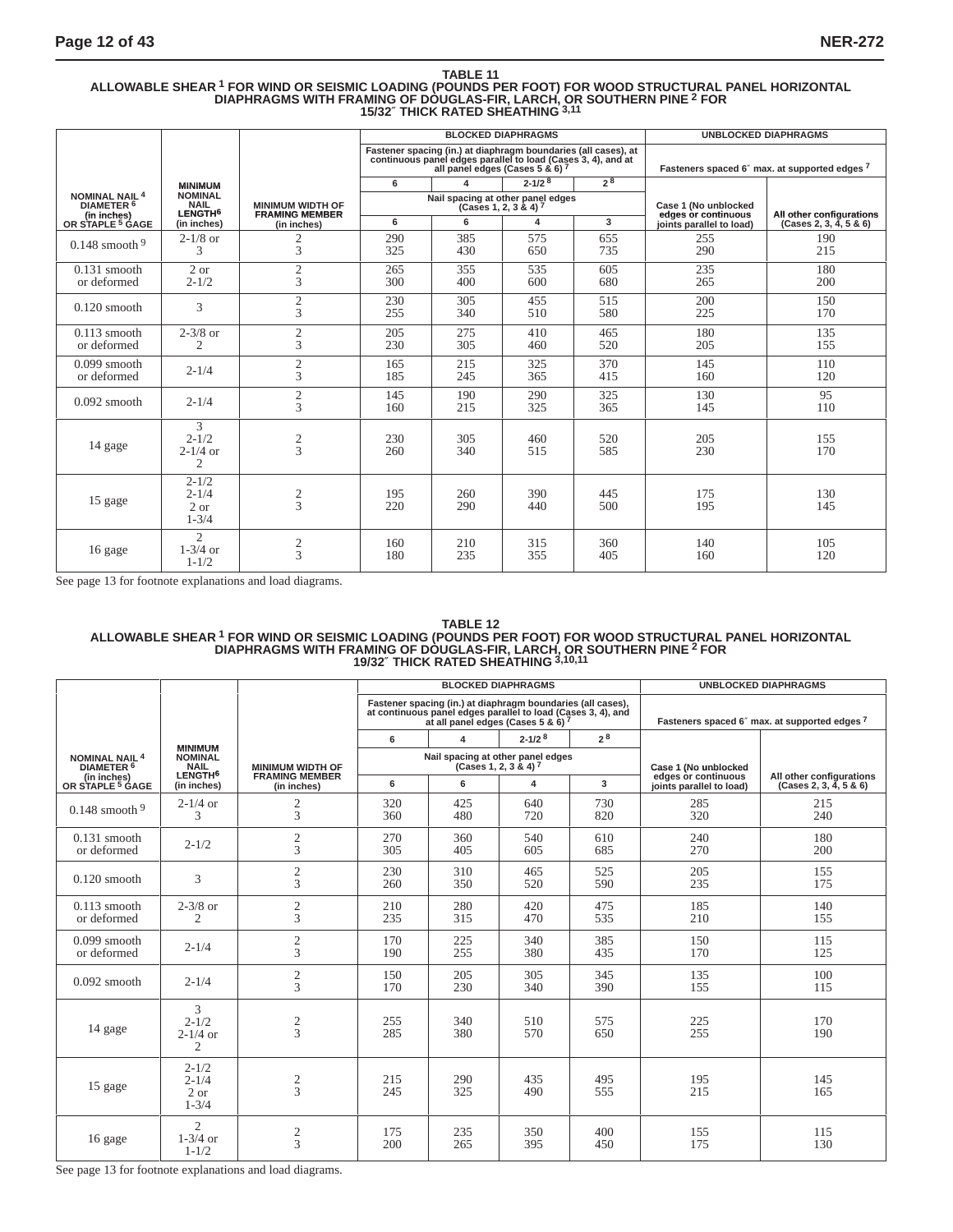#### **Footnote Explanations for Horizontal Diaphragm Tables 5 - 12**

- <sup>1</sup> Tabulated values are for short-term loading due to wind or earthquake and shall be reduced by 25 percent for normal loading based on a duration of load factor of 1.33 and a diaphragm factor of 1.3. For diaphragm deflection analysis, deflections in Appendix Table B or C are used.
- <sup>2</sup> The tabulated values are for fasteners installed in Douglas Fir, Larch or Southern Pine. Allowable values for diaphragms framed with wood having a specific gravity equal to or greater than 0.42 but less than 0.50 may be calculated by multiplying the values above by 0.82. For woods with a specific gravity less than 0.42, multiply the values above by 0.65.
- 3 C-D, C-C Exterior Sheathing and other panel grades covered in PS 1 or PS 2.
- Nails with "T", brad, finish or casing heads are not permitted. A deformed shank nail shall have either a helical (screw) shank or an annular (ring) shank.
- $5$  Staples shall have a minimum  $7/16$ -inch crown width.<br> $6$  Changes to festener type, size or spacing shall be consi
- 6 Changes to fastener type, size or spacing shall be considered if diaphragms are required to withstand negative pressures of high winds or where prescribed in the model code. Prescriptive fastener schedules are summarized in Tables 29 to 37.
- 7 Values are based on 24″ o.c. spacing of support framing members. Fasteners shall be spaced maximum 12″ o.c. along intermediate framing members (6″ o.c. when supports are spaced 48″ o.c.)
- 8 Framing at adjacent panel edges shall be 3-inch nominal or wider, and fasteners shall be staggered where nails are spaced 2-1/2" on center or closer.
- 9 Framing at adjacent panel edges shall be 3-inch nominal or wider, and fasteners shall be staggered where nails with shank diameters of 0.148″ or greater and penetrations of 1-5/8 inches or greater are placed 3 inches on center or closer.
- $10$  Plywood not exceeding  $1-1/8$ " in thickness is permitted to be attached, provided the fastener penetration is at least twelve times the fastener shank diameter.
- $11$  In addition to requirements presented above for fastening of horizontal diaphragms, all other requirements of the applicable model code pertaining to horizontal diaphragm design and construction shall be met.

#### **Load Diagrams for Horizontal Diaphragm Tables 5 - 12**



NOTE: Framing orientation in either direction for diaphragms is permitted, provided sheathing is properly designed for vertical loading.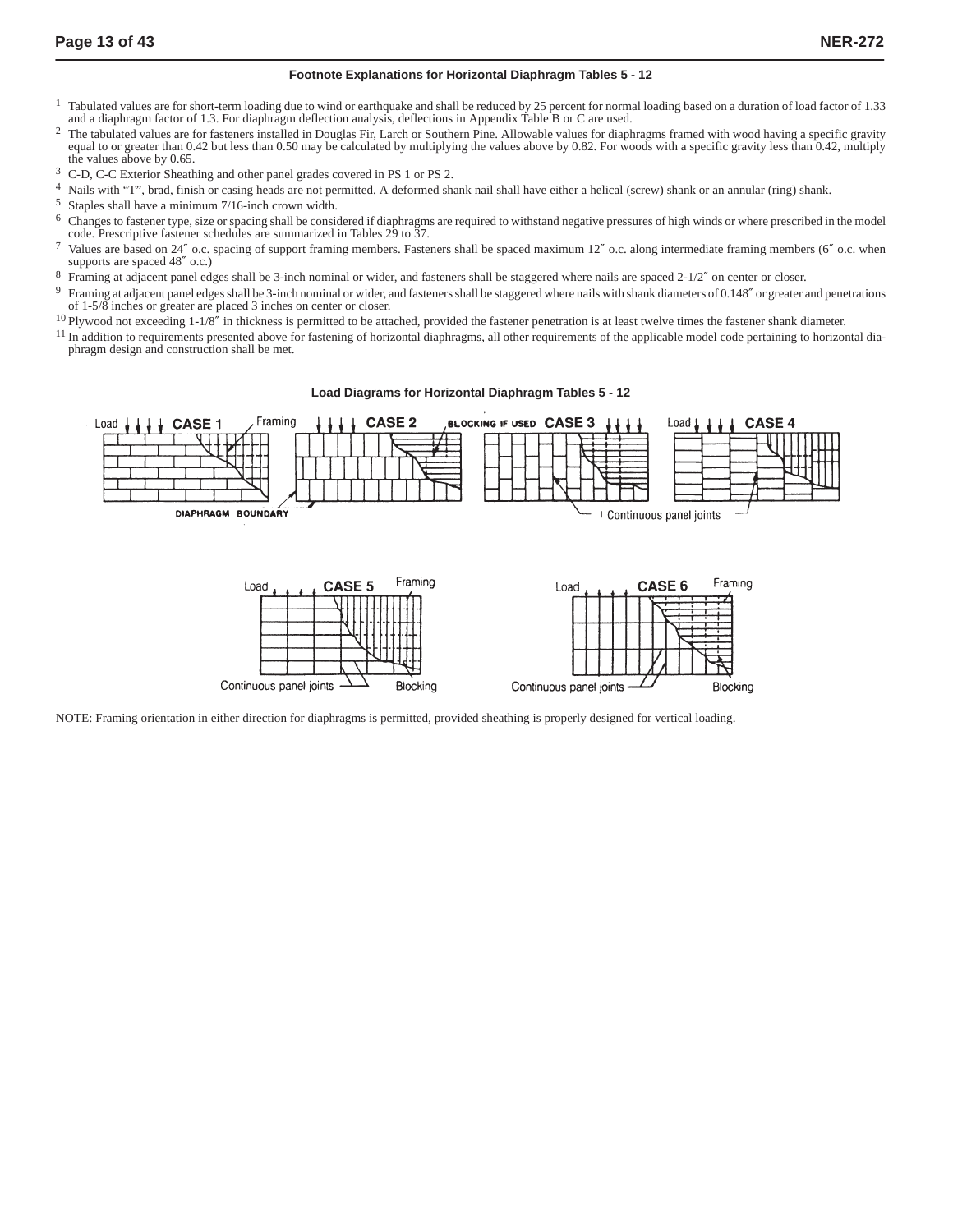#### **TABLE 13 ALLOWABLE SHEAR 1 FOR WIND OR SEISMIC LOADING (POUNDS PER FOOT) FOR WOOD STRUCTURAL PANEL SHEAR WALLS WITH FRAMING OF DOUGLAS-FIR, LARCH OR SOUTHERN PINE 2 FOR 5/16**″ **THICK STRUCTURAL I SHEATHING 3,4,13**

|                                                                               | MINIMUM NOMINAL FASTENER LENGTH 7 (in inches)       |                                                      |     | <b>ALLOWABLE WALL SHEAR VALUES</b>            |              |                |
|-------------------------------------------------------------------------------|-----------------------------------------------------|------------------------------------------------------|-----|-----------------------------------------------|--------------|----------------|
|                                                                               |                                                     |                                                      |     | Fastener Spacing at Panel Edges 8 (in inches) |              |                |
| NOMINAL NAIL <sup>5</sup> DIAMETER (in inches)<br>OR STAPLE <sup>6</sup> GAGE | <b>Panels Applied Directly to Framing</b>           | Panels Applied Over 1/2" or 5/8"<br>Gypsum Sheathing | 6   | $\overline{4}$                                | $\mathbf{3}$ | 2 <sup>9</sup> |
| 0.113 smooth or deformed                                                      | $1-5/8$ or<br>2 or<br>$2 - 3/8$                     |                                                      | 200 | 300                                           | 390          | 510            |
| 0.131 smooth or deformed                                                      | $2 - 1/2$                                           | $2 - 1/2$                                            |     |                                               |              |                |
| $0.120$ smooth                                                                | 3                                                   | $\sim$                                               |     |                                               |              |                |
| $0.120$ smooth                                                                | $\sim$                                              | 3                                                    | 170 | 250                                           | 335          | 430            |
| 0.099 smooth or deformed                                                      | $2 - 1/4$                                           | $\sim$                                               | 155 | 235                                           | 310          | 400            |
| 0.113 smooth or deformed                                                      | $\overline{\phantom{a}}$                            | $2 - 3/8$                                            | 150 | 225                                           | 300          | 385            |
| $0.092$ smooth                                                                | $2 - 1/4$                                           | $\overline{\phantom{a}}$                             | 135 | 205                                           | 275          | 350            |
| 0.113 smooth or deformed                                                      | $\overline{\phantom{a}}$                            | $\overline{2}$                                       | 120 | 175                                           | 235          | 300            |
| 0.099 smooth or deformed                                                      | $\sim$                                              | $2 - 1/4$                                            |     |                                               |              |                |
| $0.092$ smooth                                                                | $\sim$                                              | $2 - 1/4$                                            | 105 | 155                                           | 205          | 265            |
| 14 gage                                                                       | 3 or<br>$2 - 1/2$<br>$2 - 1/4$ or<br>$\overline{2}$ |                                                      | 200 | 300                                           | 390          | 515            |
| 15 gage                                                                       | $2 - 1/2$<br>$2 - 1/4$<br>2 or<br>$1 - 3/4$         |                                                      |     |                                               |              |                |
| 16 gage                                                                       | $\overline{2}$<br>$1-3/4$ or<br>$1 - 1/2$           |                                                      | 165 | 245                                           | 325          | 415            |
| 14 gage                                                                       |                                                     | 3 or<br>$2 - 1/2$<br>$2-1/4$ or<br>$\overline{2}$    | 180 | 270                                           | 360          | 455            |
| 15 gage                                                                       |                                                     | $2 - 1/2$<br>$2-1/4$ or<br>$\overline{2}$            | 155 | 230                                           | 305          | 390            |
| 16 gage                                                                       |                                                     | $\overline{2}$                                       | 125 | 185                                           | 245          | 315            |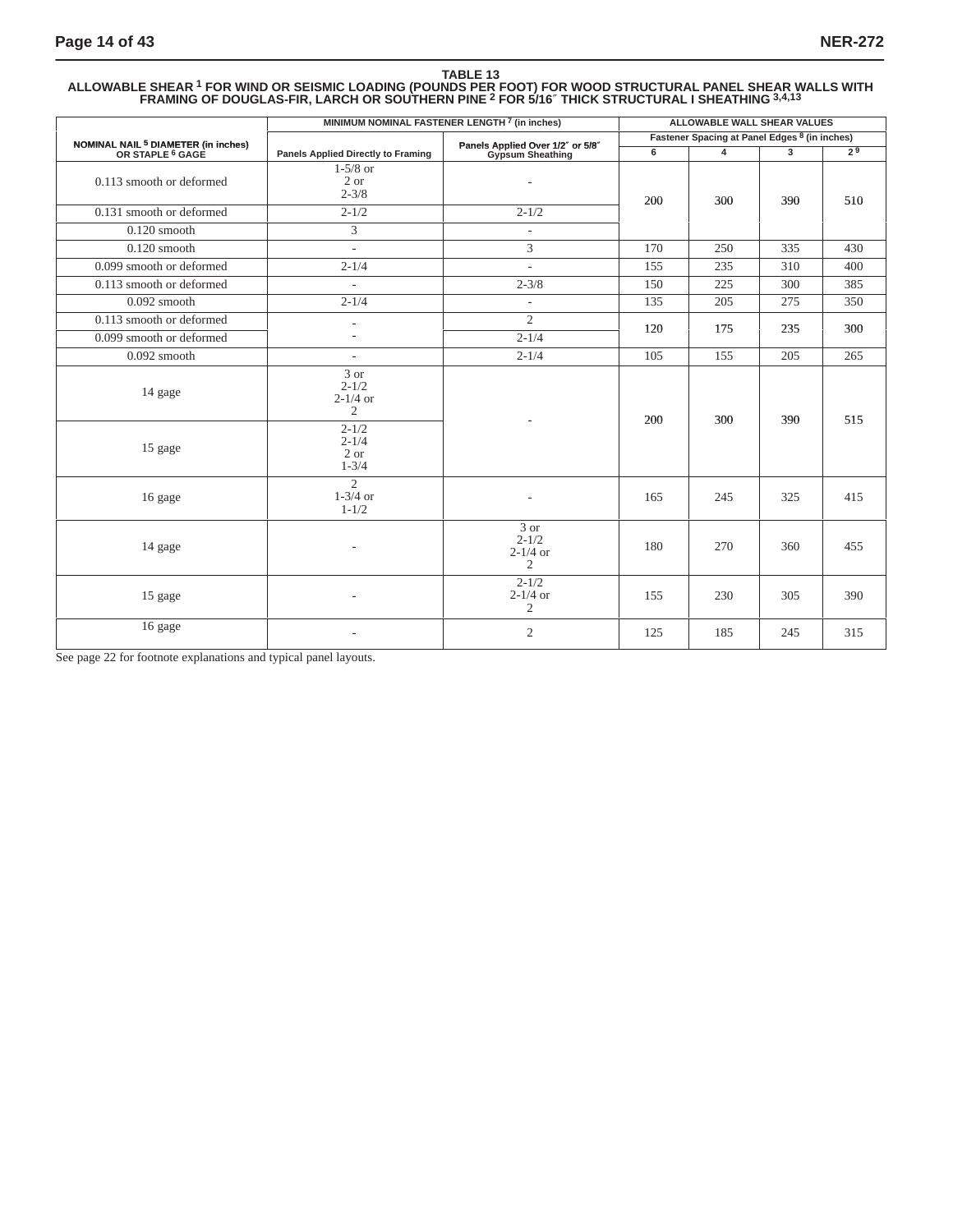#### **TABLE 14 ALLOWABLE SHEAR 1 FOR WIND OR SEISMIC LOADING (POUNDS PER FOOT) FOR WOOD STRUCTURAL PANEL SHEAR WALLS WITH FRAMING OF DOUGLAS-FIR, LARCH OR SOUTHERN PINE 2 FOR 3/8**″ **THICK STRUCTURAL I SHEATHING 3,4,11,13**

|                                                                               |                                                             | MINIMUM NOMINAL FASTENER LENGTH 7 (in inches)       |     | ALLOWABLE WALL SHEAR VALUES                   |                |     |
|-------------------------------------------------------------------------------|-------------------------------------------------------------|-----------------------------------------------------|-----|-----------------------------------------------|----------------|-----|
|                                                                               |                                                             |                                                     |     | Fastener Spacing at Panel Edges 8 (in inches) |                |     |
| NOMINAL NAIL <sup>5</sup> DIAMETER (in inches)<br>OR STAPLE <sup>6</sup> GAGE | <b>Panels Applied Directly to Framing</b>                   | Panels Applied Over 1/2"or 5/8"<br>Gypsum Sheathing | 6   | $\overline{4}$                                | $\overline{3}$ | 29  |
| 0.131 smooth or deformed                                                      | $1-7/8$ or<br>$2 - 1/2$                                     | $\overline{\phantom{a}}$                            | 230 | 360                                           | 460            | 610 |
| $0.148$ smooth $12$                                                           | 3                                                           |                                                     |     |                                               |                |     |
| $0.148$ smooth $12$                                                           | $\overline{\phantom{a}}$                                    | $2 - 5/8$<br>3                                      | 285 | 425                                           | 570            | 725 |
| 0.131 smooth or deformed                                                      | $\overline{\phantom{a}}$                                    | $2 - 1/2$                                           | 220 | 325                                           | 435            | 555 |
| $0.120$ smooth                                                                | 3                                                           | 3                                                   | 200 | 305                                           | 405            | 515 |
| 0.113 smooth or deformed                                                      | $2-3/8$ or<br>$\overline{2}$                                | $2 - 3/8$                                           | 180 | 270                                           | 365            | 465 |
|                                                                               | $\overline{\phantom{a}}$                                    | $\overline{2}$                                      | 135 | 200                                           | 270            | 340 |
| 0.099 smooth or deformed                                                      | $2 - 1/4$                                                   | $2 - 1/4$                                           | 145 | 220                                           | 290            | 370 |
| $0.092$ smooth                                                                | $2 - 1/4$                                                   | $2 - 1/4$                                           | 130 | 190                                           | 255            | 325 |
| 14 gage                                                                       | $\overline{3}$<br>$2 - 1/2$<br>$2-1/4$ or<br>$\overline{2}$ | $\overline{\phantom{a}}$                            | 225 | 340                                           | 455            | 580 |
| 15 gage                                                                       | $2 - 1/2$<br>$2 - 1/4$<br>2 or<br>$1 - 3/4$                 | $\overline{\phantom{a}}$                            | 195 | 290                                           | 385            | 495 |
| 16 gage                                                                       | $\overline{2}$<br>$1-3/4$ or<br>$1 - 1/2$                   |                                                     | 155 | 235                                           | 315            | 400 |
| 14 gage                                                                       |                                                             | $\overline{3}$<br>$2 - 1/2$<br>$2-1/4$ or<br>2      | 220 | 340                                           | 450            | 575 |
| 15 gage                                                                       |                                                             | $2 - 1/2$<br>$2-1/4$ or<br>2                        | 195 | 290                                           | 385            | 490 |
| 16 gage                                                                       |                                                             | $\overline{2}$                                      | 155 | 235                                           | 310            | 400 |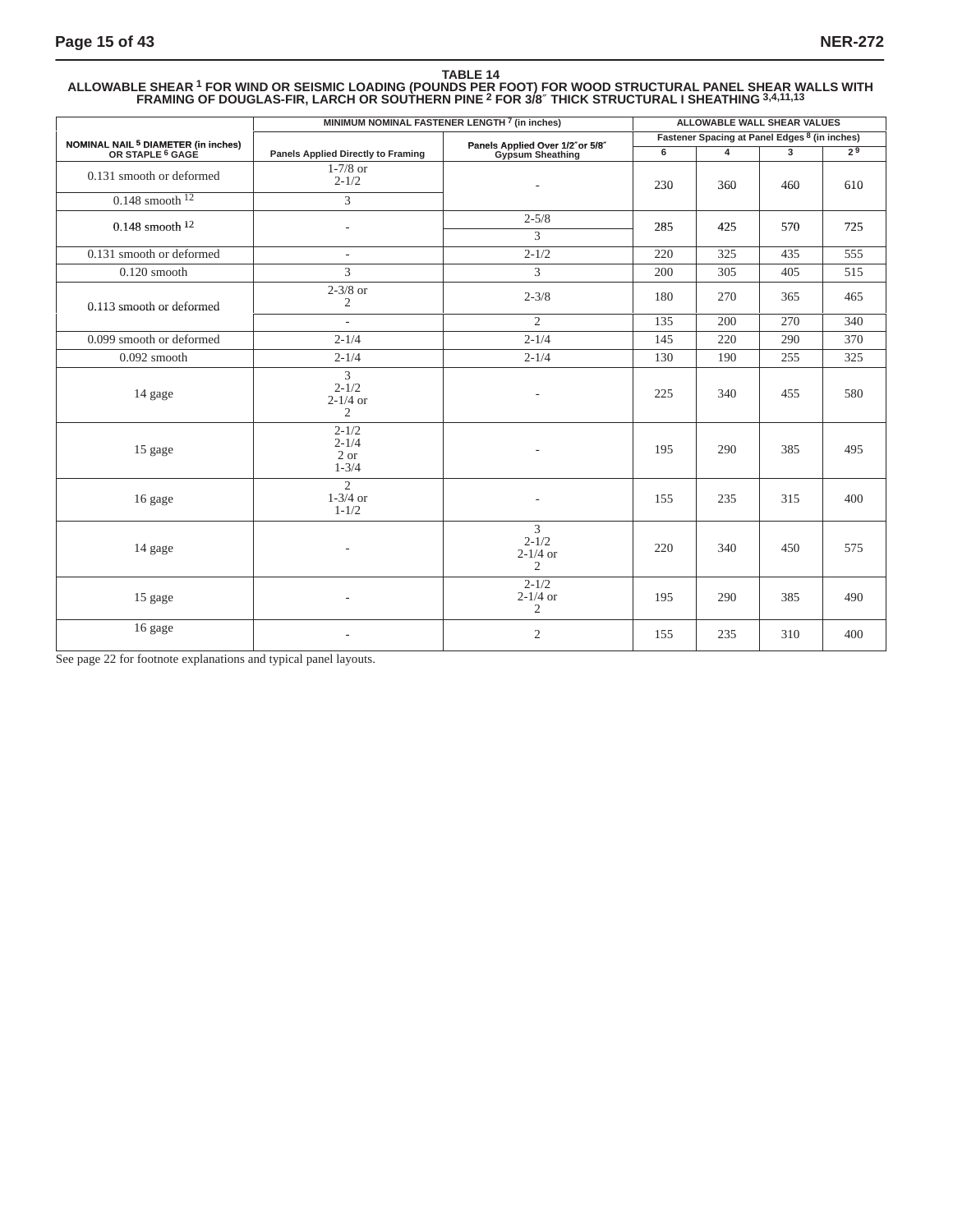#### **TABLE 15 ALLOWABLE SHEAR 1 FOR WIND OR SEISMIC LOADING (POUNDS PER FOOT) FOR WOOD STRUCTURAL PANEL SHEAR WALLS WITH FRAMING OF DOUGLAS-FIR, LARCH OR SOUTHERN PINE 2 FOR 7/16**″ **THICK STRUCTURAL I SHEATHING 3,4,11,13**

|                                                                               | MINIMUM NOMINAL FASTENER LENGTH 7 (in inches)               |                                                      |     |                                                                                                          |                                                                                                                     |                |
|-------------------------------------------------------------------------------|-------------------------------------------------------------|------------------------------------------------------|-----|----------------------------------------------------------------------------------------------------------|---------------------------------------------------------------------------------------------------------------------|----------------|
|                                                                               |                                                             |                                                      |     |                                                                                                          |                                                                                                                     |                |
| NOMINAL NAIL <sup>5</sup> DIAMETER (in inches)<br>OR STAPLE <sup>6</sup> GAGE | <b>Panels Applied Directly to Framing</b>                   | Panels Applied Over 1/2" or 5/8"<br>Gypsum Sheathing | 6   | $\overline{\mathbf{4}}$                                                                                  | $\mathbf{3}$                                                                                                        | 2 <sup>9</sup> |
| $0.148$ smooth $12$                                                           | $\sim$                                                      | $2-3/4$ or<br>3                                      | 280 | 430                                                                                                      | 550                                                                                                                 | 730            |
| 0.131 smooth or deformed                                                      | 2 or<br>$2 - 1/2$                                           | $\overline{\phantom{a}}$                             | 260 | 390                                                                                                      | 520                                                                                                                 | 665            |
|                                                                               | $\overline{3}$                                              | $\mathcal{L}$                                        | 220 | 335                                                                                                      | 445                                                                                                                 | 565            |
| $0.120$ smooth                                                                | $\mathcal{L}$                                               | 3                                                    | 200 | 305                                                                                                      | 405                                                                                                                 | 515            |
|                                                                               | 2 or<br>$2 - 3/8$                                           | $\overline{\phantom{a}}$                             | 200 | 300                                                                                                      | 400                                                                                                                 | 510            |
| 0.113 smooth or deformed                                                      |                                                             | $2 - 3/8$                                            | 180 | 275                                                                                                      | 365<br>185<br>245<br>320<br>240<br>225<br>285<br>280<br>210<br>255<br>190<br>375<br>500<br>320<br>425<br>260<br>345 | 465            |
|                                                                               | $\overline{a}$                                              | $\overline{c}$                                       | 125 | ALLOWABLE WALL SHEAR VALUES<br>Fastener Spacing at Panel Edges 8 (in inches)<br>340<br>450<br>290<br>385 | 315                                                                                                                 |                |
|                                                                               | $2 - 1/4$                                                   | $\overline{\phantom{a}}$                             | 160 |                                                                                                          |                                                                                                                     | 405            |
| 0.099 smooth or deformed                                                      | $\overline{\phantom{0}}$                                    | $2 - 1/4$                                            | 145 |                                                                                                          | 310                                                                                                                 | 380            |
|                                                                               | $2 - 1/4$                                                   | $\mathcal{L}$                                        | 140 |                                                                                                          |                                                                                                                     | 360            |
| $0.092$ smooth                                                                | $\overline{\phantom{a}}$                                    | $2 - 1/4$                                            | 130 |                                                                                                          |                                                                                                                     | 325            |
| 14 gage                                                                       | $\overline{3}$<br>$2 - 1/2$<br>$2-1/4$ or<br>$\overline{c}$ | $\overline{\phantom{a}}$                             | 250 |                                                                                                          |                                                                                                                     | 635            |
| 15 gage                                                                       | $2 - 1/2$<br>$2 - 1/4$<br>2 or<br>$1 - 3/4$                 | $\overline{a}$                                       | 210 |                                                                                                          |                                                                                                                     | 540            |
| 16 gage                                                                       | $\overline{c}$<br>$1-3/4$ or<br>$1 - 1/2$                   | ÷,                                                   | 170 |                                                                                                          |                                                                                                                     | 440            |
| 14 gage                                                                       |                                                             | 3<br>$2-1/2$ or<br>$2 - 1/4$                         | 225 |                                                                                                          |                                                                                                                     | 575            |
| 15 gage                                                                       |                                                             | $2-1/2$ or<br>$2 - 1/4$                              | 195 |                                                                                                          |                                                                                                                     | 490            |
| $16$ gage $14$                                                                |                                                             | $\overline{c}$                                       | 155 | 235                                                                                                      |                                                                                                                     | 400            |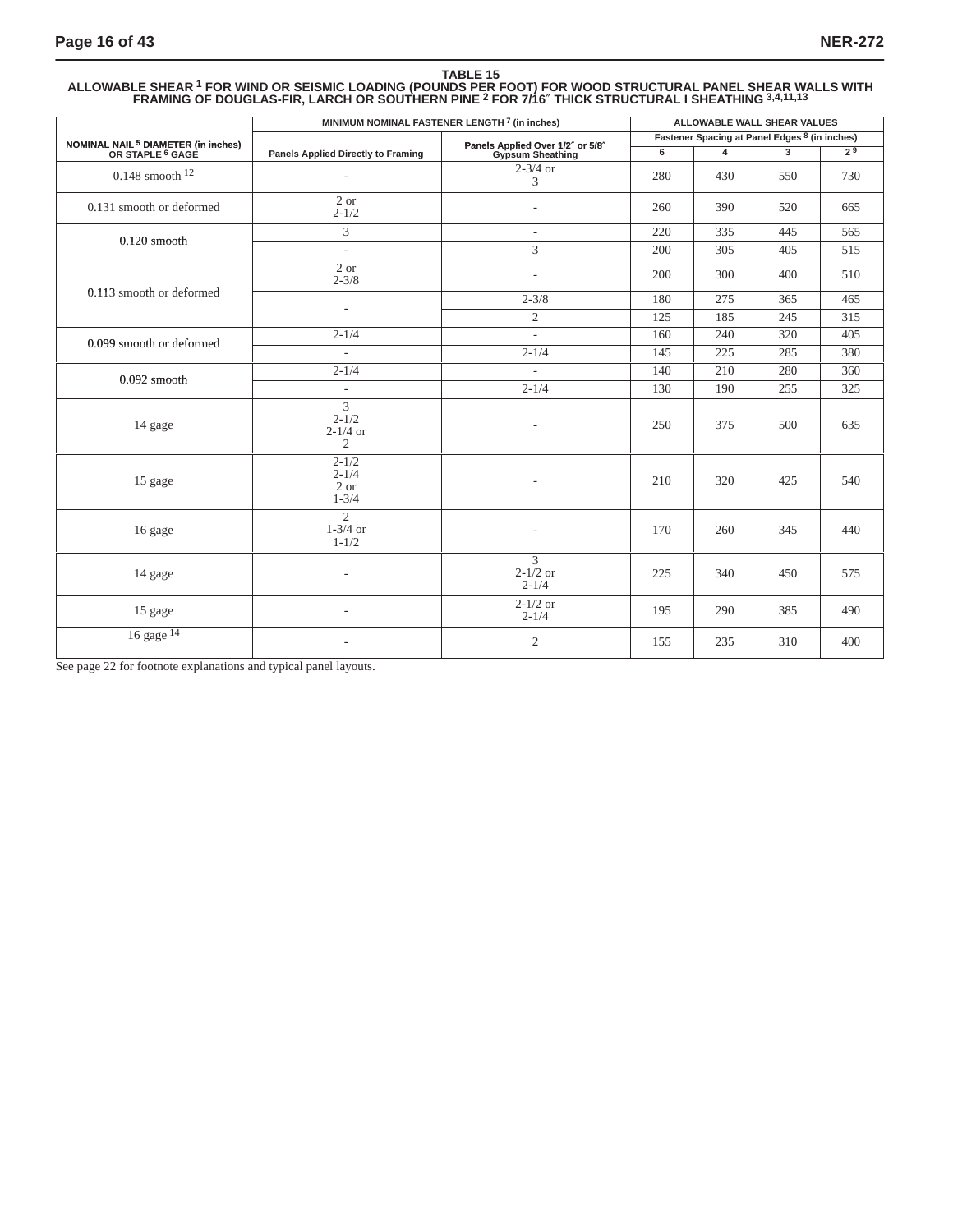#### **TABLE 16 ALLOWABLE SHEAR 1 FOR WIND OR SEISMIC LOADING (POUNDS PER FOOT) FOR WOOD STRUCTURAL PANEL SHEAR WALLS WITH FRAMING OF DOUGLAS-FIR, LARCH OR SOUTHERN PINE 2 FOR 15/32**″ **THICK STRUCTURAL I SHEATHING 3,4,13**

|                                                                               | MINIMUM NOMINAL FASTENER LENGTH <sup>7</sup> (in inches)    |                                                      | ALLOWABLE WALL SHEAR VALUES |                                               |     |     |  |
|-------------------------------------------------------------------------------|-------------------------------------------------------------|------------------------------------------------------|-----------------------------|-----------------------------------------------|-----|-----|--|
|                                                                               |                                                             |                                                      |                             | Fastener Spacing at Panel Edges 8 (in inches) |     |     |  |
| NOMINAL NAIL <sup>5</sup> DIAMETER (in inches)<br>OR STAPLE <sup>5</sup> GAGE | <b>Panels Applied Directly to Framing</b>                   | Panels Applied Over 1/2" or 5/8"<br>Gypsum Sheathing | 6                           | $\blacktriangle$                              | 3   | 79  |  |
| $0.148$ smooth $12$                                                           | $2-1/8$ or<br>3                                             |                                                      | 340                         | 510                                           | 665 | 870 |  |
| $0.148$ smooth $12$                                                           |                                                             | $2-3/4$ or<br>3                                      | 285                         | 425                                           | 570 | 725 |  |
| 0.131 smooth or deformed                                                      | 2 or<br>$2 - 1/2$                                           | $\overline{a}$                                       |                             |                                               |     |     |  |
| 0.131 smooth or deformed                                                      | $\overline{\phantom{a}}$                                    | $2 - 1/2$                                            | 225                         | 325                                           | 445 | 570 |  |
| $0.120$ smooth                                                                | 3                                                           | $\overline{\phantom{a}}$                             | 240                         | 365                                           | 485 | 620 |  |
|                                                                               | $\sim$                                                      | 3                                                    | 200                         | 305                                           | 405 | 515 |  |
| 0.113 smooth or deformed                                                      | 2 or<br>$2 - 3/8$                                           | $\overline{\phantom{a}}$                             | 220                         | 325                                           | 435 | 555 |  |
|                                                                               |                                                             | $2 - 3/8$                                            | 180                         | 270                                           | 365 | 465 |  |
| 0.113 smooth or deformed                                                      | $\overline{\phantom{a}}$                                    | $\overline{2}$                                       | 130                         | 200                                           | 265 | 335 |  |
|                                                                               | $2 - 1/4$                                                   | $\overline{\phantom{a}}$                             | 175                         | 260                                           | 345 | 440 |  |
| 0.099 smooth or deformed                                                      | ÷.                                                          | $2 - 1/4$                                            | 145                         | 215                                           | 290 | 370 |  |
|                                                                               | $2 - 1/4$                                                   |                                                      | 155                         | 230                                           | 305 | 390 |  |
| $0.092$ smooth                                                                | $\overline{\phantom{a}}$                                    | $2 - 1/4$                                            | 130                         | 190                                           | 255 | 325 |  |
| 14 gage                                                                       | $\overline{3}$<br>$2 - 1/2$<br>$2-1/4$ or<br>$\overline{2}$ |                                                      | 270                         | 405                                           | 540 | 690 |  |
| 15 gage                                                                       | $2 - 1/2$<br>$2 - 1/4$<br>2 or<br>$1 - 3/4$                 |                                                      | 230                         | 345                                           | 465 | 590 |  |
| 16 gage                                                                       | $\overline{2}$<br>$1-3/4$ or<br>$1 - 1/2$                   |                                                      | 185                         | 280                                           | 375 | 475 |  |
| 14 gage                                                                       |                                                             | $\overline{3}$<br>$2 - 1/2$ or<br>$2 - 1/4$          | 225                         | 340                                           | 450 | 575 |  |
| 15 gage                                                                       |                                                             | $2 - 1/2$ or<br>$2 - 1/4$                            | 195                         | 290                                           | 385 | 490 |  |
| 16 gage <sup>14</sup>                                                         |                                                             | $\overline{c}$                                       | 155                         | 235                                           | 300 | 400 |  |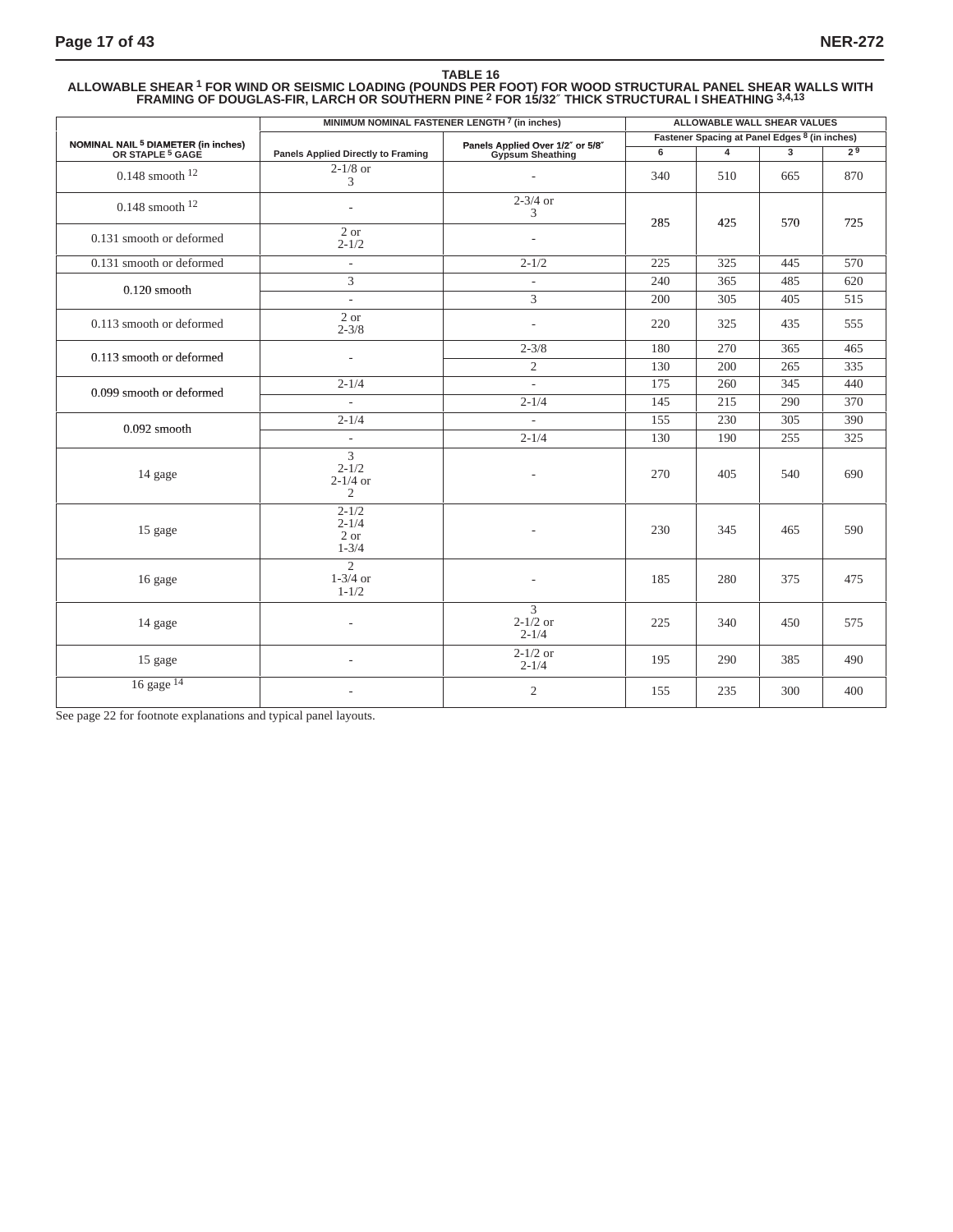#### **TABLE 17 ALLOWABLE SHEAR 1 FOR WIND OR SEISMIC LOADING (POUNDS PER FOOT) FOR WOOD STRUCTURAL PANEL SHEAR WALLS WITH FRAMING OF DOUGLAS-FIR, LARCH OR SOUTHERN PINE 2 FOR 5/16**″ **THICK RATED SHEATHING 3,4,10,13**

|                                                                               |                                                               | MINIMUM NOMINAL FASTENER LENGTH <sup>7</sup> (in inches) |     | ALLOWABLE WALL SHEAR VALUES                   |                |                |
|-------------------------------------------------------------------------------|---------------------------------------------------------------|----------------------------------------------------------|-----|-----------------------------------------------|----------------|----------------|
|                                                                               |                                                               |                                                          |     | Fastener Spacing at Panel Edges 8 (in inches) |                |                |
| NOMINAL NAIL <sup>5</sup> DIAMETER (in inches)<br>OR STAPLE <sup>6</sup> GAGE | <b>Panels Applied Directly to Framing</b>                     | Panels Applied Over 1/2" or 5/8"<br>Gypsum Sheathing     | 6   | $\overline{4}$                                | $\overline{3}$ | 2 <sup>9</sup> |
| $0.131$ smooth                                                                | $2 - 1/2$                                                     | $2 - 1/2$                                                |     |                                               |                |                |
| $0.120$ smooth                                                                | 3                                                             |                                                          |     |                                               |                |                |
| 0.113 smooth or deformed                                                      | $1-5/8$ or<br>2 or<br>$2 - 3/8$                               |                                                          | 180 | 270                                           | 350            | 450            |
| 0.099 smooth or deformed                                                      | $2 - 1/4$                                                     | ÷                                                        | 140 | 210                                           | 280            | 360            |
| $0.092$ smooth                                                                | $2 - 1/4$                                                     | $\overline{\phantom{a}}$                                 | 125 | 185                                           | 245            | 315            |
| $0.120$ smooth                                                                | $\overline{\phantom{a}}$                                      | 3                                                        | 150 | 225                                           | 305            | 385            |
| 0.113 smooth or deformed                                                      |                                                               | $2 - 3/8$                                                | 135 | 205                                           | 270            | 345            |
|                                                                               |                                                               | $\overline{2}$                                           | 90  | 135                                           | 180            | 230            |
| 0.099 smooth or deformed                                                      | $\overline{\phantom{a}}$                                      | $2 - 1/4$                                                | 105 | 160                                           | 215            | 270            |
| $0.092$ smooth                                                                | $\overline{a}$                                                | $2 - 1/4$                                                | 95  | 140                                           | 185            | 240            |
| 14 gage                                                                       | $\overline{3}$<br>$2 - 1/2$<br>$2 - 1/4$ or<br>$\overline{2}$ | $\overline{\phantom{a}}$                                 | 180 | 270                                           | 350            | 450            |
| 15 gage                                                                       | $2 - 1/2$<br>$2 - 1/4$<br>2 or<br>$1 - 3/4$                   |                                                          |     |                                               |                |                |
| 16 gage                                                                       | $\overline{2}$<br>$1-3/4$ or<br>$1 - 1/2$                     |                                                          | 145 | 220                                           | 295            | 375            |
| 14 gage                                                                       |                                                               | 3<br>$2 - 1/2$<br>$2 - 1/4$ or<br>$\overline{2}$         | 160 | 240                                           | 320            | 410            |
| 15 gage                                                                       |                                                               | $2 - 1/2$<br>$2-1/4$ or<br>2                             | 140 | 205                                           | 275            | 350            |
| 16 gage                                                                       |                                                               | $\overline{c}$                                           | 110 | 165                                           | 220            | 285            |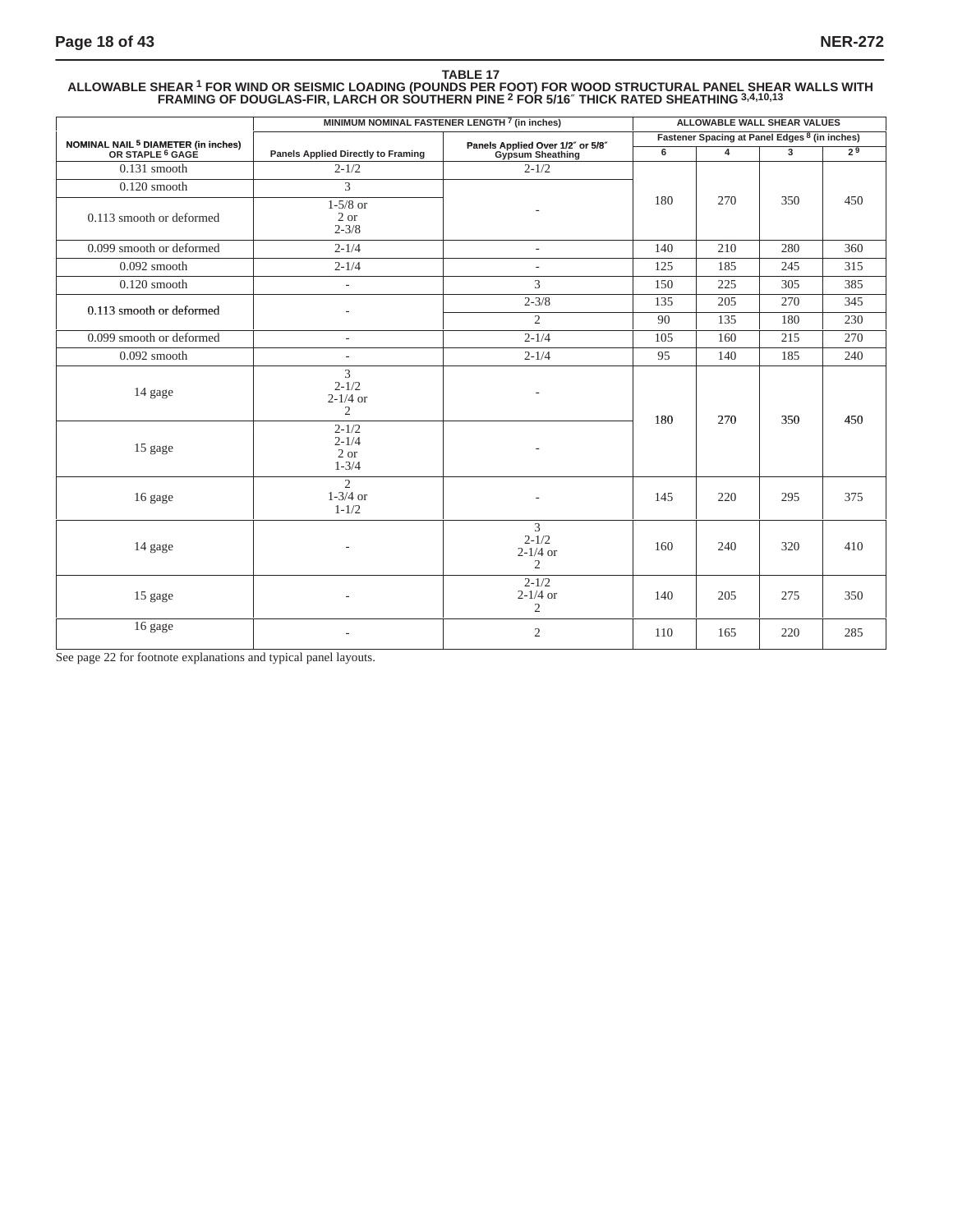### **TABLE 18 ALLOWABLE SHEAR 1 FOR WIND OR SEISMIC LOADING (POUNDS PER FOOT) FOR WOOD STRUCTURAL PANEL SHEAR WALLS WITH FRAMING OF DOUGLAS-FIR, LARCH OR SOUTHERN PINE 2 FOR 3/8**″ **THICK RATED SHEATHING 3,4,10,11,13**

|                                                                               | MINIMUM NOMINAL FASTENER LENGTH <sup>7</sup> (in inches)      |                                                             | ALLOWABLE WALL SHEAR VALUES |                                               |                |                  |  |
|-------------------------------------------------------------------------------|---------------------------------------------------------------|-------------------------------------------------------------|-----------------------------|-----------------------------------------------|----------------|------------------|--|
|                                                                               |                                                               |                                                             |                             | Fastener Spacing at Panel Edges 8 (in inches) |                |                  |  |
| NOMINAL NAIL <sup>5</sup> DIAMETER (in inches)<br>OR STAPLE <sup>6</sup> GAGE | <b>Panels Applied Directly to Framing</b>                     | Panels Applied Over 1/2" or 5/8"<br>Gypsum Sheathing        | $6 \overline{}$             | $\overline{4}$                                | $\overline{3}$ | 2 <sup>9</sup>   |  |
| 0.131 smooth or deformed                                                      | $1-7/8$ or<br>$2 - 1/2$                                       | $\overline{\phantom{a}}$                                    | 220                         | 320                                           | 410            | 530              |  |
| $0.148$ smooth $12$                                                           | 3                                                             |                                                             |                             |                                               |                |                  |  |
| $0.148$ smooth $12$                                                           | $\overline{\phantom{a}}$                                      | $2-5/8$ or<br>3                                             | 255                         | 385                                           | 510            | 650              |  |
| $0.120$ smooth                                                                | 3                                                             | $\overline{\phantom{a}}$                                    | 180                         | 270                                           | 365            | 465              |  |
|                                                                               | $\overline{a}$                                                | 3                                                           | 170                         | 255                                           | 330            | 430              |  |
| 0.113 smooth or deformed                                                      | $1-5/8$ or<br>2 or<br>$2 - 3/8$                               | ÷,                                                          | 165                         | 245                                           | 325            | 415              |  |
|                                                                               |                                                               | $2 - 3/8$                                                   | 165                         | 245                                           | 325            | 415              |  |
|                                                                               | $\overline{\phantom{a}}$                                      | $\overline{2}$                                              | 120                         | 180                                           | 240            | 305              |  |
| 0.099 smooth or deformed                                                      | $2 - 1/4$                                                     | ÷.                                                          | 130                         | 195                                           | 265            | 335              |  |
|                                                                               | $\mathcal{L}$                                                 | $2 - 1/4$                                                   | 120                         | 175                                           | 230            | $\overline{300}$ |  |
| $0.092$ smooth                                                                | $2 - 1/4$                                                     | $\overline{\phantom{a}}$                                    | 115                         | 170                                           | 230            | 295              |  |
|                                                                               | $\overline{\phantom{a}}$                                      | $2 - 1/4$                                                   | 115                         | 170                                           | 230            | 295              |  |
| 14 gage                                                                       | $\overline{3}$<br>$2 - 1/2$<br>$2 - 1/4$ or<br>$\mathfrak{2}$ |                                                             | 205                         | 305                                           | 410            | 520              |  |
| 15 gage                                                                       | $2 - 1/2$<br>$2 - 1/4$<br>2 or<br>$1 - 3/4$                   | ÷,                                                          | 175                         | 260                                           | 350            | 445              |  |
| 16 gage                                                                       | $\overline{2}$<br>$1-3/4$ or<br>$1 - 1/2$                     |                                                             | 140                         | 210                                           | 280            | 360              |  |
| 14 gage                                                                       |                                                               | $\overline{3}$<br>$2 - 1/2$<br>$2-1/4$ or<br>$\overline{2}$ | 205                         | 305                                           | 405            | 520              |  |
| 15 gage                                                                       |                                                               | $2 - 1/2$<br>$2 - 1/4$ or<br>$\mathbf{2}$                   | 175                         | 260                                           | 345            | 445              |  |
| 16 gage                                                                       |                                                               | $\overline{2}$                                              | 140                         | 210                                           | 280            | 360              |  |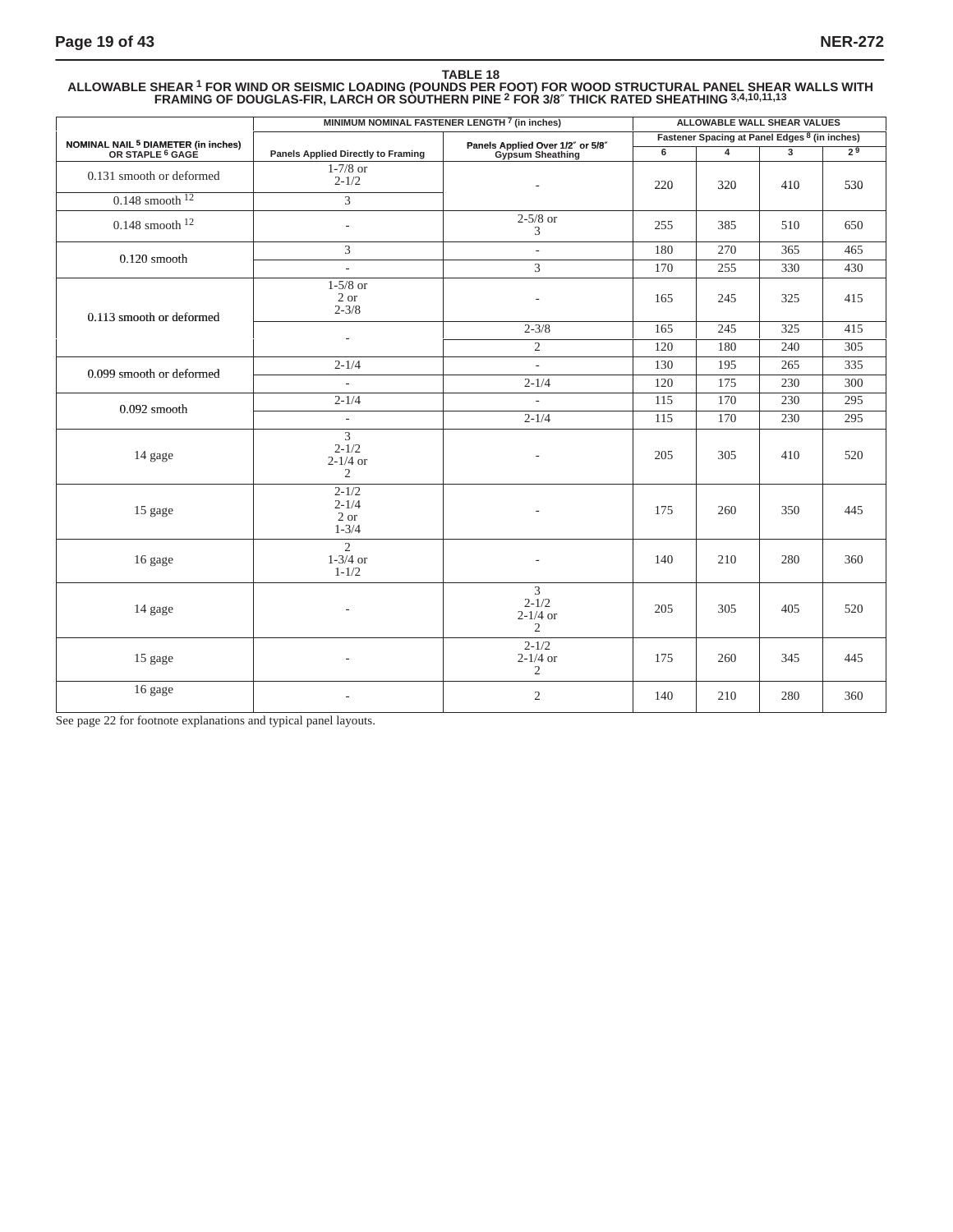### **TABLE 19 ALLOWABLE SHEAR 1 FOR WIND OR SEISMIC LOADING (POUNDS PER FOOT) FOR WOOD STRUCTURAL PANEL SHEAR WALLS WITH FRAMING OF DOUGLAS-FIR, LARCH OR SOUTHERN PINE 2 FOR 7/16**″ **THICK RATED SHEATHING 3,4,10,11, <sup>13</sup>**

|                                                                               | MINIMUM NOMINAL FASTENER LENGTH 7 (in inches)    |                                                      |     | ALLOWABLE WALL SHEAR VALUES                   |     |                  |
|-------------------------------------------------------------------------------|--------------------------------------------------|------------------------------------------------------|-----|-----------------------------------------------|-----|------------------|
|                                                                               |                                                  |                                                      |     | Fastener Spacing at Panel Edges 8 (in inches) |     |                  |
| NOMINAL NAIL <sup>5</sup> DIAMETER (in inches)<br>OR STAPLE <sup>6</sup> GAGE | <b>Panels Applied Directly to Framing</b>        | Panels Applied Over 1/2" or 5/8"<br>Gypsum Sheathing | 6   | $\overline{4}$                                |     | 2 <sup>9</sup>   |
| 0.131 smooth or deformed                                                      | 2 or<br>$2 - 1/2$                                |                                                      | 240 | 350                                           | 450 | 585              |
| $0.148$ smooth $12$                                                           | 3                                                |                                                      |     |                                               |     |                  |
| $0.148$ smooth $12$                                                           | $\overline{a}$                                   | $2 - 3/4$ or<br>3                                    | 255 | 385                                           | 510 | 650              |
| $0.120$ smooth                                                                | 3                                                | $\overline{\phantom{a}}$                             | 200 | 300                                           | 400 | 510              |
|                                                                               | $\overline{\phantom{a}}$                         | 3                                                    | 180 | 270                                           | 365 | 460              |
|                                                                               | $2-3/8$ or<br>$\overline{2}$                     | ٠                                                    | 180 | 270                                           | 360 | 460              |
| 0.113 smooth or deformed                                                      | ÷,                                               | $2 - 3/8$                                            | 165 | 245                                           | 325 | 415              |
|                                                                               |                                                  | $\overline{2}$                                       | 125 | 185                                           | 245 | $\overline{315}$ |
| 0.099 smooth or deformed                                                      | $2 - 1/4$                                        | ä,                                                   | 145 | 215                                           | 285 | 365              |
|                                                                               | $\overline{\phantom{a}}$                         | $2 - 1/4$                                            | 130 | 195                                           | 260 | 330              |
| $0.092$ smooth                                                                | $2 - 1/4$                                        | ÷.                                                   | 125 | 190                                           | 255 | 325              |
|                                                                               | $\overline{\phantom{a}}$                         | $2 - 1/4$                                            | 115 | 170                                           | 230 | 295              |
| 14 gage                                                                       | 3<br>$2 - 1/2$<br>$2 - 1/4$ or<br>$\overline{2}$ |                                                      | 225 | 335                                           | 450 | 570              |
| 15 gage                                                                       | $2 - 1/2$ or<br>$2 - 1/4$<br>2 or<br>$1 - 3/4$   | ÷,                                                   | 190 | 285                                           | 380 | 490              |
| 16 gage                                                                       | $\overline{2}$<br>$1 - 3/4$ or<br>$1 - 1/2$      |                                                      | 155 | 230                                           | 310 | 395              |
| 14 gage                                                                       | ÷,                                               | 3<br>$2 - 1/2$ or<br>$2 - 1/4$                       | 205 | 305                                           | 405 | 520              |
| 15 gage                                                                       | ٠                                                | $2-1/2$ or<br>$2 - 1/4$                              | 175 | 260                                           | 345 | 445              |
| 16 gage <sup>14</sup>                                                         |                                                  | $\overline{c}$                                       | 140 | 210                                           | 280 | 360              |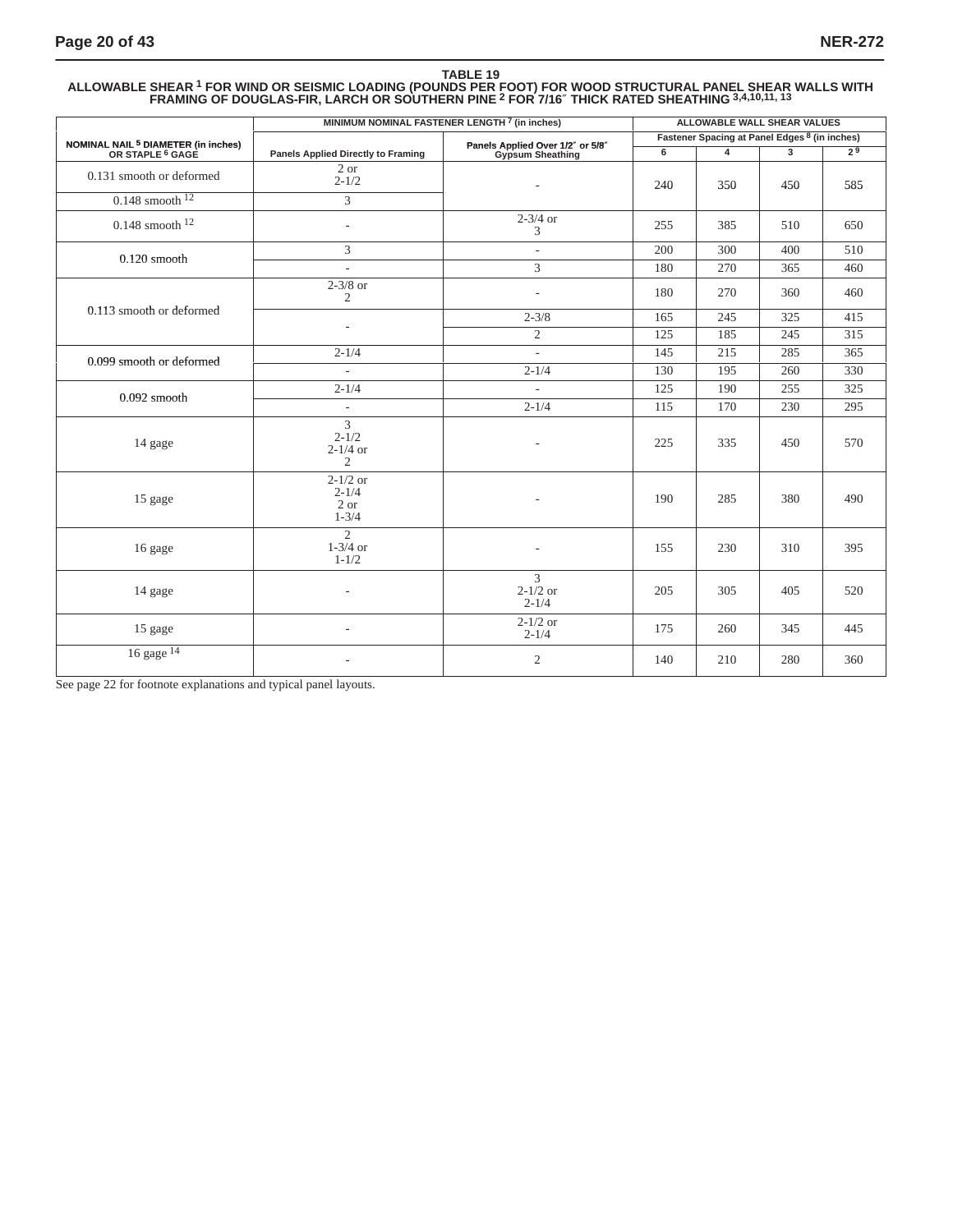#### **TABLE 20 ALLOWABLE SHEAR 1 FOR WIND OR SEISMIC LOADING (POUNDS PER FOOT) FOR WOOD STRUCTURAL PANEL SHEAR WALLS WITH FRAMING OF DOUGLAS-FIR, LARCH OR SOUTHERN PINE 2 FOR 15/32**″ **THICK RATED SHEATHING 3,4,10,13**

|                                                                               | MINIMUM NOMINAL FASTENER LENGTH 7 (in inches)    |                                                      |     | ALLOWABLE WALL SHEAR VALUES                   |     |                |
|-------------------------------------------------------------------------------|--------------------------------------------------|------------------------------------------------------|-----|-----------------------------------------------|-----|----------------|
|                                                                               |                                                  |                                                      |     | Fastener Spacing at Panel Edges 8 (in inches) |     |                |
| NOMINAL NAIL <sup>5</sup> DIAMETER (in inches)<br>OR STAPLE <sup>6</sup> GAGE | <b>Panels Applied Directly to Framing</b>        | Panels Applied Over 1/2" or 5/8"<br>Gypsum Sheathing | 6   | $\overline{\mathbf{4}}$                       | 3   | 2 <sup>9</sup> |
| $0.148$ smooth $12$                                                           | $2-1/8$ or<br>3                                  | $\overline{\phantom{a}}$                             | 310 | 460                                           | 600 | 770            |
|                                                                               | $\overline{\phantom{a}}$                         | $2 - 3/4$ or<br>3                                    | 255 | 385                                           | 510 | 650            |
| 0.131 smooth or deformed                                                      | 2 or<br>$2 - 1/2$                                | $\overline{a}$                                       | 255 | 385                                           | 510 | 650            |
|                                                                               | $\overline{\phantom{a}}$                         | $2 - 1/2$                                            | 215 | 320                                           | 425 | 545            |
| $0.120$ smooth                                                                | 3                                                | $\overline{\phantom{a}}$                             | 220 | 325                                           | 435 | 555            |
|                                                                               | $\mathbb{L}$                                     | $\overline{3}$                                       | 180 | 270                                           | 365 | 465            |
|                                                                               | $2-3/8$ or<br>$\overline{c}$                     | $\overline{a}$                                       | 195 | 295                                           | 390 | 500            |
| 0.113 smooth or deformed                                                      |                                                  | $2 - 3/8$                                            | 165 | 245                                           | 325 | 415            |
|                                                                               |                                                  | 2                                                    | 120 | 150                                           | 240 | 305            |
|                                                                               | $2 - 1/4$                                        | $\overline{\phantom{a}}$                             | 155 | 235                                           | 310 | 395            |
| 0.099 smooth or deformed                                                      | $\overline{a}$                                   | $2 - 1/4$                                            | 130 | 190                                           | 245 | 320            |
|                                                                               | $2 - 1/4$                                        |                                                      | 140 | 205                                           | 275 | 350            |
| $0.092$ smooth                                                                | $\sim$                                           | $2 - 1/4$                                            | 120 | 170                                           | 220 | 290            |
| 14 gage                                                                       | 3<br>$2 - 1/2$<br>$2 - 1/4$ or<br>$\mathfrak{2}$ |                                                      | 245 | 365                                           | 490 | 620            |
| 15 gage                                                                       | $2 - 1/2$<br>$2 - 1/4$<br>2 or<br>$1 - 3/4$      |                                                      | 210 | 310                                           | 415 | 530            |
| 16 gage                                                                       | $\overline{2}$<br>$1-3/4$ or<br>$1 - 1/2$        |                                                      | 170 | 255                                           | 335 | 430            |
| 14 gage                                                                       |                                                  | 3<br>$2 - 1/2$ or<br>$2 - 1/4$                       | 205 | 305                                           | 405 | 520            |
| 15 gage                                                                       |                                                  | $2 - 1/2$ or<br>$2 - 1/4$                            | 175 | 260                                           | 345 | 445            |
| 16 gage $14$                                                                  |                                                  | $\mathbf{2}$                                         | 140 | 210                                           | 280 | 360            |

See page 22 for footnote explanations and typical panel layouts.

### **TABLE 21 ALLOWABLE SHEAR 1 FOR WIND OR SEISMIC LOADING (POUNDS PER FOOT) FOR WOOD STRUCTURAL PANEL SHEAR WALLS WITH FRAMING OF DOUGLAS-FIR, LARCH OR SOUTHERN PINE 2 FOR 19/32**″ **THICK RATED SHEATHING 3,4,10,13**

|                                                         |                                             | MINIMUM NOMINAL FASTENER LENGTH <sup>7</sup> (in inches) |     | ALLOWABLE WALL SHEAR VALUES                   |     |                |
|---------------------------------------------------------|---------------------------------------------|----------------------------------------------------------|-----|-----------------------------------------------|-----|----------------|
|                                                         |                                             | Panels Applied Over 1/2" or 5/8" Gypsum                  |     | Fastener Spacing at Panel Edges 8 (in inches) |     |                |
| NOMINAL NAIL 5 DIAMETER (in inches)<br>OR STAPLE 6 GAGE | Panels Applied Directly to Framing          | Sheathing                                                | 6   | 4                                             | 3   | 2 <sup>9</sup> |
| $0.148$ smooth $12$                                     | $2-1/4$ or<br>3                             | $\overline{\phantom{a}}$                                 | 340 | 510                                           | 665 | 870            |
| 0.131 smooth or deformed                                | $2 - 1/2$                                   | $\sim$                                                   | 285 | 430                                           | 575 | 730            |
| $0.120$ smooth                                          | 3                                           | $\qquad \qquad \blacksquare$                             | 245 | 370                                           | 495 | 630            |
| 0.113 smooth or deformed                                | $2-3/8$ or<br>$\overline{2}$                |                                                          | 225 | 335                                           | 445 | 570            |
| 0.099 smooth or deformed                                | $2 - 1/4$                                   | $\overline{\phantom{a}}$                                 | 180 | 270                                           | 360 | 460            |
| $0.092$ smooth                                          | $2 - 1/4$                                   | $\overline{\phantom{a}}$                                 | 160 | 245                                           | 325 | 415            |
| 14 gage                                                 | 3<br>$2 - 1/2$<br>$2-1/4$ or<br>2           | $\overline{\phantom{a}}$                                 | 270 | 405                                           | 540 | 690            |
| 15 gage                                                 | $2 - 1/2$<br>$2 - 1/4$<br>2 or<br>$1 - 3/4$ | $\overline{\phantom{a}}$                                 | 230 | 345                                           | 465 | 590            |
| 16 gage                                                 | 2 or<br>$1 - 3/4$                           |                                                          | 185 | 280                                           | 375 | 475            |

See page 22 for footnote explanations.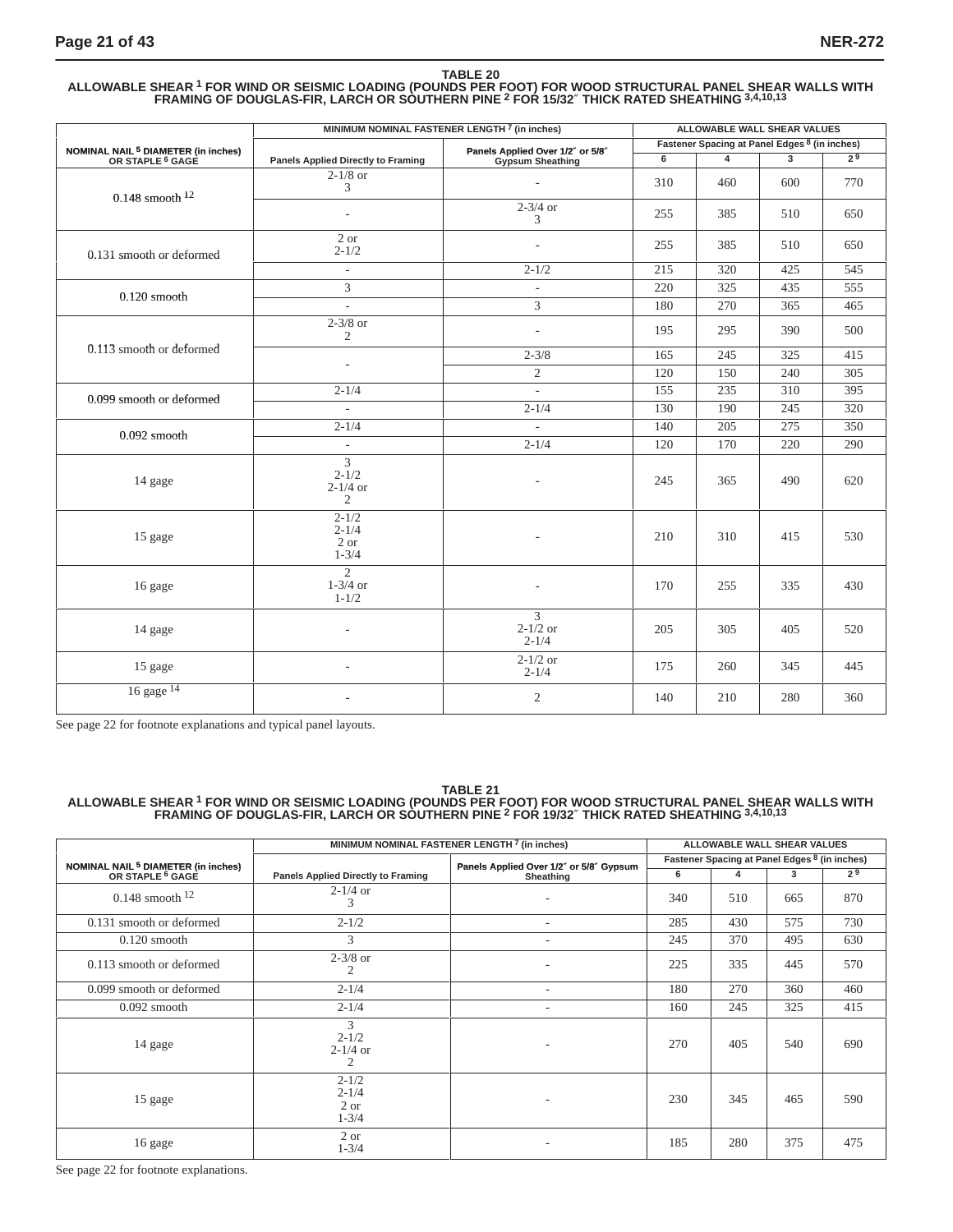#### **Panel Layouts for Shear Walls Described in Tables 13 - 21**



#### **Footnote Explanations for Shear Wall Tables 13 - 21**

<sup>1</sup>Tabulated values are for short-term loading due to wind or earthquake and shall be reduced by 25 percent for normal loading based on a duration of load factor of 1.33 and a diaphragm factor of 1.3. For diaphragm deflection analysis, deflections in Appendix Table B or C are used.

2Framing members: All panel edges shall be backed by framing members. Tabulated values are for 2-inch nominal or wider framing members of Douglas-Fir, Larch, Southern Pine or wood species having specific gravities greater than 0.51. For other species: (1) Find specific gravity for species in Appendix. (2) Multiply the value tabulated above by 0.82 for species with a specific gravity of 0.42 or greater, and by 0.65 for species with lower specific gravities.

3Panel layout: Install panels either horizontally or vertically.

4Fastener spacing - intermediate: Space fasteners maximum 6 inches o.c. along intermediate framing members for 3/8″ and 7/16″ panels installed on studs spaced 24″ o.c. For other conditions and panel thicknesses, space fasteners maximum 12″ o.c.

5Nails with "T", brad, finish or casing heads are not permitted. A deformed shank nail shall have either a helical (screw) shank or an annular (ring) shank. 6Staples shall have a minimum crown width of 7/16″, outside dimension.

7Changes to fastener type, size or spacing shall be considered if diaphragms are required to withstand negative pressures of high winds or where prescribed in the applicable model code. Prescriptive fastener schedules are summarized in Tables 29 to 37.

<sup>8</sup>Where panels are applied on both faces of a wall and nail spacing is less than 6 inches on center on either side, panel joints shall be offset to fall on different framing members, or framing shall be 3-inch nominal or thicker and nails on each side shall be staggered.

 $9$ Framing at adjoining panel edges shall be 3" nominal or wider, and nails shall be staggered where nails are spaced  $2"$  o.c.

10C-D, C-C Exterior Sheathing and other panel grades covered in PS 1 or PS 2.

<sup>11</sup>The values for 3/8" and 7/16" panels applied directly to framing may be increased to values shown in tables for 15/32" thick panels of the same panel grade, provided studs are spaced a maximum of 16 inches on center or panels are applied with long dimension across studs.

 $12$ Framing at adjacent panel edges shall be 3-inch nominal or wider, and fasteners shall be staggered where nails with shank diameters of 0.148" or greater and penetration of 1-5/8 inches or greater are placed 3 inches on center or closer.

<sup>13</sup>In addition to requirements presented above for fastening of shear walls, all other requirements of the applicable model code pertaining to shear wall design and construction shall be met.

 $14$ Two-inch-long staples have insufficient penetration when wood structural sheathing is applied over  $5/8''$  gypsum sheathing and shall only be used if wood structural sheathing is applied directly to framing or over gypsum sheathing having a maximum thickness of 1/2″.

### **TABLE 22 ALLOWABLE SHEAR 1 FOR WIND OR SEISMIC LOADING (POUNDS PER FOOT) FOR 5/16" and 3/8**″ **PLYWOOD PANEL SIDING SHEAR WALLS WITH FRAMING OF DOUGLAS-FIR, LARCH OR SOUTHERN PINE 1,2,6,7,8,9**

|                                     | MINIMUM NOMINAL FASTENER LENGTH <sup>4</sup> (in inches) | ALLOWABLE WALL SHEAR VALUES                         |     |     |     |                |
|-------------------------------------|----------------------------------------------------------|-----------------------------------------------------|-----|-----|-----|----------------|
|                                     |                                                          | Fastener Spacing at Panel Edges (in inches)         |     |     |     |                |
| NOMINAL NAIL DIAMETER 3 (in inches) | <b>Panels Applied Direct to Framing</b>                  | Panels Applied Over 1/2"or 5/8"<br>Gypsum Sheathing |     | 4   | 3   | 2 <sup>5</sup> |
|                                     |                                                          |                                                     |     |     |     |                |
| $0.099''$ casing nail (6d casing)   |                                                          |                                                     |     |     |     |                |
| $0.099''$ finish nail               | 2                                                        |                                                     |     | 210 | 275 |                |
| $0.099''$ smooth                    |                                                          |                                                     | 140 |     |     | 360            |
| $0.113''$ casing nail (8d casing)   |                                                          |                                                     |     |     |     |                |
| $0.113''$ finish nail               | ۰                                                        | $2 - 1/2$                                           |     |     |     |                |
| $0.113''$ smooth                    |                                                          |                                                     |     |     |     |                |
|                                     |                                                          | 3/8" Thick Panel Siding                             |     |     |     |                |
| $0.113''$ casing nail (8d casing)   |                                                          |                                                     |     |     |     |                |
| $0.113''$ finish nail               | $1 - 5/8$                                                |                                                     | 130 | 200 | 260 | 340            |
| $0.113''$ smooth                    |                                                          |                                                     |     |     |     |                |
| $0.128''$ casing nail (10d casing)  |                                                          |                                                     |     |     |     |                |
| $0.128''$ finish nail               | $\overline{\phantom{a}}$                                 | $2 - 3/8$                                           | 160 | 240 | 310 | 410            |
| $0.128''$ smooth                    |                                                          |                                                     |     |     |     |                |

See top of this page for typical panel layouts.

<sup>1</sup>All panel edges backed with 2-inch nominal or wider framing. Panels are oriented either horizontally or vertically. Space fasteners maximum 6 inches o.c. along intermediate framing members for 3/8" panels installed with face grain parallel to studs spaced 24" o.c., and 12 inches o.c. for other conditions and panel thicknesses. These values are for short-term loading due to wind or earthquake, and must be reduced by 25 percent for normal loading.

2The tabulated values are for fasteners installed in Douglas Fir, Larch or Southern Pine (Group II species). Species groupings are described in Table A, Appendix A. To determine the allowable values for Groups I, III and IV species, as shown in the Appendix, multiply the value tabulated for the Group II species by the following factors: I-1.00, III-0.82, IV-0.65.

<sup>3</sup>Steel wire fasteners exposed to the weather in service shall be zinc-coated by a hot-dip mechanical-deposition or electro-deposition, galvanizing process.

4The tabulated penetrations are for fasteners installed in species with a specific gravity of 0.50 or greater. Penetration shall be increased to 13 diameters for species with a specific gravity of 0.42 to less than 0.50, and 14 diameters for species with a specific gravity less than 0.42.

5Framing at adjoining panel edges shall be 3″ nominal or wider, and nails shall be staggered where nails are spaced 2″ o.c., and where nails 0.148″ diameter or more, having penetration into framing of more than 1-5/8 inches, are placed 3 inches on center.

6Panel thickness is measured at fastener locations.

7Changes to fastener type, size or spacing shall be considered if diaphragms are required to withstand negative pressures of high winds. See Tables 29 through 37.

 ${}^{8}$ In addition to requirements presented above for fastening of shear walls, all other requirements of the applicable model code pertaining to shear wall design and construction shall be met.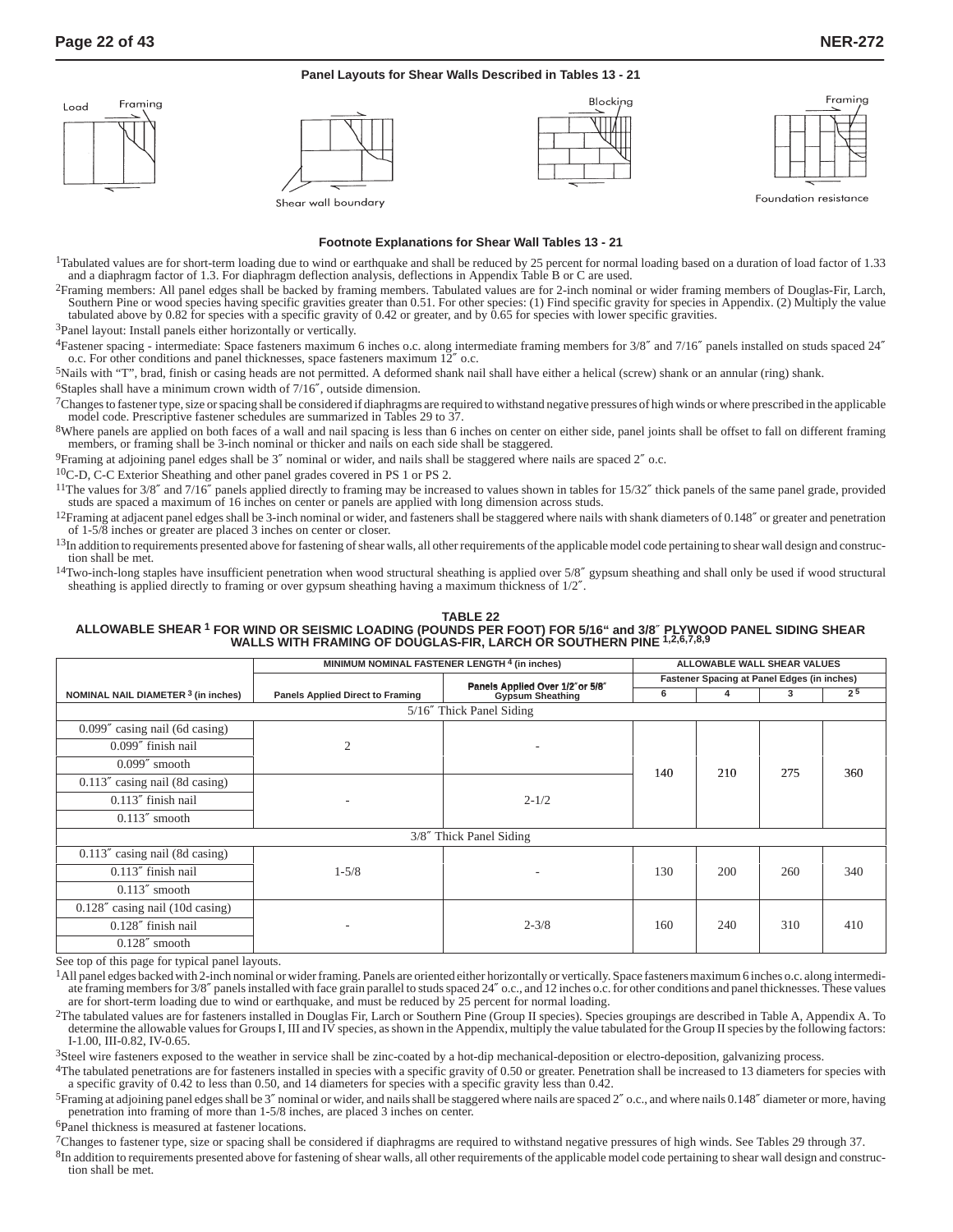### **TABLE 23 ALLOWABLE SHEAR FOR WIND OR SEISMIC FORCES IN POUNDS PER FOOT FOR VERTICAL DIAPHRAGMS OF WALL SHEATHING, GYPSUM LATH-PLASTER, WALLBOARD AND EXTERIOR PLASTER ATTACHED TO WOOD-FRAMED WALL ASSEMBLIES 1,2,3**

|                                                   |                                   |                                    | <b>SPACING 4 SPECIFICATIONS</b><br>(in inches)                                                                                                                            |                        |                             |                                  |                                             | <b>FASTENER SPECIFICATIONS</b> |  |  |  |  |  |  |  |  |     |     |                     |
|---------------------------------------------------|-----------------------------------|------------------------------------|---------------------------------------------------------------------------------------------------------------------------------------------------------------------------|------------------------|-----------------------------|----------------------------------|---------------------------------------------|--------------------------------|--|--|--|--|--|--|--|--|-----|-----|---------------------|
| <b>DESCRIPTION OF</b><br><b>ATTACHED MATERIAL</b> | <b>THICKNESS</b><br>OF MATERIAL   | <b>WALL</b><br><b>CONSTRUCTION</b> | Edges                                                                                                                                                                     | Intermediate           | SHEAR<br>VALUE <sup>5</sup> | Min. Leg Length 6<br>(in inches) | Fastener Style 7,8,9,10                     |                                |  |  |  |  |  |  |  |  |     |     |                     |
|                                                   |                                   |                                    |                                                                                                                                                                           |                        | $125^{11}$                  | $1 - 1/2$                        | 0.120" Galv. Roofing Nail                   |                                |  |  |  |  |  |  |  |  |     |     |                     |
|                                                   | 1/2''                             | <b>Blocked</b>                     | 3                                                                                                                                                                         | 6                      |                             |                                  | 14 Ga. Galv. Staple                         |                                |  |  |  |  |  |  |  |  |     |     |                     |
|                                                   |                                   |                                    |                                                                                                                                                                           |                        | 115                         | $1 - 1/2$                        | 15 Ga. Galv. Staple                         |                                |  |  |  |  |  |  |  |  |     |     |                     |
| Fiberboard                                        |                                   |                                    |                                                                                                                                                                           |                        | 95                          |                                  | 16 Ga. Galv. Staple                         |                                |  |  |  |  |  |  |  |  |     |     |                     |
| Sheathing                                         |                                   |                                    |                                                                                                                                                                           |                        | 175                         | $1 - 3/4$                        | 0.120" Galv. Roofing Nail                   |                                |  |  |  |  |  |  |  |  |     |     |                     |
|                                                   | 25/32''                           | <b>Blocked</b>                     | 3                                                                                                                                                                         | 6                      |                             |                                  | 14 Ga. Galv. Staple                         |                                |  |  |  |  |  |  |  |  |     |     |                     |
|                                                   |                                   |                                    |                                                                                                                                                                           |                        | 160                         | $1 - 3/4$                        | 15 Ga. Galv. Staple                         |                                |  |  |  |  |  |  |  |  |     |     |                     |
|                                                   |                                   |                                    |                                                                                                                                                                           |                        | 130                         |                                  | 16 Ga. Galv. Staple                         |                                |  |  |  |  |  |  |  |  |     |     |                     |
|                                                   |                                   |                                    |                                                                                                                                                                           |                        |                             | $1 - 1/8$                        | 0.091" Nail, min 19/64" head                |                                |  |  |  |  |  |  |  |  |     |     |                     |
| Gypsum $12$ Lath                                  | $3/8''$ lath &<br>$1/2$ " Plaster | Unblocked                          |                                                                                                                                                                           | 5" On Center           | 100                         |                                  | 16 Ga. Galv. Staple                         |                                |  |  |  |  |  |  |  |  |     |     |                     |
|                                                   |                                   |                                    |                                                                                                                                                                           |                        |                             | $1 - 1/4$                        | $0.120''$ Nail, min $3/8''$ head            |                                |  |  |  |  |  |  |  |  |     |     |                     |
| <b>Gypsum Sheathing</b>                           | $1/2'' \ge 2' \ge 8'$             | Unblocked                          | 4" On Center                                                                                                                                                              |                        | $\overline{75}$             | $1 - 3/4$                        | 16 Ga. Galv. Staple                         |                                |  |  |  |  |  |  |  |  |     |     |                     |
| Board                                             | $1/2''$ x 2' x 8'                 | Blocked                            |                                                                                                                                                                           |                        | 175                         |                                  | $0.120''$ Nail, min $3/\overline{8}''$ head |                                |  |  |  |  |  |  |  |  |     |     |                     |
|                                                   | 1/2''                             | Unlocked<br><b>Blocked</b>         | 7" On Center<br>4" On Center<br>$7''$ On Center<br>$4''$ On Center                                                                                                        |                        | 100                         | $1 - 5/8$                        | 5d Cooler Nail                              |                                |  |  |  |  |  |  |  |  |     |     |                     |
|                                                   |                                   |                                    |                                                                                                                                                                           |                        | 125                         |                                  | $0.086''$ Nail                              |                                |  |  |  |  |  |  |  |  |     |     |                     |
|                                                   |                                   |                                    |                                                                                                                                                                           |                        | 125                         | $1 - 1/2$                        | 0.120" Nail, min 3/8" head                  |                                |  |  |  |  |  |  |  |  |     |     |                     |
|                                                   |                                   |                                    |                                                                                                                                                                           |                        | 150                         |                                  | 16 Gage Staple                              |                                |  |  |  |  |  |  |  |  |     |     |                     |
|                                                   |                                   |                                    |                                                                                                                                                                           |                        |                             | $1 - 7/8$                        | 6d Cooler Nail                              |                                |  |  |  |  |  |  |  |  |     |     |                     |
|                                                   |                                   | Blocked                            |                                                                                                                                                                           | 4" On Center           | 175                         |                                  | 0.092" Nail                                 |                                |  |  |  |  |  |  |  |  |     |     |                     |
|                                                   |                                   |                                    |                                                                                                                                                                           |                        |                             | $1 - 3/4$                        | $0.120''$ Nail, min $3/8''$ head            |                                |  |  |  |  |  |  |  |  |     |     |                     |
| Gypsum Wallboard                                  |                                   |                                    |                                                                                                                                                                           |                        |                             | $1 - 5/8$                        | 16 Ga. Galv. Staple                         |                                |  |  |  |  |  |  |  |  |     |     |                     |
|                                                   |                                   |                                    |                                                                                                                                                                           |                        |                             | $1 - 7/8$                        | 6d Cooler Nail                              |                                |  |  |  |  |  |  |  |  |     |     |                     |
|                                                   | 5/8''                             |                                    |                                                                                                                                                                           | Base ply - 9" - Center |                             |                                  | 0.092" Nail                                 |                                |  |  |  |  |  |  |  |  |     |     |                     |
|                                                   |                                   |                                    |                                                                                                                                                                           |                        |                             | $1 - 3/4$                        | $0.120''$ Nail, min $3/8''$ head            |                                |  |  |  |  |  |  |  |  |     |     |                     |
|                                                   |                                   | Blocked two-ply                    |                                                                                                                                                                           |                        | 250                         | $1 - 5/8$                        | 16 Ga. Galv. Staple                         |                                |  |  |  |  |  |  |  |  |     |     |                     |
|                                                   |                                   |                                    |                                                                                                                                                                           | Face ply - 7" - Center |                             |                                  | 8d Cooler Nail                              |                                |  |  |  |  |  |  |  |  |     |     |                     |
|                                                   |                                   |                                    |                                                                                                                                                                           |                        |                             | $2 - 3/8$                        | $0.113''$ Nail                              |                                |  |  |  |  |  |  |  |  |     |     |                     |
|                                                   |                                   |                                    |                                                                                                                                                                           |                        |                             |                                  | $0.120''$ Nail, min $3/8''$ head            |                                |  |  |  |  |  |  |  |  |     |     |                     |
|                                                   |                                   |                                    |                                                                                                                                                                           |                        |                             | $2 - 1/4$                        | 15 Ga. Galv. Staple                         |                                |  |  |  |  |  |  |  |  |     |     |                     |
| Self-furred <sup>12</sup> Woven Wire Lath         |                                   |                                    | $2''$ x 4" studs spaced $24''$ maximum on center.<br>Lath stapled $6''$ o.c. to all studs, top and bottom<br>plate. Wall finished with $7/8''$ thick exterior<br>plaster. |                        |                             |                                  |                                             |                                |  |  |  |  |  |  |  |  | 180 | 7/8 | 16 Ga. Galv. Staple |

<sup>1</sup>These vertical diaphragms shall not be used to resist loads imposed by masonry or concrete walls. Values are for short-term loading due to wind or earthquake and must be reduced 25 percent for normal loading. In addition to requirements presented above for fastening of shear walls, all other requirements of the applicable model code pertaining to shear wall design and construction shall be met.

2Shear values are based on a maximum framing spacing of 16 inches on center.

3Shear values shall be doubled where identical materials are applied to both sides of the wall.

4Applied to nailing at all studs, top and bottom plates and blocking.

<sup>5</sup>The tabulated values are for fasteners installed in Douglas Fir, Larch or Southern Pine (Group II species). To determine the allowable values for Groups I, III and IV species, as shown in the Appendix, multiply the valu

6The tabulated penetrations are for fasteners installed in Group I or II species. Penetration shall be increased to 13 diameters for Group III species and 14 diameters for Group IV species.

7Material attached to redwood and to Group III species of wood with a specific gravity of 0.42 to less than 0.50, add minimum of 3/8 inch to fastener leg lengths. <sup>8</sup>Steel wire fasteners exposed to the weather in service shall be zinc-coated by a hot-dip, mechanical deposition or electro-deposition galvanizing process.

 $9$ Staples shall have a minimum crown width of  $7/16$ -inch, measured outside the legs.

10Nails with "T", brad, finish or casing heads are not permitted.

11The shear value may be 175 pounds for 1/2-inch x 4-foot x 8-foot fiberboard nail-base sheathing.

 $12$ Staples for the attachment of gypsum lath and woven-wire lath shall have a minimum crown width of  $3/4$  inch, measured outside the legs.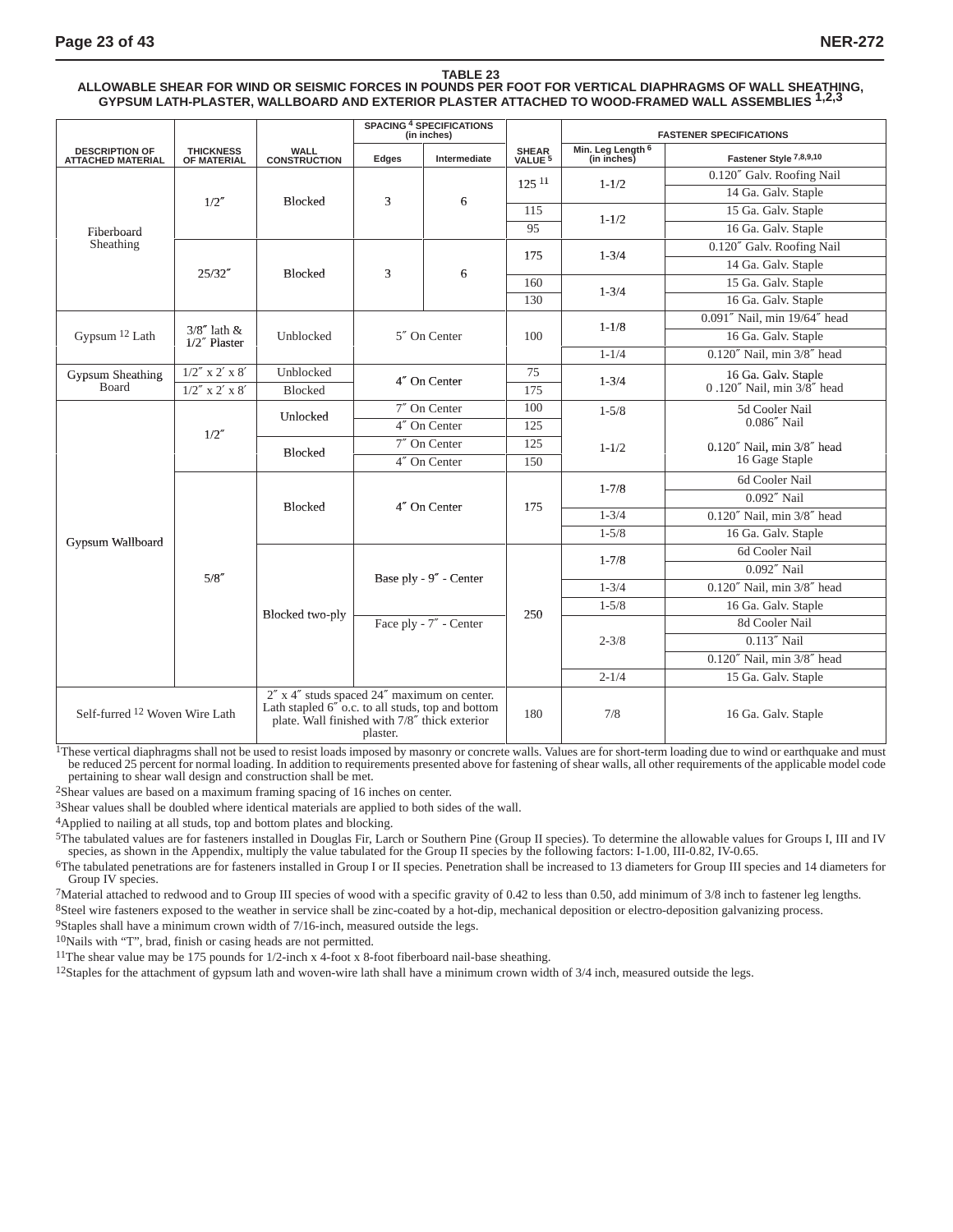# **TABLE 24 WALL FRAMING1**

| <b>CONNECTION 2</b><br>(Nail size and position exaggerated for purpose of illustration.) | <b>FASTENER</b><br>(Minimum nominal length in inches x minimum nominal<br>nail diameter in inches, or staple <sup>3</sup> gage.) | <b>QUANTITY PER</b><br><b>CONNECTION, OR</b><br>SPACING BETWEEN<br>FASTENERS<br>(inches on-center) 5 |
|------------------------------------------------------------------------------------------|----------------------------------------------------------------------------------------------------------------------------------|------------------------------------------------------------------------------------------------------|
| Top or sole plate to stud (face nail)                                                    | $3-1/2''$ x 0.162" nail (16d common) <sup>4</sup>                                                                                | 2                                                                                                    |
|                                                                                          | $3''$ x 0.148" nail (10d common)                                                                                                 |                                                                                                      |
|                                                                                          | 3-1/4" x 0.131" nail                                                                                                             | 3                                                                                                    |
|                                                                                          | 3" x 0.131" nail                                                                                                                 |                                                                                                      |
|                                                                                          | 3-1/4" x 0.120" nail                                                                                                             |                                                                                                      |
|                                                                                          | 3" x 0.120" nail                                                                                                                 | $\overline{4}$                                                                                       |
|                                                                                          | 3-1/4" 14 gage staple                                                                                                            |                                                                                                      |
|                                                                                          | 3" 14 gage staple                                                                                                                | 3                                                                                                    |
| Stud to top or sole plate (toe nail)                                                     | $2-1/2''$ x 0.131" nail (8d common) <sup>4</sup>                                                                                 | $\overline{4}$                                                                                       |
|                                                                                          | $3-1/2''$ x $0.162''$ nail (16d common)                                                                                          | 3                                                                                                    |
|                                                                                          | $3''$ x 0.148" nail (10d common)                                                                                                 |                                                                                                      |
|                                                                                          | $3-1/4''$ x $0.131''$ nail                                                                                                       |                                                                                                      |
|                                                                                          | 3" x 0.131" nail                                                                                                                 | $\overline{A}$                                                                                       |
|                                                                                          | $3-1/4''$ x 0.120" nail                                                                                                          |                                                                                                      |
|                                                                                          | 3" x 0.120" nail                                                                                                                 |                                                                                                      |
|                                                                                          | 2-3/8" x 0.113" nail                                                                                                             |                                                                                                      |
|                                                                                          | 2" x 0.113" nail                                                                                                                 |                                                                                                      |
|                                                                                          | 2-1/4" x 0.105" nail                                                                                                             | 5                                                                                                    |
|                                                                                          | 2-1/4" x 0.099" nail                                                                                                             |                                                                                                      |
|                                                                                          | 3-1/4" 14 gage staple                                                                                                            | 3                                                                                                    |
|                                                                                          | 3" 14 gage staple                                                                                                                |                                                                                                      |
| Cap/top plate laps and intersections                                                     | $3-1/2''$ x 0.162" nail (16d common) <sup>4</sup>                                                                                | 2 each side of lap                                                                                   |
|                                                                                          | 3" x 0.148" nail                                                                                                                 |                                                                                                      |
|                                                                                          | 3-1/4" x 0.131" nail                                                                                                             |                                                                                                      |
|                                                                                          | 3" x 0.131" nail                                                                                                                 |                                                                                                      |
|                                                                                          | 3-1/4" x 0.120" nail                                                                                                             | 3 each side of lap                                                                                   |
|                                                                                          | 3" x 0.120" nail                                                                                                                 |                                                                                                      |
|                                                                                          | 3-1/4" 14 gage staple                                                                                                            |                                                                                                      |
|                                                                                          | 3" 14 gage staple                                                                                                                |                                                                                                      |
| Diagonal bracing                                                                         | $2-1/2''$ x 0.131" nail (8d common) <sup>4</sup>                                                                                 |                                                                                                      |
|                                                                                          | $3-1/2''$ x $0.162''$ nail (16d common)                                                                                          |                                                                                                      |
|                                                                                          | $3''$ x 0.148" nail (10d common)                                                                                                 | 2                                                                                                    |
|                                                                                          | 3-1/4" x 0.131" nail                                                                                                             |                                                                                                      |
|                                                                                          | 3" x 0.131" nail                                                                                                                 |                                                                                                      |
|                                                                                          | 3-1/4" x 0.120" nail                                                                                                             |                                                                                                      |
|                                                                                          | $3''$ x $0.120''$ nail                                                                                                           | 3                                                                                                    |
|                                                                                          | 2-3/8" x 0.113" nail                                                                                                             |                                                                                                      |
|                                                                                          | $2''$ x 0.113" nail                                                                                                              | $\overline{4}$                                                                                       |
|                                                                                          | 2-1/4" x 0.105" nail                                                                                                             |                                                                                                      |
|                                                                                          | 2-1/4" x 0.099" nail                                                                                                             |                                                                                                      |
|                                                                                          | 3-1/4" 14 gage staple                                                                                                            | $\overline{2}$                                                                                       |
|                                                                                          | 3" 14 gage staple                                                                                                                |                                                                                                      |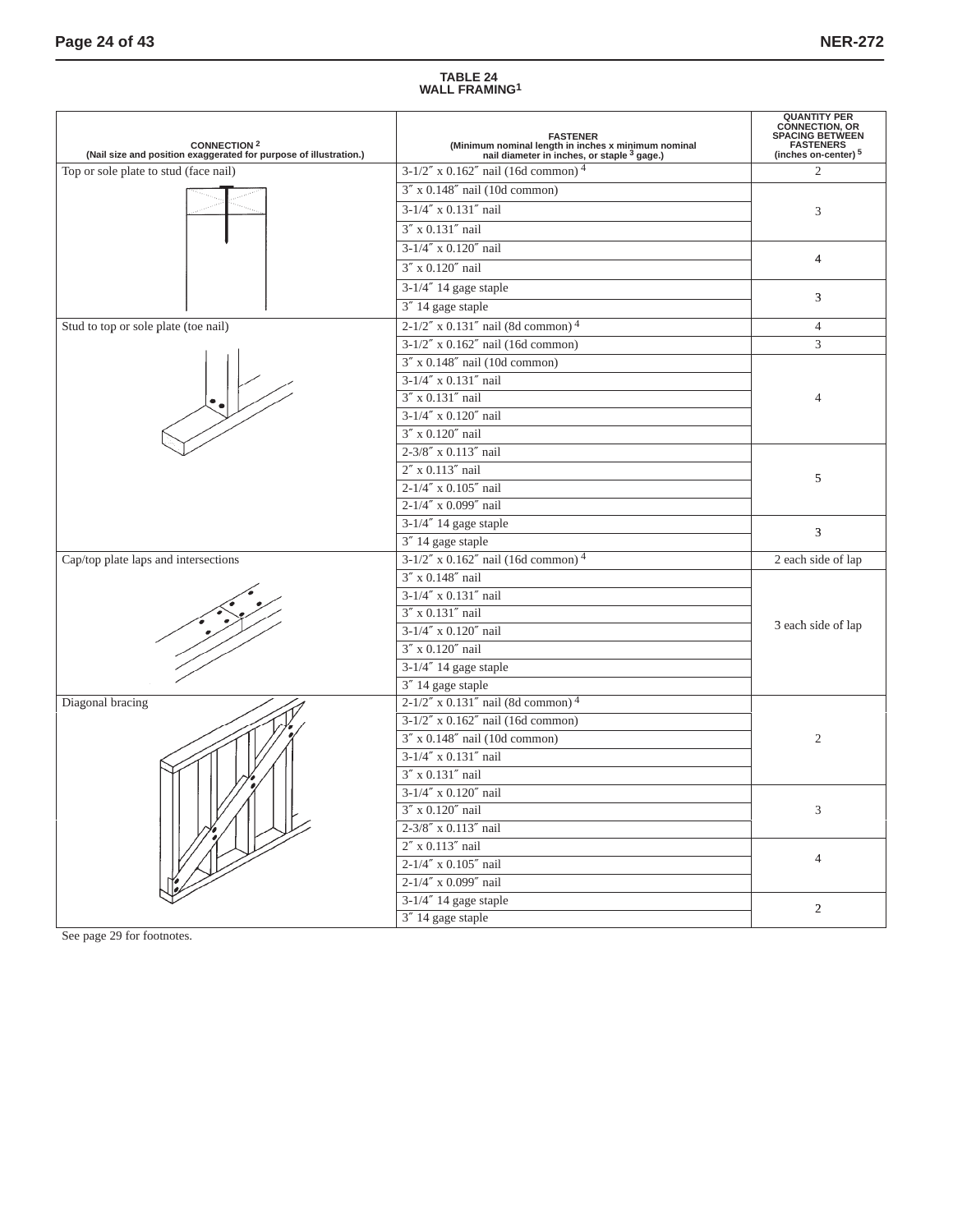## **TABLE 24, continued WALL FRAMING1**

| <b>CONNECTION 2</b><br>(Nail size and position exaggerated for purpose of illustration.) | <b>FASTENER</b><br>(Minimum nominal length in inches x minimum nominal<br>nail diameter in inches, or staple <sup>3</sup> gage.) | <b>QUANTITY PER</b><br><b>CONNECTION, OR</b><br><b>SPACING BETWEEN</b><br><b>FASTENERS</b><br>(inches on-center) <sup>5</sup> |  |  |
|------------------------------------------------------------------------------------------|----------------------------------------------------------------------------------------------------------------------------------|-------------------------------------------------------------------------------------------------------------------------------|--|--|
| Sole plate to joist or blocking at braced panels                                         | $3-1/2''$ x 0.135" nail (16d box) <sup>4</sup>                                                                                   | 3 per 16" space                                                                                                               |  |  |
|                                                                                          | $3-1/2''$ x $0.162''$ nail (16d common)                                                                                          | 2 per 16" space                                                                                                               |  |  |
|                                                                                          | $3''$ x 0.148" nail (10d common)                                                                                                 | 3 per 16" space                                                                                                               |  |  |
|                                                                                          | 3-1/4" x 0.131" nail                                                                                                             |                                                                                                                               |  |  |
|                                                                                          | 3" x 0.131" nail                                                                                                                 |                                                                                                                               |  |  |
|                                                                                          | $3-1/4''$ x $0.120''$ nail                                                                                                       |                                                                                                                               |  |  |
|                                                                                          | 3" x 0.120" nail                                                                                                                 | 4 per 16" space                                                                                                               |  |  |
|                                                                                          | $3-1/4''$ 14 gage staple                                                                                                         |                                                                                                                               |  |  |
|                                                                                          | 3" 14 gage staple                                                                                                                |                                                                                                                               |  |  |
| Sole plate to joist or blocking                                                          | $3-1/2''$ x 0.162" nail (16d common) <sup>4</sup>                                                                                | 16" o.c.                                                                                                                      |  |  |
|                                                                                          | 3" x 0.148" nail (10d common)                                                                                                    |                                                                                                                               |  |  |
|                                                                                          | 3-1/4" x 0.131" nail                                                                                                             |                                                                                                                               |  |  |
|                                                                                          | 3" x 0.131" nail                                                                                                                 | $8''$ o.c.                                                                                                                    |  |  |
|                                                                                          | 3-1/4" x 0.120" nail                                                                                                             |                                                                                                                               |  |  |
|                                                                                          | 3" x 0.120" nail                                                                                                                 |                                                                                                                               |  |  |
|                                                                                          | 3-1/4" 14 gage staple                                                                                                            | $12''$ o.c.                                                                                                                   |  |  |
|                                                                                          | 3" 14 gage staple                                                                                                                |                                                                                                                               |  |  |
| Double top plate                                                                         | $3''$ x 0.148" nail (10d common) <sup>4</sup>                                                                                    | $16''$ o.c.                                                                                                                   |  |  |
|                                                                                          | $3-1/2''$ x $0.162''$ nail (16d common)                                                                                          |                                                                                                                               |  |  |
|                                                                                          | 3-1/4" x 0.131" nail                                                                                                             |                                                                                                                               |  |  |
|                                                                                          | 3" x 0.131" nail                                                                                                                 |                                                                                                                               |  |  |
|                                                                                          | $3-1/4''$ x $0.120''$ nail                                                                                                       | $12''$ o.c.                                                                                                                   |  |  |
|                                                                                          | 3" x 0.120" nail                                                                                                                 |                                                                                                                               |  |  |
|                                                                                          | 3-1/4" 14 gage staple                                                                                                            |                                                                                                                               |  |  |
|                                                                                          | 3" 14 gage staple                                                                                                                |                                                                                                                               |  |  |
| Double studs                                                                             | $3''$ x 0.148" nail (10d common) <sup>4</sup>                                                                                    | $12''$ o.c.                                                                                                                   |  |  |
|                                                                                          | $3-1/2''$ x $0.162''$ nail (16d common)                                                                                          |                                                                                                                               |  |  |
|                                                                                          | 3-1/4" x 0.131" nail                                                                                                             |                                                                                                                               |  |  |
|                                                                                          | 3" x 0.131" nail                                                                                                                 |                                                                                                                               |  |  |
|                                                                                          | 3-1/4" x 0.120" nail                                                                                                             | $8''$ o.c.                                                                                                                    |  |  |
|                                                                                          | 3" x 0.120" nail                                                                                                                 |                                                                                                                               |  |  |
|                                                                                          | 3-1/4" 14 gage staple                                                                                                            |                                                                                                                               |  |  |
|                                                                                          | 3" 14 gage staple                                                                                                                |                                                                                                                               |  |  |
| Corner studs                                                                             | $3-1/2''$ x 0.162" nail (16d common) <sup>4</sup>                                                                                | 24" o.c.                                                                                                                      |  |  |
|                                                                                          | $3''$ x 0.148" nail (10d common)                                                                                                 |                                                                                                                               |  |  |
|                                                                                          | 3-1/4" x 0.131" nail                                                                                                             | $16''$ o.c.                                                                                                                   |  |  |
|                                                                                          | 3" x 0.131" nail                                                                                                                 |                                                                                                                               |  |  |
|                                                                                          | $3-1/4''$ x $0.120''$ nail                                                                                                       | $12''$ o.c.                                                                                                                   |  |  |
|                                                                                          | 3" x 0.120" nail                                                                                                                 |                                                                                                                               |  |  |
|                                                                                          | 3-1/4" 14 gage staple                                                                                                            | 16" o.c.                                                                                                                      |  |  |
|                                                                                          | 3" 14 gage staple                                                                                                                |                                                                                                                               |  |  |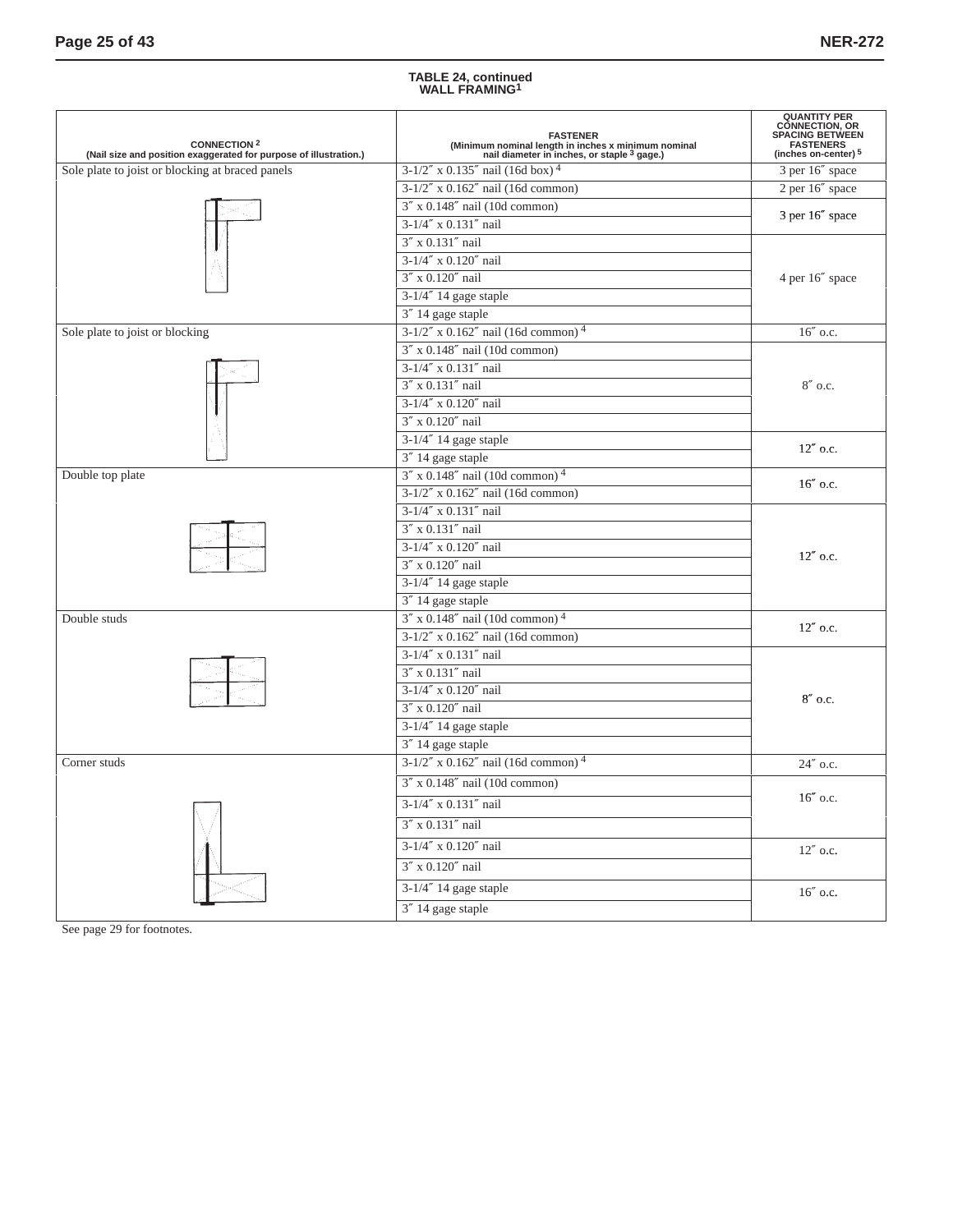# **TABLE 25 CEILING AND ROOF FRAMING1**

|                                      | <b>CONNECTION 2</b><br>(Nail size and position exaggerated for purpose of illustration.) | <b>FASTENER</b><br>(Minimum nominal length in inches x minimum nominal<br>nail diameter in inches, or staple <sup>3</sup> gage.) | <b>QUANTITY PER CONNECTION 5</b> |  |
|--------------------------------------|------------------------------------------------------------------------------------------|----------------------------------------------------------------------------------------------------------------------------------|----------------------------------|--|
| Ceiling joist to plate               |                                                                                          | $3-1/2''$ x 0.162" nail (16d common) <sup>4</sup>                                                                                | 3                                |  |
|                                      |                                                                                          | $3''$ x 0.148" nail (10d common)                                                                                                 | $\overline{4}$                   |  |
|                                      |                                                                                          | 3-1/4" x 0.131" nail                                                                                                             |                                  |  |
|                                      |                                                                                          | 3" x 0.131" nail                                                                                                                 |                                  |  |
|                                      |                                                                                          | 3-1/4" x 0.120" nail                                                                                                             | 5                                |  |
|                                      |                                                                                          | 3" x 0.120" nail                                                                                                                 |                                  |  |
|                                      |                                                                                          | 2-3/8" x 0.113" nail                                                                                                             | 6                                |  |
|                                      |                                                                                          | $3-1/4''$ 14 gage staple                                                                                                         |                                  |  |
|                                      |                                                                                          | 3" 14 gage staple                                                                                                                | 5                                |  |
| Ceiling joists, laps over partitions | Ceiling joist to parallel rafter                                                         | $3-1/2''$ x 0.162" nail (16d common) <sup>4</sup>                                                                                | $\overline{3}$                   |  |
|                                      |                                                                                          | $3''$ x 0.148" nail (10d common)                                                                                                 |                                  |  |
|                                      |                                                                                          | 3-1/4" x 0.131" nail                                                                                                             |                                  |  |
|                                      |                                                                                          | 3" x 0.131" nail                                                                                                                 |                                  |  |
|                                      |                                                                                          | 3-1/4" x 0.120" nail                                                                                                             |                                  |  |
|                                      |                                                                                          | 3" x 0.120" nail                                                                                                                 |                                  |  |
|                                      |                                                                                          | $3-1/4''$ 14 gage staple                                                                                                         |                                  |  |
|                                      |                                                                                          | 3" 14 gage staple                                                                                                                |                                  |  |
| Collar tie to rafter                 |                                                                                          | $3''$ x 0.148" nail (10d common) <sup>4</sup>                                                                                    | 3                                |  |
|                                      |                                                                                          | $3-1/2''$ x 0.162" nail (16d common)                                                                                             |                                  |  |
|                                      |                                                                                          | 3-1/4" x 0.131" nail                                                                                                             |                                  |  |
|                                      |                                                                                          | 3" x 0.131" nail                                                                                                                 |                                  |  |
|                                      |                                                                                          | $3-1/4''$ x $0.120''$ nail                                                                                                       |                                  |  |
|                                      |                                                                                          | 3" x 0.120" nail                                                                                                                 |                                  |  |
|                                      |                                                                                          | 3-1/4" 14 gage staple                                                                                                            |                                  |  |
|                                      |                                                                                          | 3" 14 gage staple                                                                                                                |                                  |  |
| Jack rafter to hip, toe-nailed       |                                                                                          | $3''$ x 0.148" nail (10d common) <sup>4</sup>                                                                                    | 3                                |  |
|                                      |                                                                                          | $3-1/2''$ x $0.162''$ nail (16d common)                                                                                          |                                  |  |
|                                      |                                                                                          | $3-1/\sqrt{4'' \times 0.131''}$ nail                                                                                             |                                  |  |
|                                      |                                                                                          | 3" x 0.131" nail                                                                                                                 |                                  |  |
|                                      |                                                                                          | $3-1/4''$ x $0.120''$ nail                                                                                                       |                                  |  |
|                                      |                                                                                          | 3" x 0.120" nail                                                                                                                 |                                  |  |
|                                      |                                                                                          | 3-1/4" 14 gage staple                                                                                                            |                                  |  |
|                                      |                                                                                          | 3" 14 gage staple                                                                                                                |                                  |  |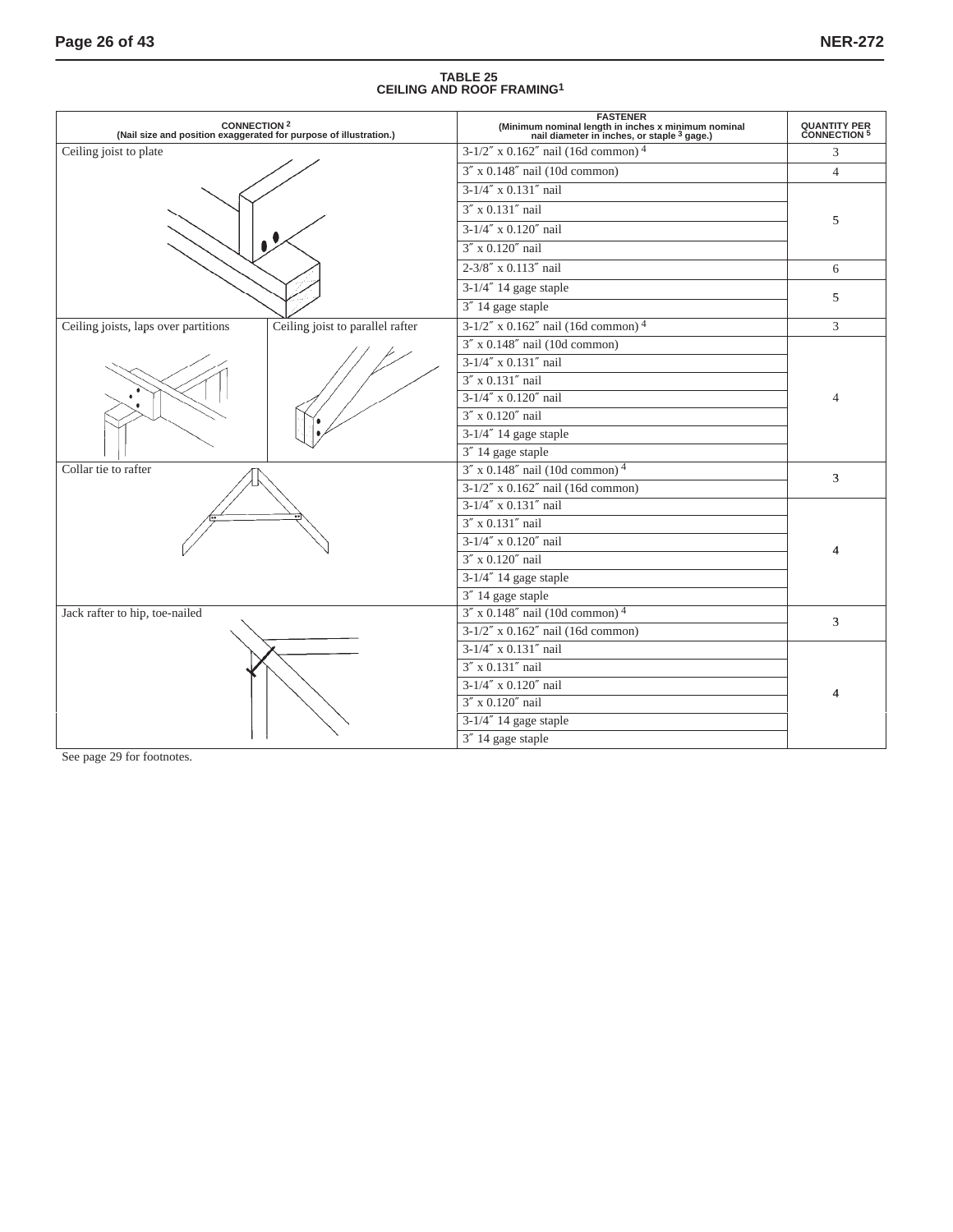# **TABLE 25, continued CEILING AND ROOF FRAMING1**

| CONNECTION <sup>2</sup><br>(Nail size and position exaggerated for purpose of illustration.) | <b>FASTENER</b><br>(Minimum nominal length in inches x minimum nominal<br>nail diameter in inches, or staple <sup>3</sup> gage.) | <b>QUANTITY PER<br/>CONNECTION 5</b> |
|----------------------------------------------------------------------------------------------|----------------------------------------------------------------------------------------------------------------------------------|--------------------------------------|
| Jack rafter to hip,                                                                          | $3-1/2''$ x 0.162" nail (16d common) <sup>4</sup>                                                                                | $\overline{2}$                       |
| face nailed                                                                                  | $3''$ x 0.148" nail (10d common)                                                                                                 |                                      |
|                                                                                              | 3-1/4" x 0.131" nail                                                                                                             | 3                                    |
|                                                                                              | 3" x 0.131" nail                                                                                                                 |                                      |
|                                                                                              | $3-1/4''$ x $0.120''$ nail                                                                                                       | $\overline{4}$                       |
|                                                                                              | $3''$ x $0.120''$ nail                                                                                                           |                                      |
|                                                                                              | $3-1/4''$ 14 gage staple                                                                                                         | 3                                    |
|                                                                                              | 3" 14 gage staple                                                                                                                |                                      |
| Roof rafter to plate (toe-nailed)                                                            | $2-1/2''$ x 0.131" nail (8d common) <sup>4</sup>                                                                                 |                                      |
|                                                                                              | $3-1/2''$ x $0.162''$ nail (16d common)                                                                                          |                                      |
|                                                                                              | $3''$ x 0.148" nail (10d common)                                                                                                 | 3                                    |
|                                                                                              | 3-1/4" x 0.131" nail                                                                                                             |                                      |
|                                                                                              | 3" x 0.131" nail                                                                                                                 |                                      |
|                                                                                              | 3-1/4" x 0.120" nail                                                                                                             | $\overline{4}$                       |
|                                                                                              | 3" x 0.120" nail                                                                                                                 |                                      |
|                                                                                              | 2-3/8" x 0.113" nail                                                                                                             |                                      |
|                                                                                              | 2" x 0.113" nail                                                                                                                 | 5                                    |
|                                                                                              | 2-1/4" x 0.105" nail                                                                                                             |                                      |
|                                                                                              | 2-1/4" x 0.099" nail                                                                                                             | 6                                    |
|                                                                                              | $3-1/4''$ 14 gage staple                                                                                                         | 3                                    |
|                                                                                              | 3" 14 gage staple                                                                                                                |                                      |
| Roof rafter to 2-by ridge beam, face nailed                                                  | $3-1/2''$ x 0.162" nail (16d common) <sup>4</sup>                                                                                | $\overline{2}$                       |
|                                                                                              | $3''$ x 0.148" nail (10d common)                                                                                                 |                                      |
|                                                                                              | 3-1/4" x 0.131" nail                                                                                                             | 3                                    |
|                                                                                              | 3" x 0.131" nail                                                                                                                 |                                      |
|                                                                                              | 3-1/4" x 0.120" nail                                                                                                             | $\overline{4}$                       |
|                                                                                              | 3" x 0.120" nail                                                                                                                 |                                      |
|                                                                                              | $3-1/4''$ 14 gage staple                                                                                                         | 3                                    |
| (Only the attachment of the top rafter is illustrated.)                                      | 3" 14 gage staple                                                                                                                |                                      |
| Roof rafter to 2-by                                                                          | $3-1/2''$ x 0.162" nail (16d common) <sup>4</sup>                                                                                | $\overline{2}$                       |
| ridge beam, toe-nailed                                                                       | $3''$ x 0.148" nail (10d common)                                                                                                 |                                      |
|                                                                                              | 3-1/4" x 0.131" nail                                                                                                             | 3                                    |
|                                                                                              | 3" x 0.131" nail                                                                                                                 |                                      |
|                                                                                              | 3-1/4" x 0.120" nail                                                                                                             | $\overline{4}$                       |
|                                                                                              | 3" x 0.120" nail                                                                                                                 |                                      |
|                                                                                              | 3-1/4" 14 gage staple                                                                                                            | 3                                    |
|                                                                                              | 3" 14 gage staple                                                                                                                |                                      |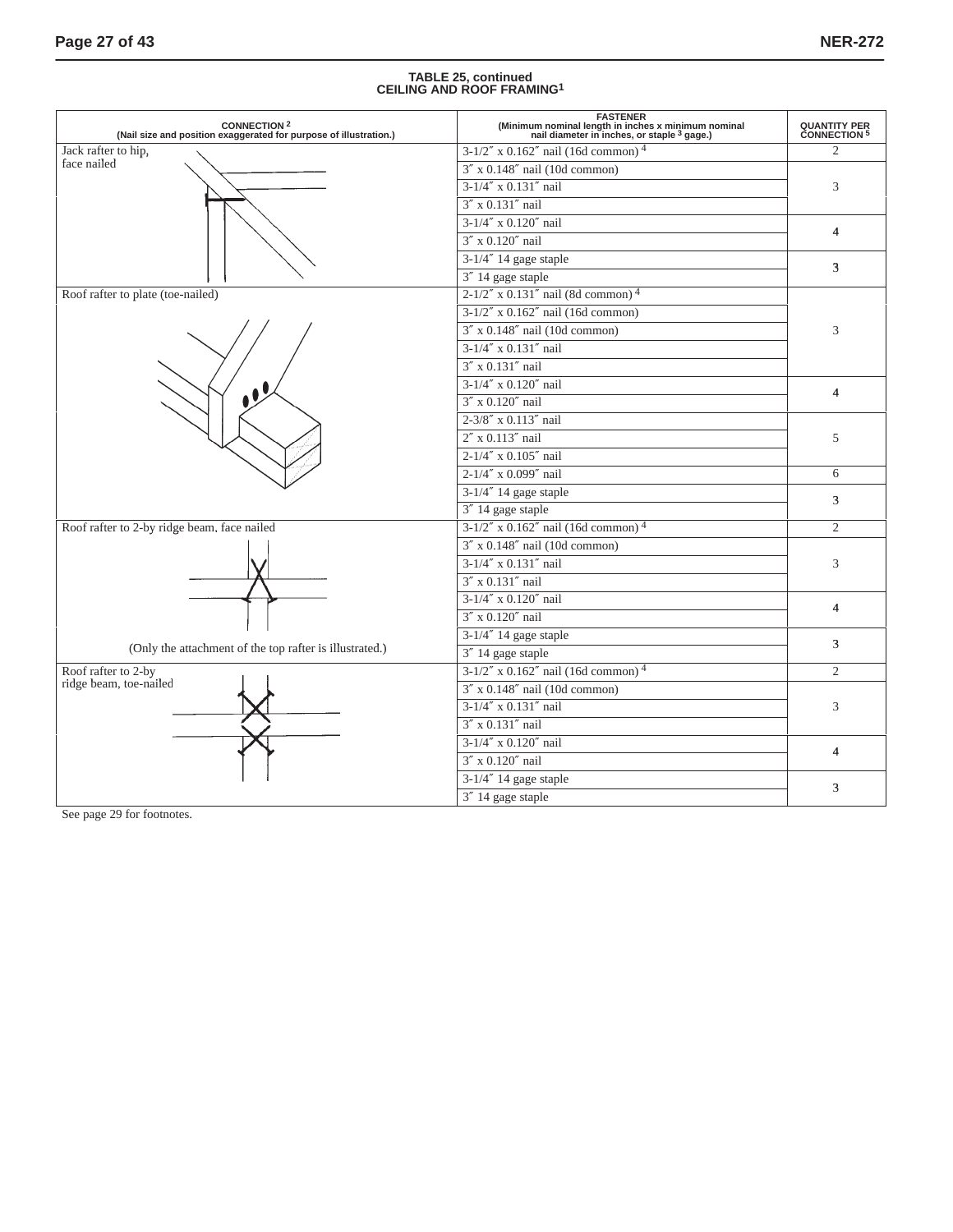# **TABLE 26 FLOOR FRAMING1**

|                                                            | <b>CONNECTION 2</b><br>(Nail size and position exaggerated for purpose of illustration.) | <b>FASTENER</b><br>(Minimum nominal length in inches x minimum nominal<br>nail diameter in inches, or staple <sup>3</sup> gage.) | QUANTITY PER<br>CONNECTION OR MAXIMUM<br>SPACING <sup>5</sup> |
|------------------------------------------------------------|------------------------------------------------------------------------------------------|----------------------------------------------------------------------------------------------------------------------------------|---------------------------------------------------------------|
| Joist to band joist                                        |                                                                                          | $3-1/2''$ x 0.162" nail (16d common) <sup>4</sup>                                                                                | 3                                                             |
|                                                            |                                                                                          | $3''$ x 0.148" nail (10d common)                                                                                                 |                                                               |
|                                                            |                                                                                          | $3-1/\sqrt{4'' \times 0.131''}$ nail                                                                                             | 5                                                             |
|                                                            |                                                                                          | 3" x 0.131" nail                                                                                                                 |                                                               |
|                                                            |                                                                                          | $3-1/4''$ x 0.120" nail                                                                                                          |                                                               |
|                                                            |                                                                                          | $3'' \times 0.120''$ nail                                                                                                        | 6                                                             |
|                                                            |                                                                                          | $3-1/4''$ 14 gage staple                                                                                                         |                                                               |
|                                                            |                                                                                          | 3" 14 gage staple                                                                                                                | 5                                                             |
| Ledger strip                                               |                                                                                          | $3-1/2''$ x 0.162" nail (16d common) <sup>4</sup>                                                                                | 3                                                             |
|                                                            |                                                                                          | $3''$ x 0.148" nail (10d common)                                                                                                 |                                                               |
|                                                            |                                                                                          | 3-1/4" x 0.131" nail                                                                                                             | $\overline{4}$                                                |
|                                                            |                                                                                          | $3''$ x 0.131" nail                                                                                                              |                                                               |
|                                                            |                                                                                          | $3-1/4''$ x 0.120" nail                                                                                                          | $\overline{4}$                                                |
|                                                            |                                                                                          | 3" x 0.120" nail                                                                                                                 |                                                               |
|                                                            |                                                                                          | 3-1/4" 14 gage staple                                                                                                            | $\overline{4}$                                                |
|                                                            |                                                                                          | 3" 14 gage staple                                                                                                                |                                                               |
| Joist to sill or girder<br>(toe-nailed)                    | Blocking between joist or<br>rafter to top plate (toe-                                   | $2-1/2''$ x 0.131" nail (8d common) <sup>4</sup>                                                                                 |                                                               |
|                                                            | nailed)                                                                                  | $3''$ x 0.148" nail (10d common)                                                                                                 | 3                                                             |
|                                                            |                                                                                          | 3-1/4" x 0.131" nail                                                                                                             |                                                               |
|                                                            |                                                                                          | $3''$ x 0.131" nail                                                                                                              |                                                               |
|                                                            |                                                                                          | 3-1/4" x 0.120" nail                                                                                                             | $\overline{4}$                                                |
|                                                            |                                                                                          | 3" x 0.120" nail                                                                                                                 |                                                               |
|                                                            |                                                                                          | $3-1/4''$ 14 gage staple                                                                                                         |                                                               |
|                                                            |                                                                                          | 3" 14 gage staple                                                                                                                | 3                                                             |
| Bridging to joist (listed number of fasteners at each end) |                                                                                          | $2-1/2''$ x 0.131" nail (8d common) <sup>4</sup>                                                                                 | $\overline{c}$                                                |
|                                                            |                                                                                          | $3-1/4''$ x $0.120''$                                                                                                            |                                                               |
|                                                            |                                                                                          | 3" x 0.120" nail                                                                                                                 | 3                                                             |
|                                                            |                                                                                          | 2-3/8" x 0.113" nail                                                                                                             |                                                               |
|                                                            |                                                                                          | $2''$ x 0.113" nail (6d common)                                                                                                  | $\overline{4}$                                                |
|                                                            |                                                                                          | 2-1/4" x 0.105" nail                                                                                                             | 3                                                             |
|                                                            |                                                                                          | $2-1/4''$ x 0.099" nail                                                                                                          | $\overline{4}$                                                |
|                                                            |                                                                                          | $3-1/4''$ 14 gage staple                                                                                                         | $\overline{2}$                                                |
|                                                            |                                                                                          | 3" 14 gage staple                                                                                                                |                                                               |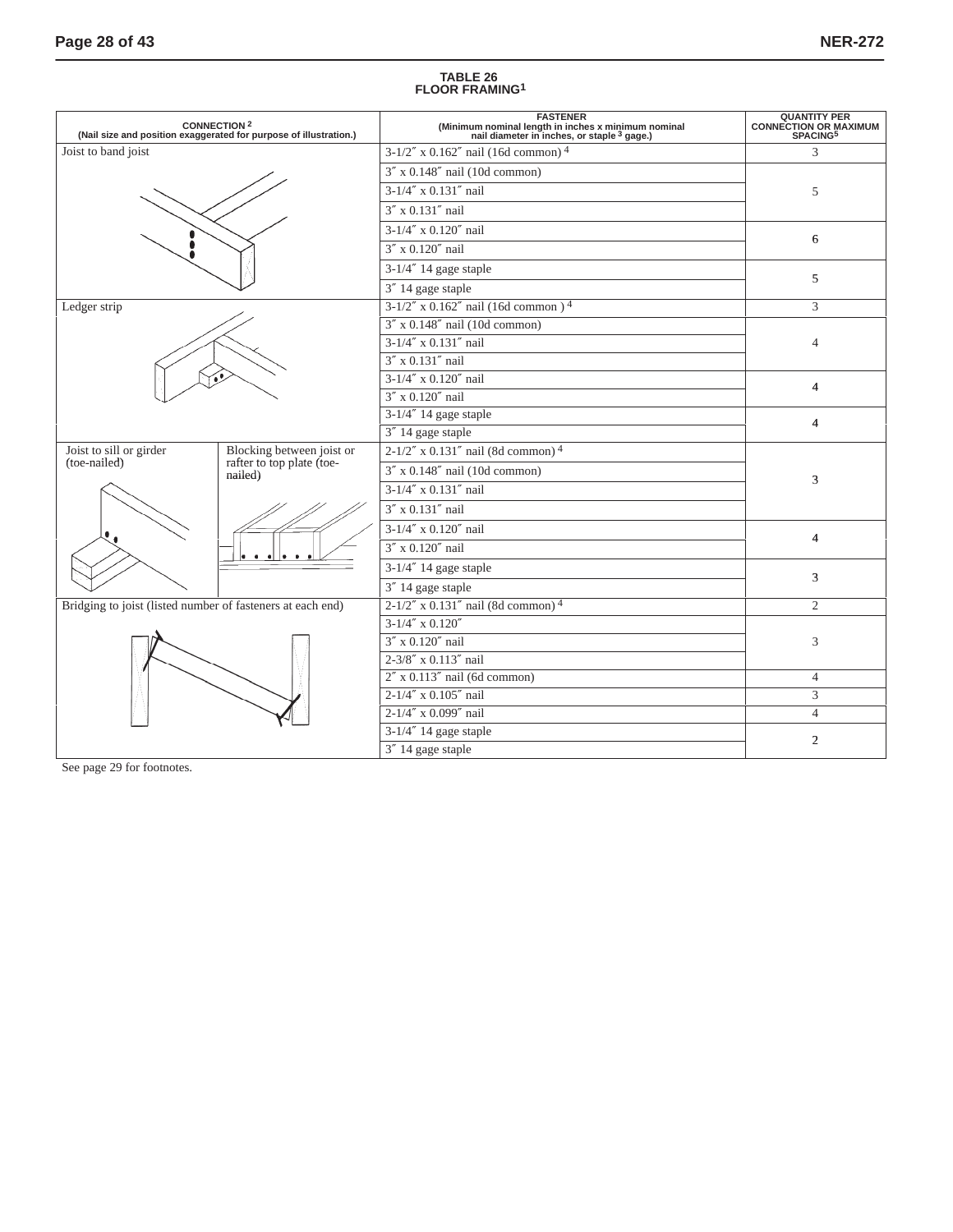#### **TABLE 26, continued FLOOR FRAMING1**

| <b>CONNECTION 2</b><br>(Nail size and position exaggerated for purpose of<br>illustration.) | <b>FASTENER</b><br>(Minimum nominal length in inches x minimum nominal<br>nail diameter in inches, or staple <sup>3</sup> gage.)                                            | <b>QUANTITY PER</b><br><b>CONNECTION OR<br/>MAXIMUM SPACING<sup>5</sup></b>                                       |                                                                               |  |  |
|---------------------------------------------------------------------------------------------|-----------------------------------------------------------------------------------------------------------------------------------------------------------------------------|-------------------------------------------------------------------------------------------------------------------|-------------------------------------------------------------------------------|--|--|
| Rim joist to top plate (toe-nailed)                                                         | $2-1/2''$ x 0.113" nail (8d box) <sup>4</sup>                                                                                                                               |                                                                                                                   | $6''$ o.c                                                                     |  |  |
|                                                                                             | $3-1/2''$ x 0.162" nail (16d common)                                                                                                                                        |                                                                                                                   | $8''$ o.c.                                                                    |  |  |
|                                                                                             | $3''$ x 0.148" nail (10d common)                                                                                                                                            |                                                                                                                   |                                                                               |  |  |
|                                                                                             | $3-1/4''$ x 0.131" nail                                                                                                                                                     |                                                                                                                   |                                                                               |  |  |
|                                                                                             | $3''$ x 0.131" nail                                                                                                                                                         |                                                                                                                   | $6''$ o.c.                                                                    |  |  |
|                                                                                             | $3-1/4''$ x 0.120" nail                                                                                                                                                     |                                                                                                                   |                                                                               |  |  |
|                                                                                             | $3'' \times 0.120''$ nail                                                                                                                                                   |                                                                                                                   | $4''$ o.c.                                                                    |  |  |
|                                                                                             | $2 - 3/8''$ x 0.113" nail                                                                                                                                                   |                                                                                                                   | $6''$ o.c.                                                                    |  |  |
|                                                                                             | $2''$ x 0.113" nail (6d common)                                                                                                                                             |                                                                                                                   |                                                                               |  |  |
|                                                                                             | $2-1/4''$ x 0.105" nail                                                                                                                                                     | $3''$ o.c.                                                                                                        |                                                                               |  |  |
|                                                                                             | $2-1/4''$ x 0.099" nail                                                                                                                                                     |                                                                                                                   |                                                                               |  |  |
|                                                                                             | 3-1/4" 14 gage staple                                                                                                                                                       | $6''$ o.c.                                                                                                        |                                                                               |  |  |
|                                                                                             | 3" 14 gage staple                                                                                                                                                           |                                                                                                                   |                                                                               |  |  |
| <b>CONNECTION 2</b><br>(Nail size and position exaggerated for purpose of<br>illustration.) | <b>FASTENER</b><br>(Minimum nominal length in inches x minimum nominal<br>nail diameter in inches, or staple <sup>3</sup> gage.                                             | <b>SPACING OF FASTENERS</b><br>ALONG TOP AND BOTTOM<br>OF BEAM, STAGGERED ON<br><b>EACH SIDE OF EACH</b><br>LAYER | <b>NUMBER OF FASTENERS</b><br>AT EACH END AND SPLICE<br><b>FOR EACH LAYER</b> |  |  |
| Built-up Girders and Beams                                                                  | $4''$ x 0.192" nail (20d common) <sup>4</sup>                                                                                                                               | $32''$ o.c.                                                                                                       | 2                                                                             |  |  |
|                                                                                             | $3-1/2''$ x 0.162" nail (16d common)<br>$3''$ x 0.148" nail (10d common)<br>$3-1/4''$ 14 gage staple<br>$3''$ 14 gage staple<br>$3-1/4''$ x 0.131" nail<br>3" x 0.131" nail | $24''$ o.c.                                                                                                       | 3                                                                             |  |  |
|                                                                                             | 3-1/4" x 0.120" nail<br>3" x 0.120" nail                                                                                                                                    | 16" o.c.                                                                                                          | 3                                                                             |  |  |
|                                                                                             | $2-1/2''$ x 0.131" nail (8d common)                                                                                                                                         | $16''$ o.c.                                                                                                       | $\overline{4}$                                                                |  |  |

#### **Footnotes for Tables 24 - 26**

1This fastening schedule applies to framing members having an actual thickness of 1-1/2″ (nominal "2-by" lumber).

<sup>2</sup>Fastenings listed above may also be used for other connections that are not listed but that have the same configuration and the same code requirement for fastener quantity/ spacing and fastener size (pennyweight and style; e.g., 8d common, "8-penny common nail").

3Staple shall have a minimum nominal crown width of 7/16 inch, outside legs.

4This fastener, in the quantity or spacing shown in the far-right column, comprises the most stringent fastening of the connection listed in the National, One and Two Family Dwelling, Standard and Uniform Building Codes.

<sup>5</sup>Fastening schedule only applies to buildings of conventional wood frame construction where wind or seismic analysis is not required by the applicable code. In areas where wind or seismic analysis is required, required fastening shall be determined by structural analysis. ICBO Uniform Building Code requires structural analysis in<br>areas where design wind speeds prescribed by the code ar speeds prescribed by the code exceed 80 mph.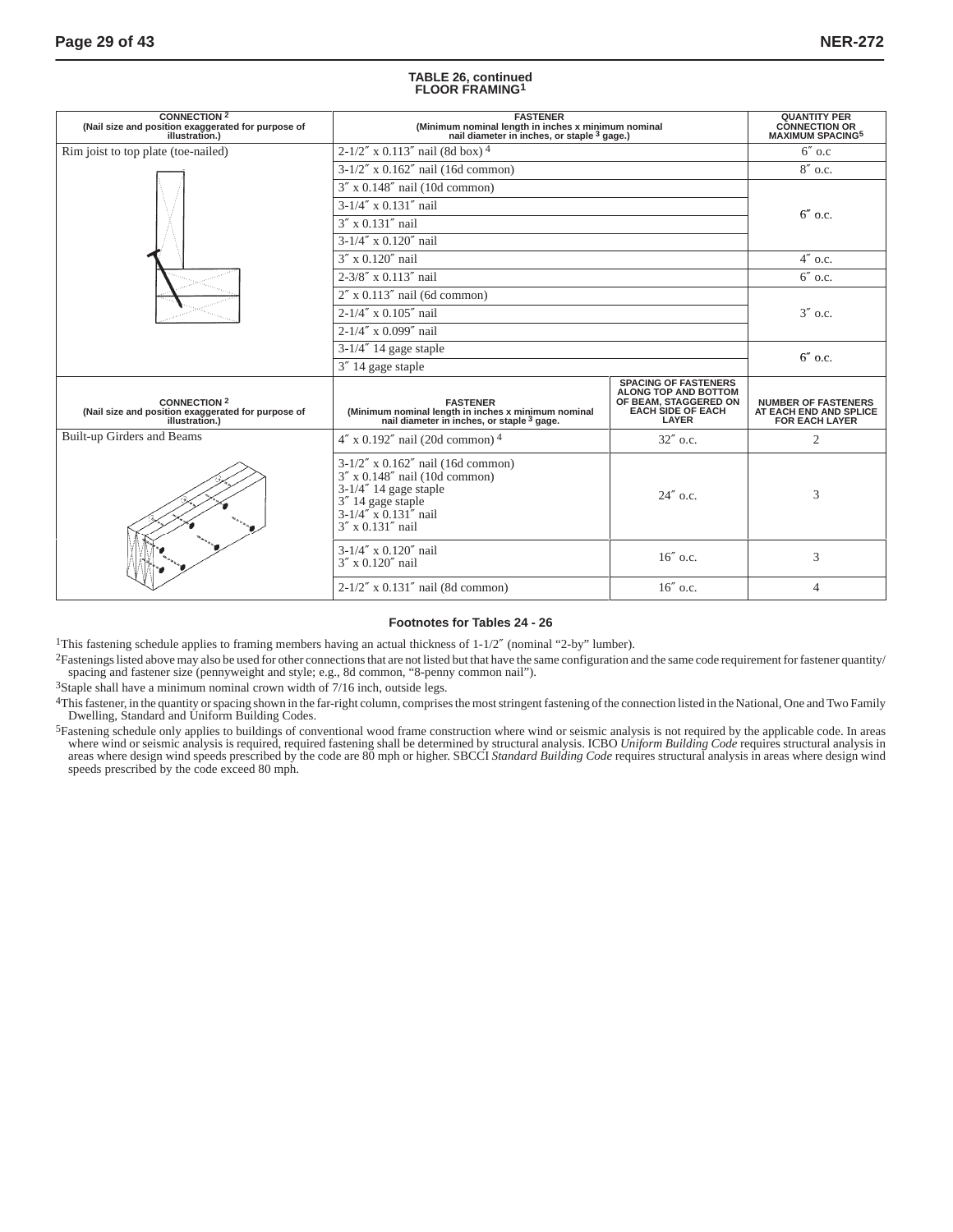# **TABLE 27 SUMMARY OF USE OF FASTENERS FOR FRAMING 1**

|                                                                                     | NUMBER, OR SPACING, OF FASTENERS REQUIRED PER CONNECTION                                                                |                |                |                |                          |                |                |                              |                   |                                           |                           |                |                    |
|-------------------------------------------------------------------------------------|-------------------------------------------------------------------------------------------------------------------------|----------------|----------------|----------------|--------------------------|----------------|----------------|------------------------------|-------------------|-------------------------------------------|---------------------------|----------------|--------------------|
|                                                                                     | Nail lengths are minimum, nominal lengths, in inches<br>Nail shank diameters are minimum, nominal diameters, in inches. |                |                |                |                          |                |                | 14 Gage Staples <sup>3</sup> |                   |                                           |                           |                |                    |
|                                                                                     | $3 - 1/2x$                                                                                                              | 3<br>x         | $3 - 1/4x$     | 3              | $2 - 1/2$                | $3 - 1/4x$     | 3<br>x         | $2 - 3/8 x$                  | 2<br>$\mathbf{x}$ | $2 - 1/4$                                 | $2 - 1/4$<br>$\mathbf{x}$ |                |                    |
| <b>CONNECTION 2, 4</b>                                                              | 0.162                                                                                                                   | 0.148          | 0.131          | $x$<br>0.131   | $x$<br>0.131             | 0.120          | 0.120          | 0.113                        | 0.113             | $\begin{array}{c} x \\ 0.105 \end{array}$ | 0.099                     | $3 - 1/4$      | $3^{\prime\prime}$ |
|                                                                                     |                                                                                                                         |                |                |                | <b>Floor Framing</b>     |                |                |                              |                   |                                           |                           |                |                    |
| Joist to band joist                                                                 | 3                                                                                                                       | 5              | 5              | 5              | N/A                      | 6              | 6              | N/A                          | N/A               | N/A                                       | N/A                       | 5              | 5                  |
| Ledger strip                                                                        | 3                                                                                                                       | $\overline{4}$ | $\overline{4}$ | $\overline{4}$ | 6                        | $\overline{4}$ | $\overline{4}$ | N/A                          | N/A               | N/A                                       | N/A                       | $\overline{4}$ | $\overline{4}$     |
| Joist to sill or girder                                                             | 3                                                                                                                       | 3              | 3              | $\overline{4}$ | 3                        | $\overline{4}$ | $\overline{4}$ | N/A                          | N/A               | N/A                                       | N/A                       | 3              | 3                  |
| Blocking between joist or rafter to<br>top plate                                    | 3                                                                                                                       | 3              | 3              | $\overline{4}$ | 3                        | $\overline{4}$ | $\overline{4}$ | N/A                          | N/A               | N/A                                       | N/A                       | 3              | 3                  |
| Bridging to joist                                                                   | N/A                                                                                                                     | N/A            | N/A            | N/A            | $\overline{2}$           | 3              | 3              | 3                            | $\overline{4}$    | 3                                         | $\overline{4}$            | $\overline{2}$ | $\overline{2}$     |
| Rim joist to top plate                                                              | $8''$ o.c.                                                                                                              | $6''$ o.c.     | $6''$ o.c.     | $6''$ o.c.     | $6''$ o.c.               | $6''$ o.c.     | $4"$ o.c.      | $6''$ o.c.                   | $3''$ o.c.        | $3''$ o.c.                                | $3''$ o.c.                | $6''$ o.c.     | $6''$ o.c.         |
| Built-up Girders & Beams                                                            | 24''                                                                                                                    | 24''           | 24''           | 24''           | 16''                     | 16''           | 16''           |                              |                   |                                           |                           | 24''           | 24''               |
| - Spacing along edges,<br>$-\ddot{\#}$ at ends & splices                            | o.c.,<br>3                                                                                                              | 0.C.,<br>3     | o.c.,<br>3     | 0.C.,<br>3     | 0.C.,<br>$\overline{4}$  | o.c.,<br>3     | o.c.,<br>3     | N/A                          | N/A               | N/A                                       | N/A                       | 0.C.,<br>3     | 0.C.,<br>3         |
|                                                                                     |                                                                                                                         |                |                |                | Ceiling and Roof Framing |                |                |                              |                   |                                           |                           |                |                    |
| Ceiling joist to plate                                                              | 3                                                                                                                       | $\overline{4}$ | 5              | 5              | 5                        | 5              | 5              | 6                            | N/A               | N/A                                       | N/A                       | 5              | 5                  |
| Ceiling joists, laps over partitions                                                | 3                                                                                                                       | $\overline{4}$ | $\overline{4}$ | $\overline{4}$ | 6                        | $\overline{4}$ | $\overline{4}$ | N/A                          | N/A               | N/A                                       | N/A                       | $\overline{4}$ | $\overline{4}$     |
| Ceiling joist to parallel rafter                                                    | 3                                                                                                                       | $\overline{4}$ | $\overline{4}$ | $\overline{4}$ | 6                        | $\overline{4}$ | $\overline{4}$ | N/A                          | N/A               | N/A                                       | N/A                       | $\overline{4}$ | $\overline{4}$     |
| Collar tie to rafter                                                                | 3                                                                                                                       | 3              | $\overline{4}$ | $\overline{4}$ | 5                        | $\overline{4}$ | $\overline{4}$ | N/A                          | N/A               | N/A                                       | N/A                       | $\overline{4}$ | $\overline{4}$     |
| Jack rafter to hip, toe-nailed                                                      | $\ensuremath{\mathfrak{Z}}$                                                                                             | 3              | $\overline{4}$ | $\overline{4}$ | 5                        | $\overline{4}$ | $\overline{4}$ | N/A                          | N/A               | N/A                                       | N/A                       | $\overline{4}$ | $\overline{4}$     |
| Jack rafter to hip, face-nailed                                                     | $\mathfrak{2}$                                                                                                          | 3              | 3              | 3              | 3                        | $\overline{4}$ | $\overline{4}$ | N/A                          | N/A               | N/A                                       | N/A                       | 3              | 3                  |
| Roof rafter to plate                                                                | $\overline{3}$                                                                                                          | $\overline{3}$ | $\overline{3}$ | $\overline{3}$ | $\overline{3}$           | $\overline{4}$ | $\overline{4}$ | $\overline{5}$               | 5                 | 5                                         | 6                         | $\overline{3}$ | $\overline{3}$     |
| Roof rafter to 2-by ridge beam                                                      |                                                                                                                         |                |                |                |                          |                |                |                              |                   |                                           |                           |                |                    |
| (driven through beam into end of<br>ridge)                                          | 2                                                                                                                       | 3              | 3              | 3              | N/A                      | $\overline{4}$ | $\overline{4}$ | N/A                          | N/A               | N/A                                       | N/A                       | 3              | 3                  |
| Roof rafter to 2-by ridge beam<br>(toe-nail rafter to beam)                         | $\overline{c}$                                                                                                          | 3              | 3              | 3              | 3                        | $\overline{4}$ | $\overline{4}$ | N/A                          | N/A               | N/A                                       | N/A                       | 3              | 3                  |
|                                                                                     |                                                                                                                         |                |                |                | Wall Framing             |                |                |                              |                   |                                           |                           |                |                    |
| Top or sole plate to stud<br>(end nailed)                                           | $\overline{2}$                                                                                                          | 3              | 3              | 3              | 5                        | $\overline{4}$ | $\overline{4}$ | N/A                          | N/A               | N/A                                       | N/A                       | 3              | 3                  |
| Stud to top or sole plate<br>(toe nailed)                                           | 3                                                                                                                       | 4              | $\overline{4}$ | $\overline{4}$ | 4                        | $\overline{4}$ | $\overline{4}$ | 5                            | 5                 | 5                                         | 5                         | 3              | 3                  |
| Cap/top plate laps and intersections<br>(each side of lap)                          | $\overline{2}$                                                                                                          | 3              | 3              | 3              | 4                        | 3              | 3              | N/A                          | N/A               | N/A                                       | N/A                       | 3              | 3                  |
| Diagonal bracing                                                                    | $\overline{2}$                                                                                                          | $\overline{2}$ | $\overline{2}$ | $\overline{c}$ | $\overline{2}$           | 3              | 3              | 3                            | $\overline{4}$    | $\overline{4}$                            | $\overline{4}$            | $\overline{c}$ | $\overline{2}$     |
| Sole plate to joist or blocking at<br>braced panels<br>(number per 16" joist space) | $\overline{2}$                                                                                                          | 3              | 3              | $\overline{4}$ | N/A                      | $\overline{4}$ | $\overline{4}$ | N/A                          | N/A               | N/A                                       | N/A                       | $\overline{4}$ | $\overline{4}$     |
| Sole plate to joist or blocking                                                     | 16''<br>o.c.                                                                                                            | $8''$ o.c.     | $8''$ o.c.     | $8''$ o.c.     | $6''$ o.c.               | $8''$ o.c.     | $8''$ o.c.     | N/A                          | N/A               | N/A                                       | N/A                       | $12''$ o.c.    | $12''$ o.c.        |
| Double top plate                                                                    | 16''<br>o.c.                                                                                                            | 16''<br>o.c.   | 12''<br>o.c.   | 12''<br>0.C.   | $8''$ o.c.               | 12''<br>0.C.   | 12''<br>o.c.   | N/A                          | N/A               | N/A                                       | N/A                       | 12" o.c.       | 12" o.c.           |
| Double studs                                                                        | 12''<br>o.c.                                                                                                            | 12''<br>O.C.   | $8''$ o.c.     | 8" o.c.        | $6''$ o.c.               | $8''$ o.c.     | $8''$ o.c.     | N/A                          | N/A               | N/A                                       | N/A                       | 8" o.c.        | $8''$ o.c.         |
| Corner studs                                                                        | 24''<br>o.c.                                                                                                            | 16''<br>o.c.   | 16''<br>o.c.   | 16''<br>o.c.   | $8''$ o.c.               | 12''<br>o.c.   | 12"<br>0.C.    | N/A                          | N/A               | N/A                                       | N/A                       | 16" o.c.       | 16" o.c.           |

N/A = Fastener not applicable to connection.

1This fastening schedule applies to framing members having an actual thickness of 1-1/2″ (nominal "2-by" lumber).

2Fastenings listed above may also be used for other connections that are not listed but that have the same configuration and the same code requirement for fastener quantity/ spacing and fastener size (pennyweight and style; e.g., 8d common, "8-penny common nail").

3Staple shall have a minimum nominal crown width of 7/16 inch, outside legs.

<sup>4</sup>Fastening schedules only apply to buildings of conventional wood frame construction where wind or seismic analysis is not required by the applicable code. In areas where wind or seismic analysis is required, required fastening shall be determined by structural analysis. ICBO Uniform Building Code requires structural analysis in<br>areas where design wind speeds prescribed by the code ar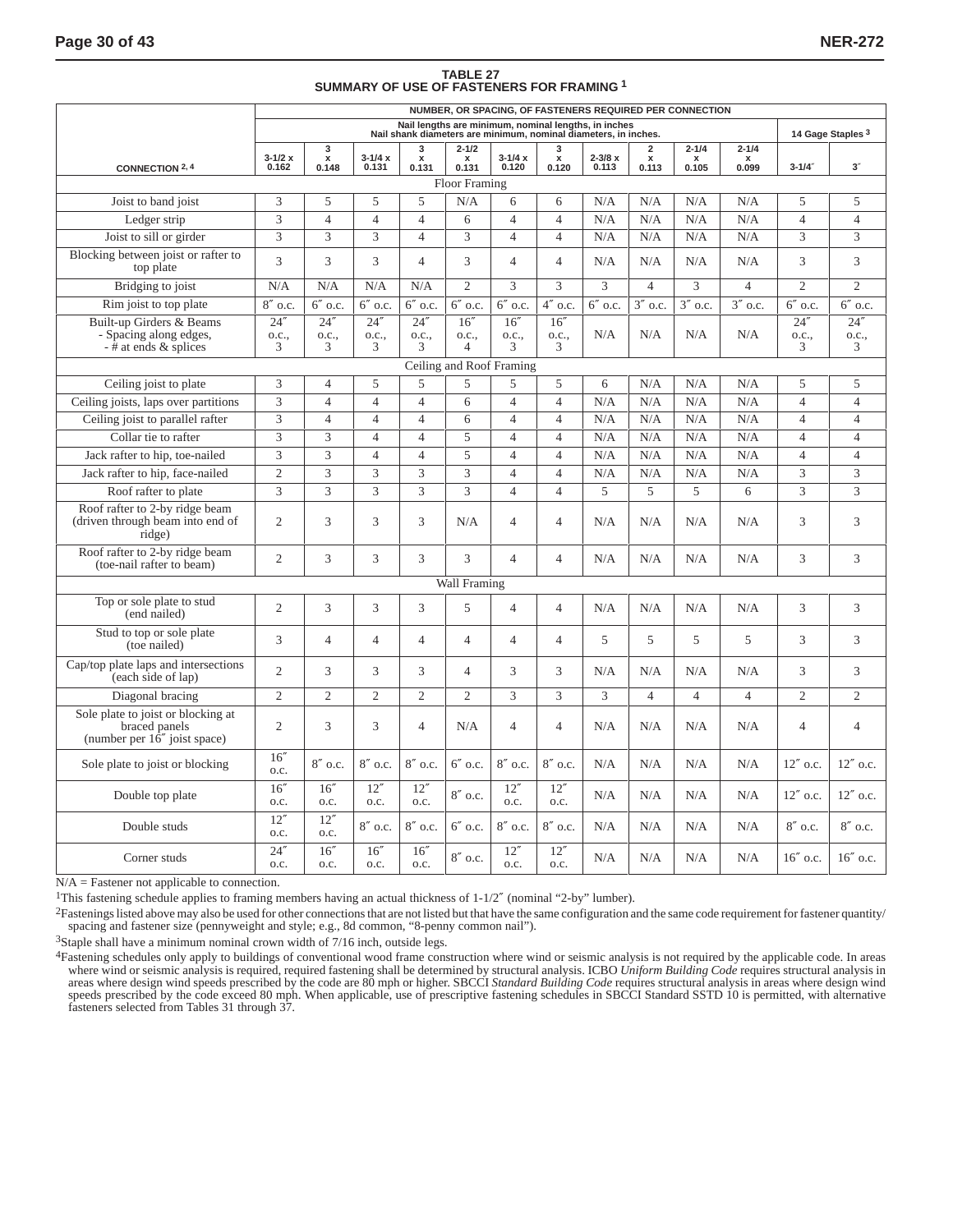# TABLE 28<br>ALLOWABLE SPACING OF ALTERNATE FASTENINGS <sup>1</sup> FOR THE ATTACHMENT OF 19/32″, 5/8″, 23/32″ & 3/4″<br>WOOD STRUCTURAL PANEL AND PARTICLEBOARD COMBINATION SUBFLOOR/UNDERLAYMENT TO WOOD FRAMING MEMBERS

|                                                                                                                                    |                                                 | <b>SPACING OF FASTENERS</b>                                                 |                          |  |  |  |
|------------------------------------------------------------------------------------------------------------------------------------|-------------------------------------------------|-----------------------------------------------------------------------------|--------------------------|--|--|--|
| <b>FASTENER TYPE</b><br>(Minimum Nominal Nail <sup>2</sup> Shank Diameter,<br>in inches, or Staple <sup>3</sup> Gage) <sup>4</sup> | <b>MINIMUM NOMINAL</b><br><b>LENGTH, INCHES</b> | At Edges,<br>and<br>At Intermediate Supports Where Spans<br>Are 48" or More | At Intermediate Supports |  |  |  |
| 0.131" nail (8 common nail)                                                                                                        | $2 - 1/2$                                       | 6                                                                           | 12                       |  |  |  |
| 0.120" deformed shank nail                                                                                                         | $\overline{2}$                                  |                                                                             |                          |  |  |  |
| $0.092''$ nail                                                                                                                     | $2 - 1/4$                                       | 3                                                                           | 6                        |  |  |  |
| $0.099''$ nail                                                                                                                     | $2 - 1/4$                                       | $\overline{4}$                                                              | 8                        |  |  |  |
| 0.099" deformed shank nail                                                                                                         | $2 - 1/4$                                       | $\overline{4}$                                                              | 8                        |  |  |  |
| $0.113''$ nail                                                                                                                     | $\mathfrak{2}$                                  | 3                                                                           | 6                        |  |  |  |
| 0.113" deformed shank nail                                                                                                         | $\overline{c}$                                  | $\overline{4}$                                                              | 8                        |  |  |  |
| 0.113" nail (8d cooler)                                                                                                            | $2 - 3/8$                                       | $\overline{4}$                                                              | 8                        |  |  |  |
| 0.113" deformed shank nail                                                                                                         | $2 - 3/8$                                       | $\overline{4}$                                                              | 8                        |  |  |  |
| $0.120''$ nail                                                                                                                     | 3                                               | $\overline{4}$                                                              | 8                        |  |  |  |
| 0.131" deformed shank nail                                                                                                         | $2 - 1/2$                                       | 6                                                                           | 12                       |  |  |  |
| 16 gage staple                                                                                                                     | $1 - 3/4$                                       | 3                                                                           | 6                        |  |  |  |
|                                                                                                                                    | $\overline{c}$                                  | $\overline{4}$                                                              | 8                        |  |  |  |
|                                                                                                                                    | $1 - 3/4$                                       | 3                                                                           | 6                        |  |  |  |
|                                                                                                                                    | $\overline{2}$                                  |                                                                             |                          |  |  |  |
| 15 gage staple                                                                                                                     | $2 - 1/4$                                       | $\overline{4}$                                                              | 8                        |  |  |  |
|                                                                                                                                    | $2 - 1/2$                                       |                                                                             |                          |  |  |  |
|                                                                                                                                    | $\overline{2}$                                  |                                                                             |                          |  |  |  |
|                                                                                                                                    | $2 - 1/4$                                       | 4                                                                           | 8                        |  |  |  |
| 14 gage staple                                                                                                                     | $2 - 1/2$                                       |                                                                             |                          |  |  |  |
|                                                                                                                                    | 3                                               |                                                                             |                          |  |  |  |

<sup>1</sup>For fastening of wood structural panel horizontal diaphragms and shear walls, refer to design tables (Tables 12 through 21) for sufficient lateral strength.

2A deformed shank nail shall have either a helical (screw) shank or an annular (ring) shank.

<sup>3</sup>Staples shall have minimum 7/16" crown widths.

4In areas using the *Standard Building Code,* only deformed shank nails are permitted to fasten combination subfloor/underlayment.

#### **HOW TO USE THE PRESCRIPTIVE SHEATHING TABLES**

Prescriptive sheathing tables give fastening requirements for conventional construction where design is not necessary. The prescriptive tables for sheathing are found in these model code tables:

| <b>BOCA National Building Code</b>    | Table 2305.2                    |
|---------------------------------------|---------------------------------|
| <b>SBCCI</b> Standard Building Code   | Table 2306.1                    |
| <b>ICBO</b> Uniform Building Code     | Table 23-I-O                    |
| CABO One and Two Family Building Code | Tables $602.3a$ and $602.3a(1)$ |

Use Table 29 for wall and roof sheathing and Table 30 for floor (subfloor) sheathing to determine which fasteners the applicable model code lists, and on what spacing. Select the table (from Tables 31 through 37) which lists the nail that the code lists and the attachment thickness being used.

#### **STEP 1 - Determining Code Requirements**

The model code requirements are summarized in Table 29 for wall and roof sheathing and Table 30 for floor (subfloor) sheathing.

Requirements consist of a fastener (e.g. 8d common nail) and its spacing (e.g. 12" o.c. at panel edges). Fasteners attaching the "edges" of sheathing to framing members are usually spaced tighter than the fasteners attaching interior surfaces of the sheathing to "intermediate" supports (framing members).

Requirements vary with the model code.

High wind requirements may depend on additional considerations. High wind requirements vary across the country. For a particular part of the country, the fastening requirements may vary with the area's "basic wind speed". In high wind areas, the fastening requirements may vary with average roof height, roof slope, roof style (hip roof versus gable-end roof) and the spacing between framing members. Requirements may be different for different parts of the roof, such as areas near ridges, eaves, rakes and gable ends. High wind requirements are found in footnotes to Table 29.

#### **STEP 2 - Equivalent Fastening Tables**

After code requirements are determined, in the form of a fastener and its spacing, from Table 29 or 30, Tables 31 through 37 may be used to determine the spacing of other fasteners which will result in the same or larger withdrawal strengths along each framing member. Each table applies to one sheathing thickness or a limited range of sheathing thicknesses. Each table presents, for one fastener listed in the model codes, the allowable maximum spacings of listed alternate fasteners.

#### **Example**

The BOCA *National Building Code* requirement for fastening 1/2" structural panels for floors (subfloors) (Table 30) is a 6d common nail spaced 6" o.c. at panel edges and 12" o.c. at intermediate framing members. (See the upper-left-hand corner of the table.) Table 32 lists a 1-1/2" 16 gage staple spaced  $4$ " o.c. at panel edges and 8" o.c. at intermediate framing members as an allowable equivalent.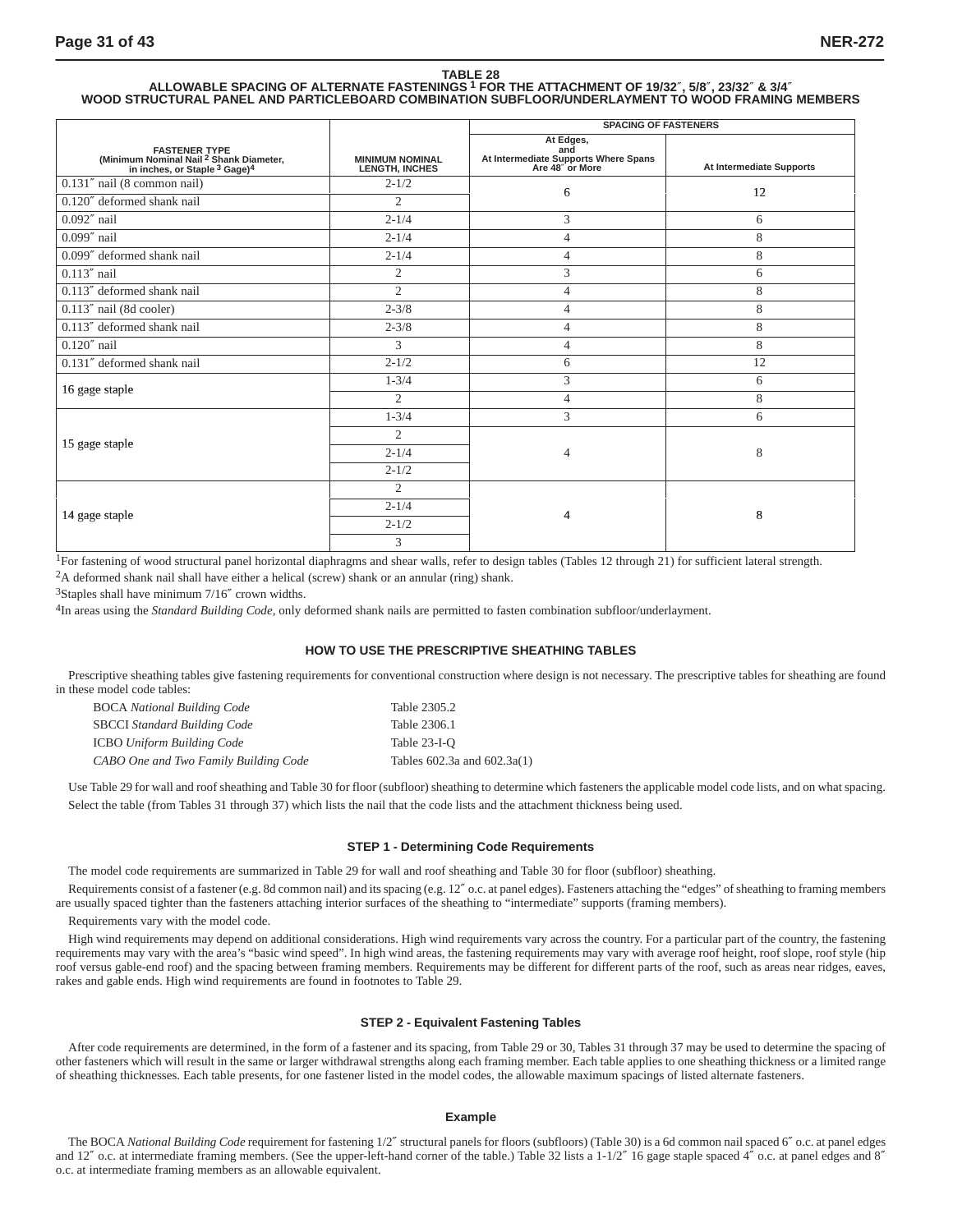#### **TABLE 29 MODEL CODE WALL AND ROOF SHEATHING PRESCRIPTIVE REQUIREMENTS 1,2 FOR USE IN SELECTING ALTERNATE FASTENINGS WITH TABLES 31 THROUGH 37**

| <b>WOOD</b><br><b>STRUCTURAL</b>                   | MODEL CODE FASTENER AND SPACING (at panel edges/intermediate)                                                                                                                                                                                                              |                                                                                                                                                   |                                                                                                                                                       |                                                                                                               |                                                                                                                                      |                                                                                                                                                                                                           |  |  |  |
|----------------------------------------------------|----------------------------------------------------------------------------------------------------------------------------------------------------------------------------------------------------------------------------------------------------------------------------|---------------------------------------------------------------------------------------------------------------------------------------------------|-------------------------------------------------------------------------------------------------------------------------------------------------------|---------------------------------------------------------------------------------------------------------------|--------------------------------------------------------------------------------------------------------------------------------------|-----------------------------------------------------------------------------------------------------------------------------------------------------------------------------------------------------------|--|--|--|
| <b>PANEL</b><br><b>NOMINAL</b><br><b>THICKNESS</b> | <b>BOCA National Building</b><br>Code Table 2305.2                                                                                                                                                                                                                         | SBCCI Standard Building<br>Code Table 2306.1 <sup>5</sup>                                                                                         | ICBO Uniform Building Code Table 23-I-Q                                                                                                               |                                                                                                               | CABO One and Two Family Dwelling Code <sup>7</sup><br>Tables 602.3a & 602.3a(1)                                                      |                                                                                                                                                                                                           |  |  |  |
| $1/2''$ or less                                    | <b>Walls</b><br>6d common nail (see<br>Table 32).<br>$6''$ o.c./ $12''$ o.c.<br><b>Roofs</b><br>8d common nail (see<br>Table 33)<br>$6''$ o.c./<br>$12''$ o.c. $3,4$<br><b>Walls &amp; Roofs</b><br>16 gage staple $5$<br>1" minimum penetration<br>$4''$ o.c./ $8''$ o.c. | 6d common nail (see<br>Table 32).<br>$6''$ o.c./<br>$12''$ o.c.<br>16 gage staple $6$<br>1" minimum penetra-<br>tion<br>$4''$ o.c./<br>$8''$ o.c. | <b>Walls</b><br>6d common nail (see<br>Table 32)<br>or.<br>6d box nail<br>(see Table 31)<br>or,<br>6d deformed nail<br>$6''$ o.c./<br>$12''$ o.c. $7$ | <b>Roofs</b><br>6d common nail (see<br>Table 32)<br>or.<br>6d deformed nail<br>$6''$ o.c./<br>$12''$ o.c. $7$ | <b>Walls</b><br>6d common nail<br>(see Table 32)<br>$6''$ o.c./<br>$12''$ o.c.<br>$1 - 5/8''$ 0.099" nail<br>$6''$ o.c./<br>12" o.c. | <b>Roofs</b><br>8d common nail<br>(see Table 33).<br>$6''$ o.c./<br>$12''$ o.c.<br>$1 - 1/2''$ 15 gage<br>staple,<br>$6''$ o.c./<br>$12''$ o.c. $8,9$<br>1-5/8" 0.099" nail<br>$6''$ o.c./<br>$12''$ o.c. |  |  |  |
| 19/32''<br>to<br>5/8''                             | 8d common nail (see<br>Table 36)<br>$6''$ o.c./<br>$12''$ o.c. $3,4$<br>16 gage staple $5$<br>1" minimum penetration<br>$2 - 1/2''$ o.c./<br>$5''$ o.c.                                                                                                                    | 8d common nail<br>(see Table 36)<br>$6''$ o.c./<br>$12''$ o.c.                                                                                    | <b>Walls</b><br>8d common nail (see<br>Table 36)<br>or,                                                                                               | <b>Roofs</b><br>8d common nail (see<br>Table 36)                                                              |                                                                                                                                      | 8d common nail (see Table 36), or<br>$1-7/8''$ 0.113" nail, or<br>$1-5/8''$ 15 or 16 gage staple<br>$6''$ o.c./ $12''$ o.c. $9$<br>or.<br>$1 - 3/4''$ 0.099" nail<br>$3''$ 0.c./ 6" 0.c.                  |  |  |  |
| 23/32''<br>to<br>3/4''                             | 8d common nail<br>(see Table 36)<br>$6''$ o.c./<br>$12''$ o.c. $3,4$                                                                                                                                                                                                       | or,<br>16 gage staple $6$<br>1" minimum penetra-<br>tion<br>$2''$ o.c./<br>$5''$ o.c.                                                             | 8d box nail<br>(see Table 35)<br>or.<br>6d deformed nail<br>$6''$ o.c./<br>$12''$ o.c. $7$                                                            | or.<br>6d deformed nail<br>$6''$ o.c./<br>$12''$ o.c. $7$                                                     |                                                                                                                                      | 8d common nail (see Table 36)<br>$1-3/4''$ 14 gage staple<br>$6''$ o.c./ $12''$ o.c.<br>or,<br>1-3/4" 15 gage staple<br>$5''$ o.c./ $10''$ o.c.<br>or,<br>1-7/8" 0.099" nail<br>$3''$ o.c./ 6" o.c.       |  |  |  |

<sup>1</sup>A deformed shank nail shall have either a helical (screw) shank or an annular (ring) shank.

2Staples shall have minimum 7/16″ crown width, measured outside the legs, unless otherwise specified.

<sup>3</sup>For regions having a basic wind speed of 90 miles per hour or greater where the mean roof height is less than 25 feet, and for regions having a basic wind speed of 80 miles per hour or less, nails which attach wood structural panel roof sheathing to gable end wall framing shall be spaced 6 inches on center. Where basic wind speed is greater than 80 miles per hour, nails which attach panel roof sheathing to intermediate supports shall be spaced 6 inches on center for a minimum 48-inch distance from ridges, eaves and gable end walls; and 4 inches on center to gable end wall framing.

4For regions having a basic wind speed of 90 miles per hour or greater, 8d deformed shank nails shall be utilized to attach wood structural panel roof sheathing to framing for a minimum 48-inch distance from gable end walls, provided the mean roof height is between 25 feet and 35 feet. See Table 34 or 37 for fastening alternates, depending on panel thickness. For roof heights greater than 35 feet in a 90-mile-per-hour, or greater, wind region, attachment of wood structural panel roof sheathing shall be designed for the wind loads in Section 1609.0 of the BOCA 1996 *National Building Code.*

5In areas using the *Standard Building Code,* use of this table is limited to buildings of conventional wood frame construction where wind or seismic analysis is not required by the code. In areas where design wind speeds prescribed by the code exceed 80 mph, or where seismic analysis is required, required fastening shall be determined by structural analysis, based on the allowable fastener loads and allowable diaphragm capacities noted in this report. When applicable, use of prescriptive fastening schedules in SBCCI Standard SSTD 10 is permitted, with alternative fasteners selected from Tables 31 through 37.

 $6$ Staples shall have a minimum  $3/8$ " crown width, measured outside the legs.

7Fasteners shall be spaced 6 inches on center at panel edges and 6 inches on center at intermediate supports where panel spans are 48 inches on center or greater.

<sup>8</sup>For regions having a basic wind speed of 90 mph or greater, 8d deformed shank nails shall be used for attaching plywood and wood structural panel roof sheathing to framing within minimum 48-inch distance from gable end walls, if mean roof height is more than 25 feet, up to 35 feet maximum. See Tables 34 or 37 for fastening alternates, depending on panel thickness.

9For regions having a basic wind speed of 80 mph or less, nails for attaching plywood and wood structural panel roof sheathing to gable end wall framing shall be spaced 6 inches o.c. When basic wind speed is greater than 80 mph, nails for attaching panel roof sheathing to intermediate supports shall be spaced 6 inches o.c. for minimum 48-inch distance from ridges, eaves and gable end walls; and 4 inches o.c. to gable end wall framing.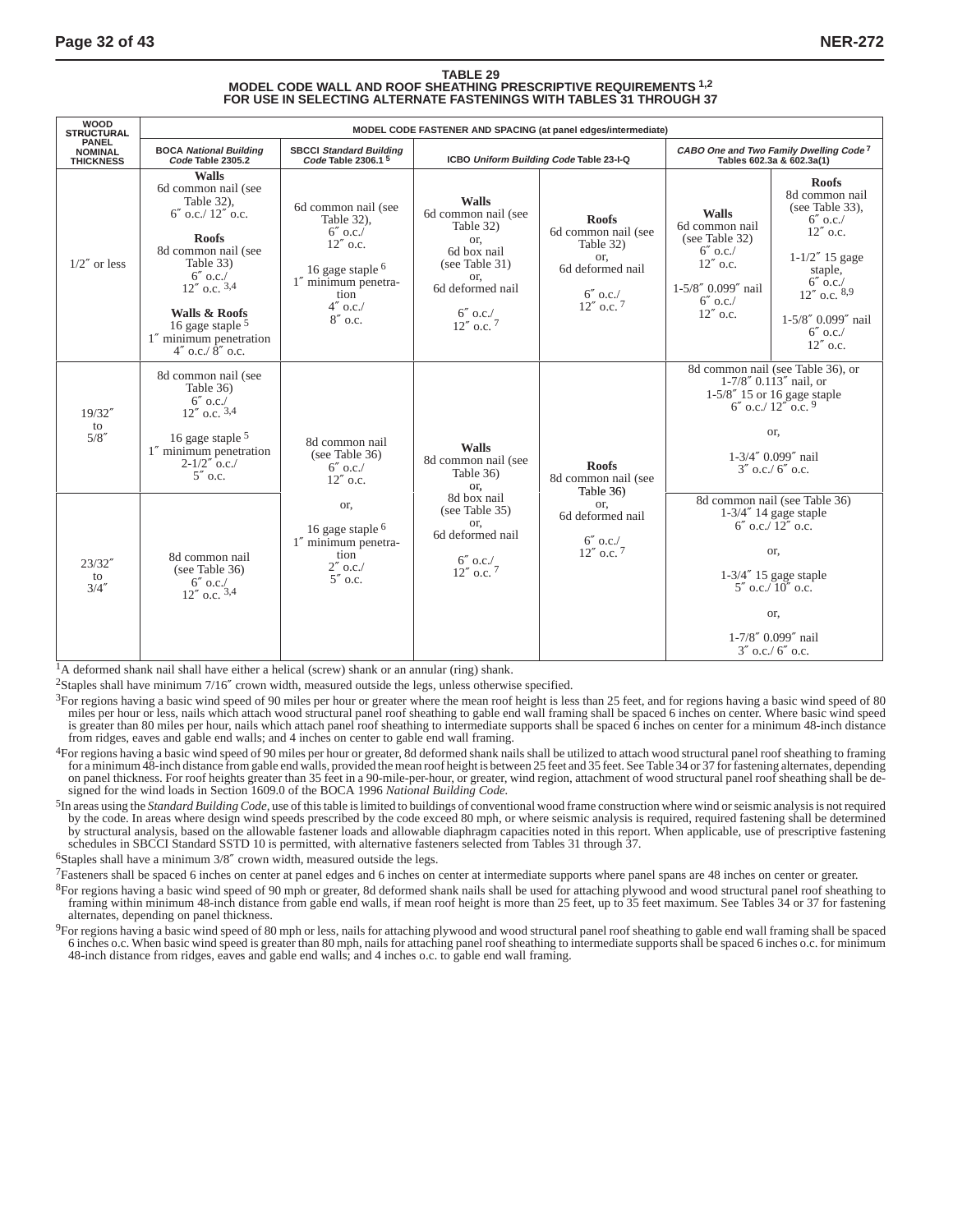# TABLE 30<br>MODEL CODE FLOOR SHEATHING PRESCRIPTIVE REQUIREMENTS <sup>1,3,6</sup><br>FOR USE IN SELECTING ALTERNATE FASTENINGS WITH TABLES 31 THROUGH 37

| <b>WOOD</b><br><b>STRUCTURAL</b>                   | MODEL CODE FASTENER AND SPACING (at panel edges/intermediate)                                                                                                   |                                                                                                                                                             |                                                                                                      |                                                                                                                                                                                                                                                                     |  |  |
|----------------------------------------------------|-----------------------------------------------------------------------------------------------------------------------------------------------------------------|-------------------------------------------------------------------------------------------------------------------------------------------------------------|------------------------------------------------------------------------------------------------------|---------------------------------------------------------------------------------------------------------------------------------------------------------------------------------------------------------------------------------------------------------------------|--|--|
| <b>PANEL</b><br><b>NOMINAL</b><br><b>THICKNESS</b> | BOCA National Building Code<br>Table 2305.2                                                                                                                     | SBCCI Standard Building Code<br>Table 2306.14                                                                                                               | ICBO Uniform Building Code Table 23-I-Q                                                              | CABO One and Two Family Dwelling Code<br>Tables 602.3a & 602.3a(1)                                                                                                                                                                                                  |  |  |
| $1/2''$ or less                                    | 6d common nail (see Table<br>$32)$ , or<br>6d deformed shank nail 6"<br>0.c./ 12'' 0.c.<br>or,<br>$1 - 5/8''$ 16 gage<br>staple $5$ ,<br>$4''$ o.c./ $7''$ o.c. | 6d common nail (see Table<br>$32)$ , or<br>6d deformed shank nail 6"<br>$0.c./12''$ 0.0<br>or.<br>$1-5/8''$ 16 gage staple 5.<br>$4''$ o.c./ 7" o.c.        | 6d common nail (see Table 32),<br>or,<br>6d deformed shank nail<br>$6''$ o.c./ 12" o.c. <sup>2</sup> | 6d common nail<br>(see Table 32)<br>$6''$ o.c./ 12" o.c. <sup>2</sup><br>or,<br>$1-1/2''$ 15 gage staple<br>$6''$ o.c./ $10''$ o.c. $^2$<br>or,<br>1-5/8" 0.099 Nail<br>$3''$ o.c./ 6" o.c.                                                                         |  |  |
| $19/32 - 5/8$                                      | 8d common nail (see Table<br>$36$ , or<br>6d deformed shank nail 6"<br>$0.c./ 12''$ o.c.<br>or,<br>$1-5/8''$ 16 gage staple 5,<br>$2 - 1/2''$ o.c./ 4" o.c.     | 8d common nail (see Table<br>$36$ , or<br>6d deformed shank nail 6"<br>$0.c./ 12''$ o.c.<br>or.<br>$1-5/8''$ 16 gage staple 5.<br>$2 - 1/2''$ o.c./ 4" o.c. | 8d common nail (see Table 36), or<br>6d deformed shank nail                                          | 8d common nail<br>(see Table 36)<br>$6''$ o.c./ 12" o.c. <sup>2</sup><br>or,<br>1-7/8" 0.113 nail, or<br>1-5/8" 15 or 16 ga. staple<br>$6''$ o.c./ 10" o.c. <sup>2</sup><br>or.<br>1-3/4" 0.099 Nail<br>$3''$ o.c./ 6" o.c.                                         |  |  |
| 3/4                                                | 8d common nail (see Table<br>$36$ , or<br>6d deformed shank nail<br>$6''$ o.c./ $12''$ o.c.                                                                     | 8d common nail (see Table<br>$36$ , or<br>6d deformed shank nail<br>$6''$ o.c./ $12''$ o.c.                                                                 | $6''$ o.c./ 12" o.c. <sup>2</sup>                                                                    | 8d common nail<br>(see Table 36)<br>$6''$ o.c./ $12''$ o.c. $^2$<br>or,<br>$1-3/4''$ 14 gage staple<br>$6''$ o.c./ 10" o.c. <sup>2</sup><br>or,<br>$1-3/4''$ 15 gage staple<br>$5''$ o.c./ 10" o.c. <sup>2</sup><br>or.<br>1-7/8" 0.099 Nail<br>$3''$ o.c./ 6" o.c. |  |  |

<sup>1</sup>A deformed shank nail shall have either a helical (screw) shank or an annular (ring) shank.

<sup>2</sup>Intermediate spacing shall be  $6''$  on center at supports when spans are  $48''$  or more.

3Staple crown shall be a minimum 7/16″ width, overall, unless otherwise stated.

<sup>4</sup>In areas using the *Standard Building Code*, use of this table is limited to buildings of conventional wood frame construction where wind or seismic analysis is not required<br>by the code. In areas where design wind speed

5Staple crown shall be a minimum 3/8″ width, overall.

6In areas using the *Standard Building Code,* only deformed shank nails are permitted to fasten combination subfloor/underlayment.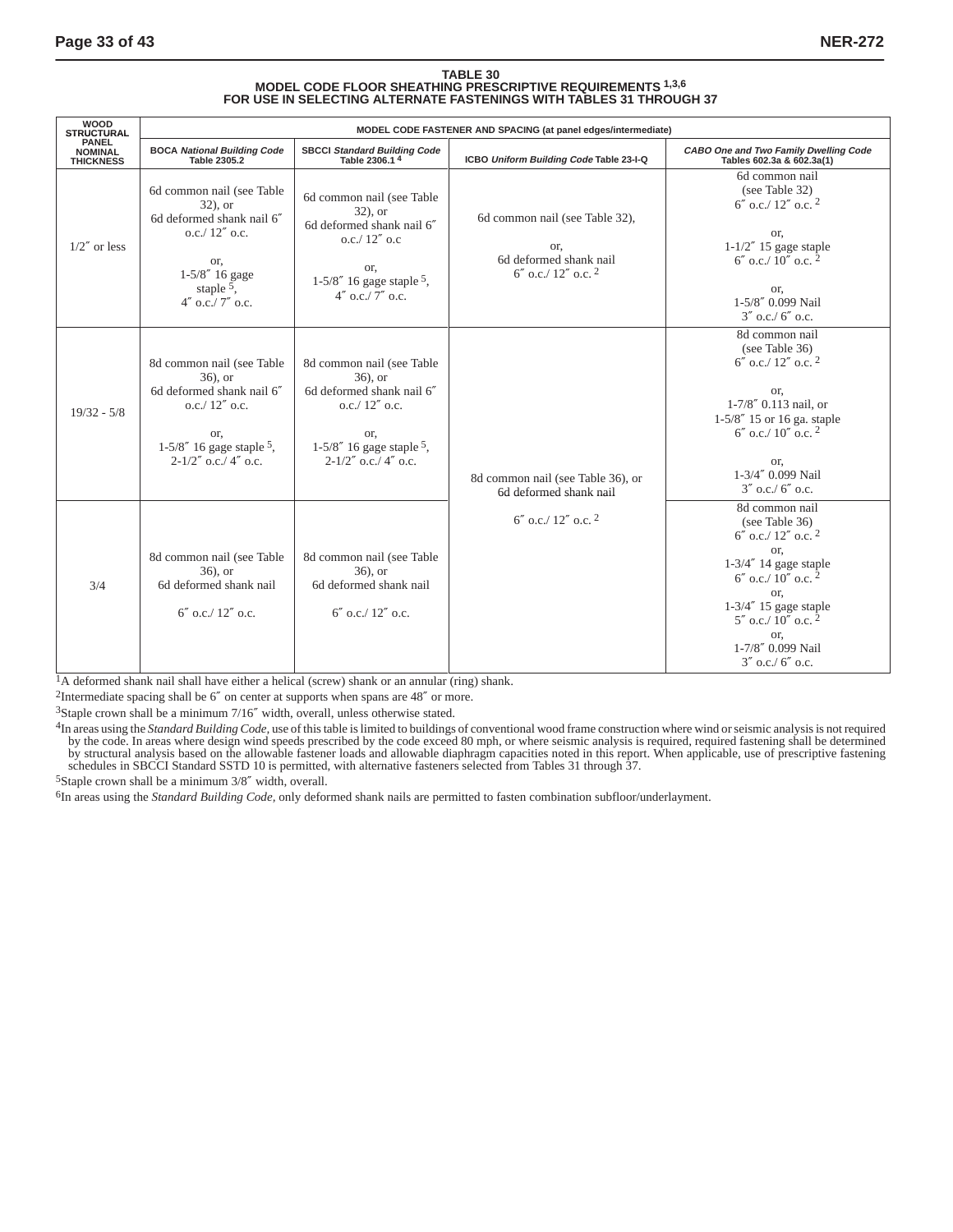# TABLE 31<br>ALLOWABLE SPACING OF ALTERNATE FASTENINGS <sup>1</sup> EQUIVALENT TO THE ATTACHMENT OF 1/2″ AND THINNER WALL WOOD<br>STRUCTURAL PANEL AND PARTICLEBOARD SHEATHING TO WOOD FRAMING MEMBERS USING A 6D BOX NAIL

|                                                                               |                        | IF MODEL CODE REQUIRES                                                                                |                            |                             |  |  |
|-------------------------------------------------------------------------------|------------------------|-------------------------------------------------------------------------------------------------------|----------------------------|-----------------------------|--|--|
| <b>FASTENER TYPE</b>                                                          | <b>MINIMUM NOMINAL</b> | 6d Box Nail Spaced 4" o.c.                                                                            | 6d Box Nail Spaced 6" o.c. | 6d Box Nail Spaced 12" o.c. |  |  |
| (minimum nominal nail $^2$ shank diameter, in<br>inches, or staple $^3$ gage) | <b>LENGTH, INCHES</b>  | Spacings of Fasteners to Achieve Equivalent Withdrawal and Lateral Strength to a 6d Box Nail (inches) |                            |                             |  |  |
| $0.099''$ nail (6d box nail)                                                  | 2                      | 4                                                                                                     | 6                          | 12                          |  |  |
| $0.092''$ nail                                                                | $2 - 1/4$              | 3                                                                                                     | $\overline{4}$             | 8                           |  |  |
| $0.099''$ nail                                                                | $2 - 1/4$              | 4                                                                                                     | 6                          | 12                          |  |  |
| 0.099" deformed shank nail                                                    | $2 - 1/4$              | 4                                                                                                     | 6                          | 12                          |  |  |
| $0.113''$ nail                                                                | 2                      | 4                                                                                                     | 6                          | 12                          |  |  |
| 0.113" deformed shank nail                                                    | $\overline{2}$         | 4                                                                                                     | 6                          | 12                          |  |  |
| $0.113''$ nail (8d cooler)                                                    | $2 - 3/8$              | 4                                                                                                     | 6                          | 12                          |  |  |
| 0.113" deformed shank nail                                                    | $2 - 3/8$              | 4                                                                                                     | 6                          | 12                          |  |  |
| $0.120''$ nail                                                                | 3                      | 4                                                                                                     | 8                          | 16                          |  |  |
| $0.131''$ nail (8d common)                                                    | $2 - 1/2$              | 6                                                                                                     | 8                          | 16                          |  |  |
| 0.131" deformed shank nail                                                    | $2 - 1/2$              | 6                                                                                                     | 8                          | 16                          |  |  |
|                                                                               | $1 - 1/2$              | 3                                                                                                     | $\overline{4}$             | 8                           |  |  |
| 16 gage staple                                                                | $1 - \frac{3}{4}$      | 4                                                                                                     | 6                          | 12                          |  |  |
|                                                                               | $\overline{2}$         |                                                                                                       |                            |                             |  |  |
|                                                                               | $1 - 3/4$              |                                                                                                       |                            |                             |  |  |
|                                                                               | $\overline{2}$         | 4                                                                                                     |                            | 12                          |  |  |
| 15 gage staple                                                                | $2 - 1/4$              |                                                                                                       | 6                          |                             |  |  |
|                                                                               | $2 - 1/2$              |                                                                                                       |                            |                             |  |  |
|                                                                               | 2                      |                                                                                                       |                            |                             |  |  |
| 14 gage staple                                                                | $2 - 1/4$              | 4                                                                                                     | 8                          | 16                          |  |  |
|                                                                               | $2 - 1/2$              |                                                                                                       |                            |                             |  |  |
|                                                                               | 3                      |                                                                                                       |                            |                             |  |  |

<sup>1</sup>For fastening of wood structural panel horizontal diaphragms and shear walls, refer to design tables (Tables 5 through 21) for sufficient lateral strength.

2A deformed shank nail shall have either a helical (screw) shank or an annular (ring) shank.

3Staples shall have minimum 7/16″ crown widths.

# TABLE 32<br>ALLOWABLE SPACING OF ALTERNATE FASTENINGS <sup>1</sup> EQUIVALENT TO THE ATTACHMENT OF 1/2″ AND THINNER WOOD STRUCTURAL<br>PANEL AND PARTICLEBOARD SHEATHING TO WOOD FRAMING MEMBERS USING A 6D COMMON NAIL

|                                                                               |                        | IF MODEL CODE REQUIRES                                                                                   |                               |                                |  |  |
|-------------------------------------------------------------------------------|------------------------|----------------------------------------------------------------------------------------------------------|-------------------------------|--------------------------------|--|--|
| <b>FASTENER TYPE</b>                                                          | <b>MINIMUM NOMINAL</b> | 6d Common Nail Spaced 4" o.c.                                                                            | 6d Common Nail Spaced 6" o.c. | 6d Common Nail Spaced 12" o.c. |  |  |
| (minimum nominal nail $^2$ shank diameter, in<br>inches, or staple $^3$ gage) | <b>LENGTH, INCHES</b>  | Spacings of Fasteners to Achieve Equivalent Withdrawal and Lateral Strength to a 6d Common Nail (inches) |                               |                                |  |  |
| 0.113" nail (6d common nail)                                                  | $\overline{c}$         | $\overline{4}$                                                                                           | 6                             | 12                             |  |  |
| $0.092''$ nail                                                                | $2 - 1/4$              | $\overline{2}$                                                                                           | 4                             | 8                              |  |  |
| $0.099''$ nail                                                                | $2 - 1/4$              | 3                                                                                                        | 4                             | 8                              |  |  |
| 0.099" deformed shank nail                                                    | $2 - 1/4$              | 3                                                                                                        | 4                             | 8                              |  |  |
| $0.113''$ nail                                                                | $\mathfrak{2}$         | 4                                                                                                        | 6                             | 12                             |  |  |
| 0.113" deformed shank nail                                                    | $\overline{2}$         | 4                                                                                                        | 6                             | 12                             |  |  |
| 0.113" nail (8d cooler)                                                       | $2 - 3/8$              | 4                                                                                                        | 6                             | 12                             |  |  |
| 0.113" deformed shank nail                                                    | $2 - 3/8$              | 4                                                                                                        | 6                             | 12                             |  |  |
| $0.120''$ nail                                                                | 3                      | 4                                                                                                        | 6                             | 12                             |  |  |
| $0.131''$ nail (8d common)                                                    | $2 - 1/2$              | 4                                                                                                        | 8                             | 12                             |  |  |
| 0.131" deformed shank nail                                                    | $2 - 1/2$              | 4                                                                                                        | 8                             | 12                             |  |  |
|                                                                               | $1 - 1/2$              | 3                                                                                                        | $\overline{4}$                | 8                              |  |  |
| 16 gage staple                                                                | $1 - 3/4$              | 3                                                                                                        | 4                             | 8                              |  |  |
|                                                                               | $\overline{2}$         |                                                                                                          |                               |                                |  |  |
|                                                                               | $1 - 3/4$              |                                                                                                          |                               |                                |  |  |
| 15 gage staple                                                                | $\overline{2}$         | 4                                                                                                        | 6                             | 12                             |  |  |
|                                                                               | $2 - 1/4$              |                                                                                                          |                               |                                |  |  |
|                                                                               | $2 - 1/2$              |                                                                                                          |                               |                                |  |  |
|                                                                               | $\overline{2}$         |                                                                                                          |                               |                                |  |  |
|                                                                               | $2 - 1/4$              | 4                                                                                                        | 6                             | 12                             |  |  |
| 14 gage staple                                                                | $2 - 1/2$              |                                                                                                          |                               |                                |  |  |
|                                                                               | 3                      |                                                                                                          |                               |                                |  |  |

<sup>1</sup>For fastening of wood structural panel horizontal diaphragms and shear walls, refer to design tables (Tables 5 through 21) for sufficient lateral strength. 2A deformed shank nail shall have either a helical (screw) shank or an annular (ring) shank.

3Staples shall have minimum 7/16″ crown widths.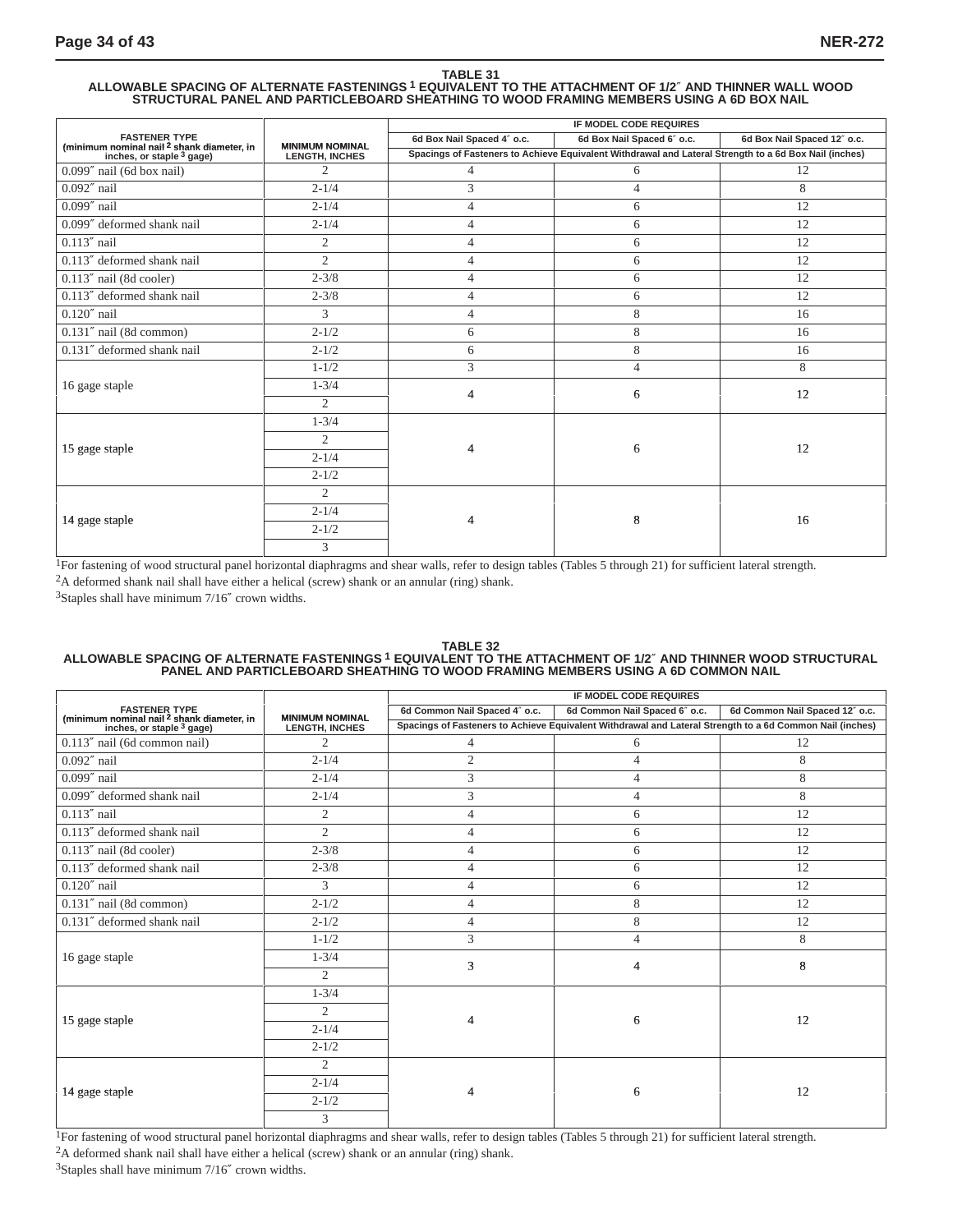# TABLE 33<br>ALLOWABLE SPACING OF ALTERNATE FASTENINGS <sup>1</sup> EQUIVALENT TO THE ATTACHMENT OF 1/2″ AND THINNER WOOD STRUCTURAL<br>PANEL AND PARTICLEBOARD SHEATHING TO WOOD FRAMING MEMBERS USING AN 8D COMMON NAIL

| <b>FASTENER TYPE</b>                                                                    |                         | IF MODEL CODE REQUIRES                                                                                    |                               |                                |  |  |
|-----------------------------------------------------------------------------------------|-------------------------|-----------------------------------------------------------------------------------------------------------|-------------------------------|--------------------------------|--|--|
| (minimum nominal nail <sup>2</sup> shank<br>diameter, in inches, or staple <sup>3</sup> | MINIMUM NOMINAL LENGTH, | 8d Common Nail Spaced 4" o.c.                                                                             | 8d Common Nail Spaced 6" o.c. | 8d Common Nail Spaced 12" o.c. |  |  |
| gage)                                                                                   | <b>INCHES</b>           | Spacings of Fasteners to Achieve Equivalent Withdrawal and Lateral Strength to an 8d Common Nail (inches) |                               |                                |  |  |
| 0.131" nail (8d common nail)                                                            | $2 - 1/2$               | $\overline{4}$                                                                                            | 6                             | 12                             |  |  |
| $0.092''$ nail                                                                          | $2 - 1/4$               | $\overline{2}$                                                                                            | 3                             | 6                              |  |  |
| $0.099''$ nail                                                                          | $2 - 1/4$               | $\overline{2}$                                                                                            | 3                             | 6                              |  |  |
| 0.099" deformed shank nail                                                              | $2 - 1/4$               | $\overline{2}$                                                                                            | 3                             | 6                              |  |  |
| $0.113''$ nail                                                                          | $\mathfrak{2}$          | 2                                                                                                         | $\overline{4}$                | 8                              |  |  |
| 0.113" deformed shank nail                                                              | $\overline{2}$          | $\overline{2}$                                                                                            | $\overline{4}$                | 8                              |  |  |
| $0.113''$ nail (8d cooler)                                                              | $2 - 3/8$               | 3                                                                                                         | $\overline{4}$                | 8                              |  |  |
| 0.113" deformed shank nail                                                              | $2 - 3/8$               | 3                                                                                                         | $\overline{4}$                | 8                              |  |  |
| $0.120''$ nail                                                                          | 3                       | 3                                                                                                         | $\overline{4}$                | 8                              |  |  |
| 0.131" deformed shank nail                                                              | $2 - 1/2$               | 4                                                                                                         | 6                             | 12                             |  |  |
|                                                                                         | $1 - 3/4$               | $\overline{2}$                                                                                            | 3                             | 6                              |  |  |
| 16 gage staple                                                                          | $\overline{2}$          |                                                                                                           |                               |                                |  |  |
|                                                                                         | $1 - 3/4$               |                                                                                                           |                               |                                |  |  |
|                                                                                         | $\overline{c}$          |                                                                                                           |                               |                                |  |  |
| 15 gage staple                                                                          | $2 - 1/4$               | $\overline{2}$                                                                                            | 4                             | 8                              |  |  |
|                                                                                         | $2 - 1/2$               |                                                                                                           |                               |                                |  |  |
|                                                                                         | $\overline{2}$          |                                                                                                           |                               |                                |  |  |
|                                                                                         | $2 - 1/4$               |                                                                                                           | 4                             |                                |  |  |
| 14 gage staple                                                                          | $2 - 1/2$               | 3                                                                                                         |                               | 8                              |  |  |
|                                                                                         | 3                       |                                                                                                           |                               |                                |  |  |

<sup>1</sup>For fastening of wood structural panel horizontal diaphragms and shear walls, refer to design tables (Tables 5 through 21) for sufficient lateral strength. 2A deformed shank nail shall have either a helical (screw) shank or an annular (ring) shank.

3Staples shall have minimum 7/16″ crown widths.

# TABLE 34<br>ALLOWABLE SPACING OF ALTERNATE FASTENINGS <sup>1</sup> EQUIVALENT TO THE ATTACHMENT OF 1/2″ AND THINNER WOOD STRUCTURAL<br>PANEL AND PARTICLEBOARD SHEATHING TO WOOD FRAMING MEMBERS USING AN 8D DEFORMED SHANK NAIL

|                                                                                                                |                                          | IF MODEL CODE REQUIRES                      |                                                                                                                      |                                           |  |
|----------------------------------------------------------------------------------------------------------------|------------------------------------------|---------------------------------------------|----------------------------------------------------------------------------------------------------------------------|-------------------------------------------|--|
|                                                                                                                |                                          | 8d Deformed Shank Nail Spaced<br>$4''$ o.c. | 8d Deformed Shank Nail Spaced<br>$6''$ o.c.                                                                          | 8d Deformed Shank Nail Spaced<br>12" o.c. |  |
| FASTENER TYPE<br>(minimum nominal nail <sup>2</sup> shank diameter,<br>in inches, or staple <sup>3</sup> gage) | MINIMUM NOMINAL LENGTH,<br><b>INCHES</b> |                                             | Spacings of Fasteners to Achieve Equivalent Withdrawal and Lateral Strength<br>to an 8d Deformed Shank Nail (inches) |                                           |  |
| 0.120" nail (8d deformed shank nail)                                                                           | $2 - 1/2$                                | 4                                           | 6                                                                                                                    | 12                                        |  |
| $0.092''$ nail                                                                                                 | $2 - 1/4$                                | $\overline{c}$                              | 3                                                                                                                    | 6                                         |  |
| $0.099''$ nail                                                                                                 | $2 - 1/4$                                | $\overline{2}$                              | $\overline{4}$                                                                                                       | 8                                         |  |
| 0.099" deformed shank nail                                                                                     | $2 - 1/4$                                | 3                                           | 4                                                                                                                    | 8                                         |  |
| $0.113''$ nail                                                                                                 | $\overline{2}$                           | $\overline{2}$                              | 3                                                                                                                    | 6                                         |  |
| 0.113" deformed shank nail                                                                                     | $\overline{c}$                           | $\overline{2}$                              | 4                                                                                                                    | 8                                         |  |
| $0.113''$ nail (8d cooler)                                                                                     | $2 - 3/8$                                | 3                                           | 4                                                                                                                    | 8                                         |  |
| 0.113" deformed shank nail                                                                                     | $2 - 3/8$                                | 3                                           | 4                                                                                                                    | 8                                         |  |
| $0.120''$ nail                                                                                                 | 3                                        | $\overline{4}$                              | 6                                                                                                                    | 12                                        |  |
| 0.131" nail (8d common)                                                                                        | $2 - 1/2$                                | $\overline{4}$                              | 6                                                                                                                    | 12                                        |  |
| 0.131" deformed shank nail                                                                                     | $2 - 1/2$                                | $\overline{4}$                              | 6                                                                                                                    | 12                                        |  |
|                                                                                                                | $1 - \frac{3}{4}$                        |                                             |                                                                                                                      |                                           |  |
| 16 gage staple                                                                                                 | $\overline{2}$                           | $\overline{2}$                              | 3                                                                                                                    | 6                                         |  |
|                                                                                                                | $1 - 3/4$                                |                                             |                                                                                                                      |                                           |  |
|                                                                                                                | $\overline{2}$                           |                                             |                                                                                                                      |                                           |  |
| 15 gage staple                                                                                                 | $2 - 1/4$                                | $\overline{2}$                              | $\overline{4}$                                                                                                       | 8                                         |  |
|                                                                                                                | $2 - 1/2$                                |                                             |                                                                                                                      |                                           |  |
|                                                                                                                | $\overline{2}$                           |                                             |                                                                                                                      |                                           |  |
|                                                                                                                | $2 - 1/4$                                |                                             |                                                                                                                      |                                           |  |
| 14 gage staple                                                                                                 | $2 - 1/2$                                | 3                                           | $\overline{4}$                                                                                                       | 8                                         |  |
|                                                                                                                | 3                                        |                                             |                                                                                                                      |                                           |  |

<sup>1</sup>For fastening of wood structural panel horizontal diaphragms and shear walls, refer to design tables (Tables 5 through 21) for sufficient lateral strength. 2A deformed shank nail shall have either a helical (screw) shank or an annular (ring) shank.

3Staples shall have minimum 7/16″ crown widths.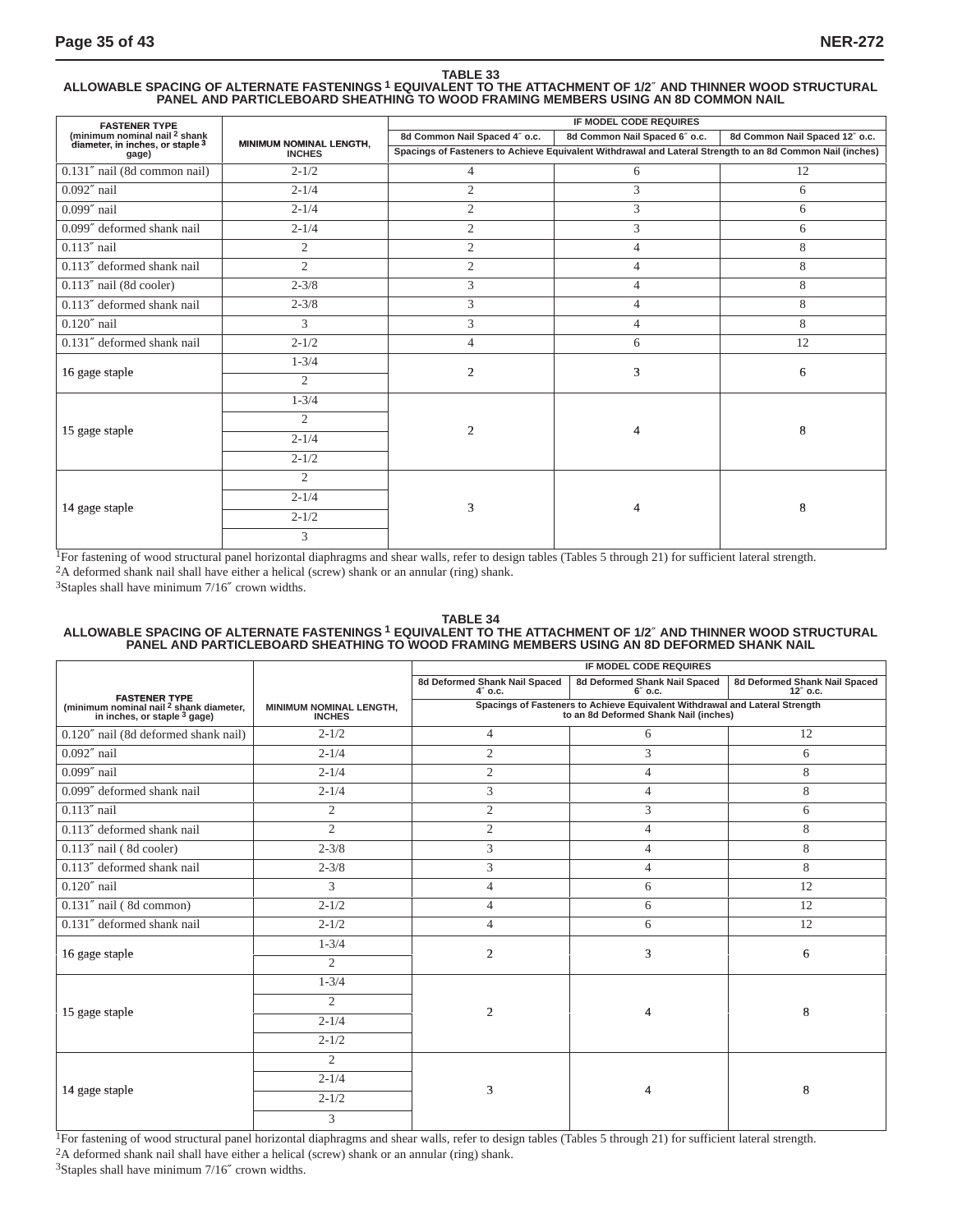### **TABLE 35**

ALLOWABLE SPACING OF ALTERNATE FASTENINGS <sup>1</sup> EQUIVALENT TO THE ATTACHMENT OF 19/32″, 5/8″, 23/32″ AND 3/4″ WALL WOOD<br>STRUCTURAL PANEL AND PARTICLEBOARD SHEATHING TO WOOD FRAMING MEMBERS USING AN 8D BOX NAIL

|                                                                                      |                        | IF MODEL CODE REQUIRES                                                                                 |                            |                             |  |  |
|--------------------------------------------------------------------------------------|------------------------|--------------------------------------------------------------------------------------------------------|----------------------------|-----------------------------|--|--|
| <b>FASTENER TYPE</b>                                                                 | <b>MINIMUM NOMINAL</b> | 8d Box Nail Spaced 4" o.c.                                                                             | 8d Box Nail Spaced 6" o.c. | 8d Box Nail Spaced 12" o.c. |  |  |
| (minimum nominal nail <sup>2</sup> shank diameter, in<br>inches, or staple $3$ gage) | <b>LENGTH, INCHES</b>  | Spacings of Fasteners to Achieve Equivalent Withdrawal and Lateral Strength to an 8d Box Nail (inches) |                            |                             |  |  |
| 0.113" nail (8d box nail)                                                            | $2 - 1/2$              | $\overline{4}$                                                                                         | 6                          | 12                          |  |  |
| $0.092''$ nail                                                                       | $2 - 1/4$              | $\overline{2}$                                                                                         | $\overline{4}$             | 8                           |  |  |
| $0.099''$ nail                                                                       | $2 - 1/4$              | 3                                                                                                      | $\overline{4}$             | 8                           |  |  |
| 0.099" deformed shank nail                                                           | $2 - 1/4$              | 3                                                                                                      | 4                          | 8                           |  |  |
| $0.113''$ nail                                                                       | $\overline{2}$         | 2 (See Footnote 4)                                                                                     | $\overline{4}$             | 8                           |  |  |
| 0.113" deformed shank nail                                                           | $\overline{2}$         | 3                                                                                                      | $\overline{4}$             | 8                           |  |  |
| $0.113''$ nail (8d cooler)                                                           | $2 - 3/8$              | 3                                                                                                      | $\overline{4}$             | 8                           |  |  |
| 0.113" deformed shank nail                                                           | $2 - 3/8$              | 4                                                                                                      | 6                          | 12                          |  |  |
| $0.120''$ nail                                                                       | 3                      | $\overline{4}$                                                                                         | 6                          | 12                          |  |  |
| $0.131''$ nail (8d common)                                                           | $2 - 1/2$              | 4                                                                                                      | 6                          | 12                          |  |  |
| 0.131" deformed shank nail                                                           | $2 - 1/2$              | 4                                                                                                      | 6                          | 12                          |  |  |
| 16 gage staple                                                                       | $1 - 3/4$              | $\mathfrak{2}$                                                                                         | 3 (See Footnote 5)         | 6 (See Footnote 6)          |  |  |
|                                                                                      | $\overline{2}$         | 3                                                                                                      | $\overline{4}$             | 8                           |  |  |
|                                                                                      | $1 - 3/4$              |                                                                                                        |                            |                             |  |  |
| 15 gage staple                                                                       | $\overline{2}$         | 3                                                                                                      | 4                          | 8                           |  |  |
|                                                                                      | $2 - 1/4$              |                                                                                                        |                            |                             |  |  |
|                                                                                      | $2 - 1/2$              |                                                                                                        |                            |                             |  |  |
|                                                                                      | $\overline{2}$         |                                                                                                        |                            |                             |  |  |
| 14 gage staple                                                                       | $2 - 1/4$              | 4                                                                                                      |                            | 12                          |  |  |
|                                                                                      | $2 - 1/2$              |                                                                                                        | 6                          |                             |  |  |
|                                                                                      | 3                      |                                                                                                        |                            |                             |  |  |

<sup>1</sup>For fastening of wood structural panel horizontal diaphragms and shear walls, refer to design tables (Tables 12 through 21) for sufficient lateral strength. 2A deformed shank nail shall have either a helical (screw) shank or an annular (ring) shank.

3Staples shall have minimum 7/16″ crown widths.

4For 19/32″ and 5/8″ panel thicknesses, spacing up to 3″ o.c. is permitted.

5For 19/32″ and 5/8″ panel thicknesses, spacing up to 4″ o.c. is permitted.

6For 19/32″ and 5/8″ panel thicknesses, spacing up to 8″ o.c. is permitted.

#### **TABLE 36**

# ALLOWABLE SPACING OF ALTERNATE FASTENINGS <sup>1</sup> EQUIVALENT TO THE ATTACHMENT OF 19/32″, 5/8″, 23/32″ & 3/4″ WOOD<br>STRUCTURAL PANEL AND PARTICLEBOARD SHEATHING TO WOOD FRAMING MEMBERS USING AN 8D COMMON NAIL

|                                                                               |                        | <b>IF MODEL CODE REQUIRES</b> |                                                                                                           |                                |  |
|-------------------------------------------------------------------------------|------------------------|-------------------------------|-----------------------------------------------------------------------------------------------------------|--------------------------------|--|
| <b>FASTENER TYPE</b>                                                          | <b>MINIMUM NOMINAL</b> | 8d Common Nail Spaced 4" o.c. | 8d Common Nail Spaced 6" o.c.                                                                             | 8d Common Nail Spaced 12" o.c. |  |
| (minimum nominal nail $^2$ shank diameter,<br>in inches, or staple $^3$ gage) | <b>LENGTH, INCHES</b>  |                               | Spacings of Fasteners to Achieve Equivalent Withdrawal and Lateral Strength to an 8d Common Nail (inches) |                                |  |
| 0.131" nail (8d common nail)                                                  | $2 - 1/2$              | 4                             | 6                                                                                                         | 12                             |  |
| $0.092''$ nail                                                                | $2 - 1/4$              | $\overline{2}$                | 3                                                                                                         | 6                              |  |
| $0.099''$ nail                                                                | $2 - 1/4$              | $\overline{2}$                | $\overline{4}$                                                                                            | 8                              |  |
| 0.099" deformed shank nail                                                    | $2 - 1/4$              | $\mathfrak{2}$                | 4                                                                                                         | 8                              |  |
| $0.113''$ nail                                                                | $\overline{2}$         | $\overline{2}$                | 3                                                                                                         | 6                              |  |
| 0.113" deformed shank nail                                                    | $\overline{2}$         | 2                             | $\overline{4}$                                                                                            | 8                              |  |
| $0.113''$ nail (8d cooler)                                                    | $2 - 3/8$              | 3                             | $\overline{4}$                                                                                            | 8                              |  |
| 0.113" deformed shank nail                                                    | $2 - 3/8$              | 3                             | $\overline{4}$                                                                                            | 8                              |  |
| $0.120''$ nail                                                                | 3                      | 3                             | $\overline{4}$                                                                                            | 8                              |  |
| 0.131" deformed shank nail                                                    | $2 - 1/2$              | $\overline{4}$                | 6                                                                                                         | 12                             |  |
| 16 gage staple                                                                | $1 - 3/4$              | $\overline{2}$                | 3                                                                                                         | 6                              |  |
|                                                                               | $\overline{2}$         | $\overline{2}$                | $\overline{4}$                                                                                            | 8                              |  |
|                                                                               | $1 - 3/4$              | $\overline{c}$                | 3 (See Footnote 4)                                                                                        | 6 (See Footnote 5)             |  |
|                                                                               | $\overline{c}$         |                               |                                                                                                           |                                |  |
| 15 gage staple                                                                | $2 - 1/4$              | 3                             | 4                                                                                                         | 8                              |  |
|                                                                               | $2 - 1/2$              |                               |                                                                                                           |                                |  |
|                                                                               | $\overline{2}$         |                               |                                                                                                           |                                |  |
|                                                                               | $2 - 1/4$              | 3                             | 4                                                                                                         |                                |  |
| 14 gage staple                                                                | $2 - 1/2$              |                               |                                                                                                           | 8                              |  |
|                                                                               | 3                      |                               |                                                                                                           |                                |  |

<sup>1</sup>For fastening of wood structural panel horizontal diaphragms and shear walls, refer to design tables (Tables 12 through 21) for sufficient lateral strength.

2A deformed shank nail shall have either a helical (screw) shank or an annular (ring) shank.

3Staples shall have minimum 7/16″ crown widths.

4For 19/32″ and 5/8″ panel thicknesses, spacing up to 4″ o.c. is permitted.

5For 19/32″ and 5/8″ panel thicknesses, spacing up to 8″ o.c. is permitted.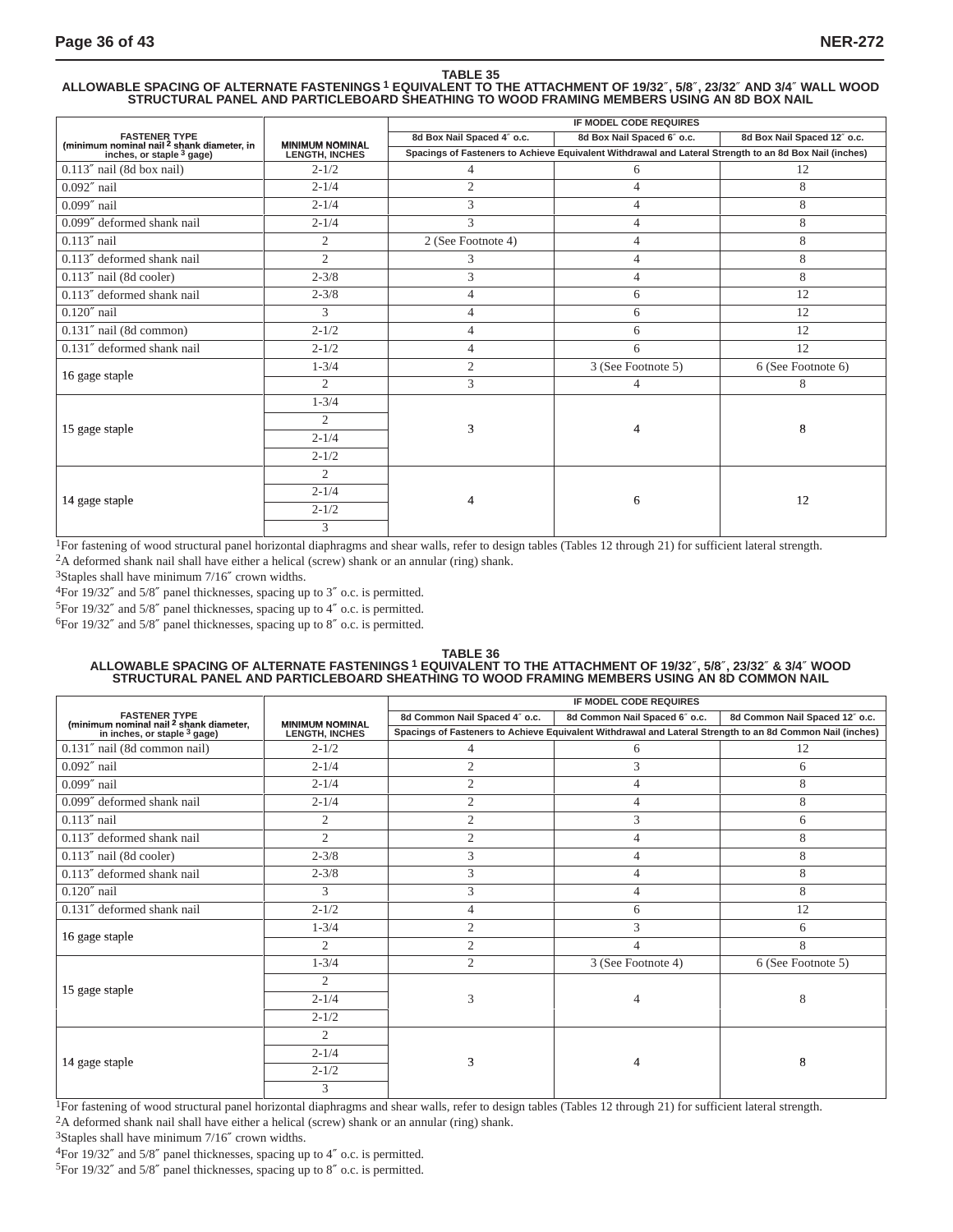# TABLE 37<br>ALLOWABLE SPACING OF ALTERNATE FASTENINGS <sup>1</sup> EQUIVALENT TO THE ATTACHMENT OF 19/32″, 5/8″, 23/32″ AND 3/4″ WOOD<br>STRUCTURAL PANEL AND PARTICLEBOARD SHEATHING TO WOOD FRAMING MEMBERS USING AN 8D DEFORMED SHANK NAIL

|                                                                               |                                                 | <b>IF MODEL CODE REQUIRES</b>                                                                                        |                                             |                                           |  |
|-------------------------------------------------------------------------------|-------------------------------------------------|----------------------------------------------------------------------------------------------------------------------|---------------------------------------------|-------------------------------------------|--|
| <b>FASTENER TYPE</b>                                                          |                                                 | 8d Deformed Shank Nail Spaced<br>4" o.c.                                                                             | 8d Deformed Shank Nail Spaced<br>$6''$ o.c. | 8d Deformed Shank Nail Spaced<br>12" o.c. |  |
| (minimum nominal nail $^2$ shank diameter,<br>in inches, or staple $^3$ gage) | <b>MINIMUM NOMINAL</b><br><b>LENGTH, INCHES</b> | Spacings of Fasteners to Achieve Equivalent Withdrawal and Lateral Strength to an 8d Deformed Shank Nail<br>(inches) |                                             |                                           |  |
| 0.120" nail (8d deformed shank nail)                                          | $2 - 1/2$                                       | $\overline{4}$                                                                                                       | 6                                           | 12                                        |  |
| $0.092''$ nail                                                                | $2 - 1/4$                                       | $\overline{2}$                                                                                                       | 3                                           | 6                                         |  |
| $0.099''$ nail                                                                | $2 - 1/4$                                       | $\overline{2}$                                                                                                       | 3 (See Footnote 5)                          | 6 (See Footnote 4)                        |  |
| 0.099" deformed shank nail                                                    | $2 - 1/4$                                       | $\overline{2}$                                                                                                       | $\overline{4}$                              | 8                                         |  |
| $0.113''$ nail                                                                | 2                                               | $\mathfrak{2}$                                                                                                       | 3                                           | 6                                         |  |
| 0.113" deformed shank nail                                                    | $\overline{2}$                                  | $\overline{2}$                                                                                                       | $\overline{4}$                              | 8                                         |  |
| 0.113" nail (8d cooler)                                                       | $2 - 3/8$                                       | 3                                                                                                                    | $\overline{4}$                              | 8                                         |  |
| 0.113" deformed shank nail                                                    | $2 - 3/8$                                       | 3                                                                                                                    | $\overline{4}$                              | 8                                         |  |
| $0.120''$ nail                                                                | 3                                               | $\overline{4}$                                                                                                       | 6                                           | 12                                        |  |
| 0.131" nail (8d common)                                                       | $2 - 1/2$                                       | 4                                                                                                                    | 6                                           | 12                                        |  |
| 0.131" deformed shank nail                                                    | $2 - 1/2$                                       | $\overline{4}$                                                                                                       | 6                                           | 12                                        |  |
|                                                                               | $1 - 3/4$                                       | $\overline{2}$                                                                                                       | 3                                           | 6                                         |  |
| 16 gage staple                                                                | $\overline{2}$                                  | $\overline{2}$                                                                                                       | $\overline{4}$                              | 8                                         |  |
|                                                                               | $1 - 3/4$                                       | $\overline{2}$                                                                                                       | 3 (See Footnote 5)                          | 6 (See Footnote 4)                        |  |
|                                                                               | $\overline{2}$                                  |                                                                                                                      |                                             |                                           |  |
| 15 gage staple                                                                | $2 - 1/4$                                       | 3                                                                                                                    | $\overline{4}$                              | 8                                         |  |
|                                                                               | $2 - 1/2$                                       |                                                                                                                      |                                             |                                           |  |
|                                                                               | $\overline{2}$                                  |                                                                                                                      |                                             |                                           |  |
|                                                                               | $2 - 1/4$                                       |                                                                                                                      |                                             |                                           |  |
| 14 gage staple                                                                | $2 - 1/2$                                       | 3                                                                                                                    | 4                                           | 8                                         |  |
|                                                                               | 3                                               |                                                                                                                      |                                             |                                           |  |

<sup>1</sup>For fastening of wood structural panel horizontal diaphragms and shear walls, refer to design tables (Tables 12 through 21) for sufficient lateral strength. 2A deformed shank nail shall have either a helical (screw) shank or an annular (ring) shank.

3Staples shall have minimum 7/16″ crown widths.

4For 19/32″ and 5/8″ panel thicknesses, spacing up to 8″ o.c. is permitted.

5For 19/32″ and 5/8″ panel thicknesses, spacing up to 4″ o.c. is permitted.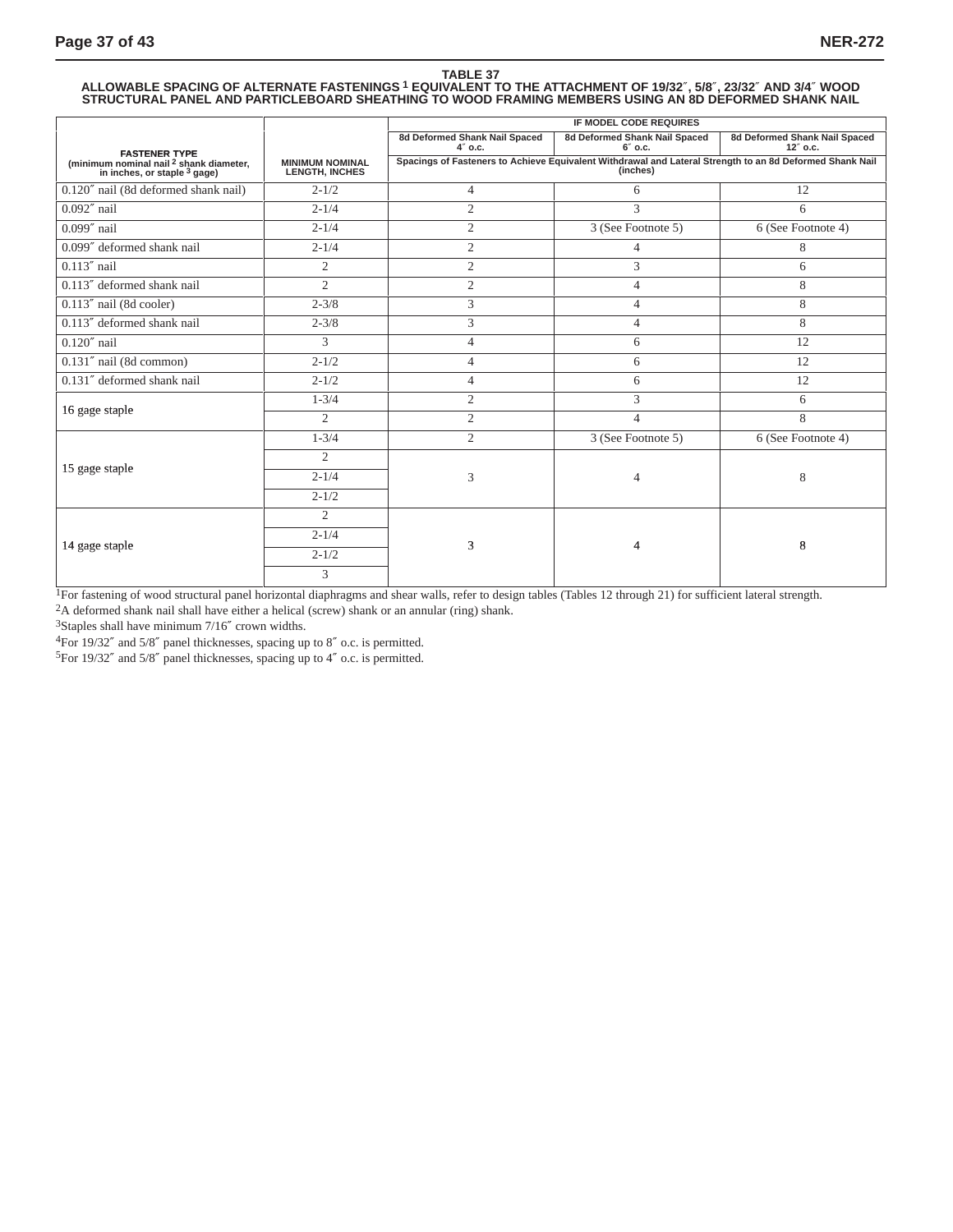|                                                   |                                                                     |                | SPACING SPECIFICATIONS (in inches) 4 | <b>FASTENER SPECIFICATIONS 1,2</b> |                                     |
|---------------------------------------------------|---------------------------------------------------------------------|----------------|--------------------------------------|------------------------------------|-------------------------------------|
| <b>DESCRIPTION OF</b><br><b>ATTACHED MATERIAL</b> | <b>ATTACHED MATERIAL</b><br><b>NOMINAL THICKNESS</b><br>(in inches) | Edges          | Intermediate                         | Minimum Leg Length<br>(in inches)  | Fastener Style <sup>3</sup>         |
|                                                   |                                                                     |                |                                      |                                    | 6d Galv. Casing Nail                |
|                                                   | 3/8                                                                 | 6              | 12                                   | $1 - 1/2$                          | 6d Galv. Siding Nail                |
|                                                   |                                                                     |                |                                      |                                    | 0.097 Galv. Finish Nail             |
| Plywood                                           |                                                                     |                |                                      |                                    | 6d Galv. Casing Nail                |
| Panel                                             | 1/2                                                                 | 6              | 12                                   | $1 - 5/8$                          | 6d Galv. Siding Nail                |
| Siding                                            |                                                                     |                |                                      |                                    | 0.097 Galv. Finish Nail             |
|                                                   |                                                                     |                |                                      |                                    | 8d Galv. Casing Nail                |
|                                                   | 5/8                                                                 | 6              | 12                                   | $1 - 7/8$                          | 8d Galv. Siding Nail                |
|                                                   |                                                                     |                |                                      |                                    | 0.113 Galv. Finish Nail             |
|                                                   |                                                                     | 6              | 12                                   |                                    | 14 Gage Staple                      |
|                                                   | 1/2                                                                 | $\overline{4}$ | 10                                   | $1 - 1/2$                          | 15 Gage Staple                      |
| Fiberboard<br>Wall                                |                                                                     |                |                                      |                                    | 16 Gage Staple                      |
| Sheathing                                         | 25/32                                                               | $\overline{5}$ | $\overline{10}$                      | $1 - 3/4$                          | 14 Gage Staple                      |
|                                                   |                                                                     | $\overline{4}$ | $\,8\,$                              |                                    | 15 Gage Staple                      |
|                                                   |                                                                     |                |                                      |                                    | 16 Gage Staple                      |
| Gypsum                                            | 1/2                                                                 | 5              | 10                                   | $1 - 1/2$                          | 14 Gage Staple                      |
| Wall                                              |                                                                     | $\overline{4}$ | 8                                    |                                    | 15 Gage Staple                      |
| Sheathing                                         |                                                                     |                |                                      |                                    | 16 Gage Staple                      |
|                                                   | 1/4                                                                 | 3              | 6-Grid                               | $1 - 1/4$                          | 3d Ring Shank Nail                  |
|                                                   |                                                                     | $\overline{c}$ | 5-Grid                               | 7/8                                | 18 Gage Staple<br>3/16" Crown Width |
|                                                   |                                                                     | $\overline{2}$ | 4-Grid                               | $1 - 1/4$                          | 0.080 Nail                          |
|                                                   |                                                                     | 6              | 8-Grid                               |                                    | 3d Ring Shank Nail                  |
| Floor                                             | 11/32                                                               |                |                                      |                                    | 16 Gage Staple                      |
| Underlayment                                      |                                                                     | $\overline{4}$ | $6$ -Grid                            | $1 - 1/4$                          | $0.080$ Nail                        |
|                                                   |                                                                     | 6              | 8-Grid                               |                                    | 3d Ring Shank Nail                  |
|                                                   | $15/32 - 19/32$                                                     |                |                                      |                                    | 16 Gage Staple                      |
|                                                   |                                                                     | 5              | 6-Grid                               |                                    | $0.097''$ Nail                      |
|                                                   |                                                                     | 6              | 8-Grid                               |                                    | 4d Ring Shank Nail                  |
|                                                   | 3/4                                                                 |                |                                      | $1 - 1/2$                          | 16 Gage Staple                      |
|                                                   |                                                                     | 5              | 6-Grid                               |                                    | $0.097''$ Nail                      |

**TABLE 38 WALL SHEATHING, PANEL SIDING AND FLOOR UNDERLAYMENT ATTACHED TO WOOD MEMBERS**

1Except as noted above, all staples shall have a minimum crown width of 7/16 inch.

2Steel wire fasteners exposed to the weather in service shall be zinc-coated by a hot-dip, mechanical-deposition or electro-deposition galvanizing process.

30.080 nails and No. 18 gage staples are not listed in Tables 1 through 4, and are for nonstructural use only as tabulated above.

<sup>4</sup>Fastening schedule only applies to buildings of conventional wood frame construction where wind or seismic analysis is not required by the applicable code. In areas where wind or seismic analysis is required, required f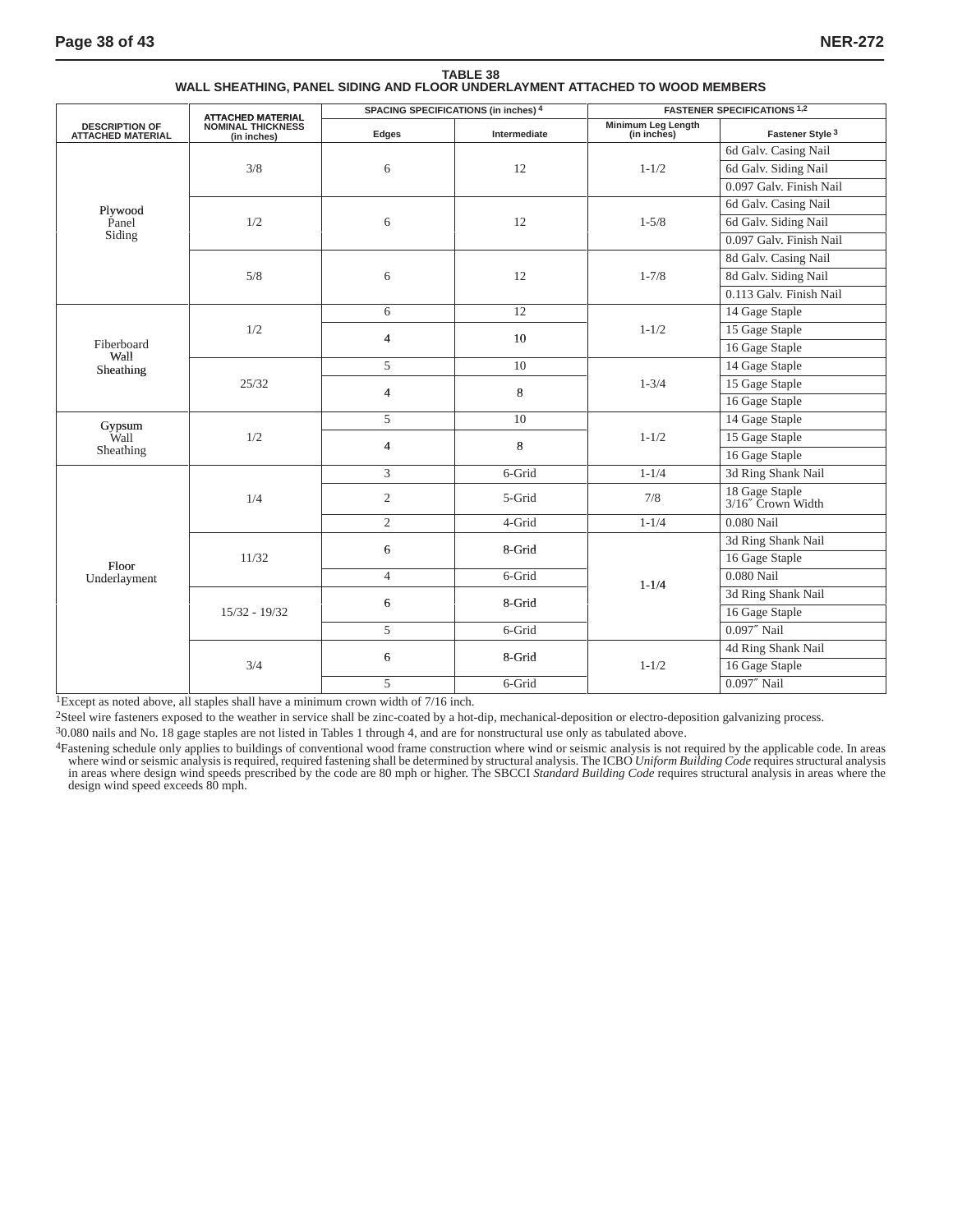# **TABLE 39 FASTENERS FOR ATTACHING WALL AND ROOF COVERING MATERIALS 1**

|                                                                        | <b>FASTENER SPECIFICATIONS 2</b>            |                                                      |                                 |  |  |
|------------------------------------------------------------------------|---------------------------------------------|------------------------------------------------------|---------------------------------|--|--|
| <b>SPACING SPECIFICATIONS</b>                                          | <b>Fastener Style</b>                       | Minimum Crown Width, or Nail Head<br><b>Diameter</b> | Minimum Leg Length <sup>3</sup> |  |  |
|                                                                        | Composition Roof Shingles and Wall Shingles |                                                      |                                 |  |  |
| A Minimum of Four Fasteners Per Each 36"-40"                           | 16 Gage Staples                             | 15/16''                                              | See Footnotes $3 & 5$           |  |  |
| Section of Shingle <sup>4</sup>                                        | 0.120" Roof Nail                            | 3/8''                                                | See Footnote 3                  |  |  |
|                                                                        | Composition Ridge and Hip Caps              |                                                      |                                 |  |  |
|                                                                        | 16 Gage Staples                             | 15/16''                                              | See Footnotes 3 & 5             |  |  |
| A Minimum of Two Fasteners Per Cap                                     | 0.120" Roof Nail                            | 3/8''                                                | See Footnote 3                  |  |  |
| Wood Roof and Wall Shingles <sup>6, 7, 8</sup>                         |                                             |                                                      |                                 |  |  |
|                                                                        | 16 Gage Staples                             | 7/16''                                               | $1 - 1/4''$                     |  |  |
| A Minimum of Two Fasteners Per Shingle                                 | $0.080''$ Nail                              | $\overline{\phantom{a}}$                             | $1 - 1/4''$                     |  |  |
|                                                                        | Wood Shakes 6, 7, 8                         |                                                      |                                 |  |  |
| A Minimum of Two Fasteners Per Shingle                                 | 16 Gage Staples                             | 7/16''                                               | $1 - 3/4''$                     |  |  |
|                                                                        | $0.080''$ Nail                              |                                                      | $1 - 3/4''$                     |  |  |
|                                                                        | Tin Capping for Roof Felts                  |                                                      |                                 |  |  |
| All tin caps placed and fastened 12 inches on center                   | 16 Gage Staples                             | 7/16''                                               | 7/8''                           |  |  |
|                                                                        | 0.120" Roof Nail                            | 3/8''                                                | 7/8''                           |  |  |
|                                                                        | Aluminum and Vinyl Siding <sup>9</sup>      |                                                      |                                 |  |  |
| Vertical Siding $10''$ o.c., $10$                                      | 16 Gage Staples                             | 7/16''                                               | See Footnote 9                  |  |  |
| Horizontal Siding 16" o.c. 10                                          | $0.120''$ Nail                              | 3/8''                                                | $2^{\prime\prime}$              |  |  |
| Built-Up Roof Base Sheets to Wood Substrates                           |                                             |                                                      |                                 |  |  |
| Staples spaced 12" o.c. straddling 1/4-inch-wide<br>rayon cord tape 11 | 16 Gage Staples                             | 7/16''                                               | See Footnote 11                 |  |  |

<sup>1</sup>In areas covered by the *Standard Building Code*, use of this table is limited to areas where design wind speeds prescribed by the code do not exceed 80 mph and building heights do not exceed 30 feet.

2Steel wire fasteners exposed to the weather in service shall be zinc-coated by a hot-dip, mechanical deposition or electro-deposition galvanizing process. Fasteners manufactured from aluminum 5056 or 6061 alloy wire or other nonferrous alloys do not require protective coatings.

 $3$ The staples or nail leg length shall be long enough to penetrate through the sheathing and extend beyond  $1/8$  inch or penetrate the sheathing  $3/4$  inch, whichever is less; all other provisions of this table will prevail.

<sup>4</sup>The BOCA *National Building Code* requires that asphalt strip shingles shall have a minimum of six fasteners per shingle where the structure is located in hurricane ocean-<br>line areas along the Atlantic and Gulf of Mexic with the Basic Wind Speed map in the Code (Figure 1609.3).

5Composition shingles shall be attached with staples that are driven so that the staple crown bears tightly against the shingle but does not cut the shingle surface. The crown is parallel to the long dimension of the shingle course.

6Wood shingles and shakes shall be attached with staples that are driven so that the staple crown is parallel to the butt edge, compressing the wood surface no more than the total thickness of the staple crown wire.

7Nails for wood shingles and shakes shall be long enough to penetrate into the sheathing 3/4 inch or through the thickness of the sheathing, whichever is less.

<sup>8</sup>No. 18 gage staples with a 7/16-inch crown may be used to attach roof and wall shingles, provided the butt ends do not exceed 3/4 inch. The staple leg length shall be long enough to penetrate into the sheathing 3/4 inch shake.

9Staples shall be corrosion resistant and have a minimum penetration of 3/4 inch into the wood supporting member. One leg of the staple shall be driven through the prepunched hole in the sealing rib, with the crown perpendicular to the width of the siding. The staple shall not deform the siding.

 $10$ As required by manufacturer and approved by the building official.

<sup>11</sup>Legs of sufficient length to penetrate the opposite side of the roof deck 1/8-inch or penetrate into the sheathing 3/4 inch, whichever is less. The rayon cord tape is located 16 inches on center, parallel to the long dimension of the base sheet. At points where the head lap occurs between base sheets, the tape is installed below the center of the overlapping portion of the base sheets.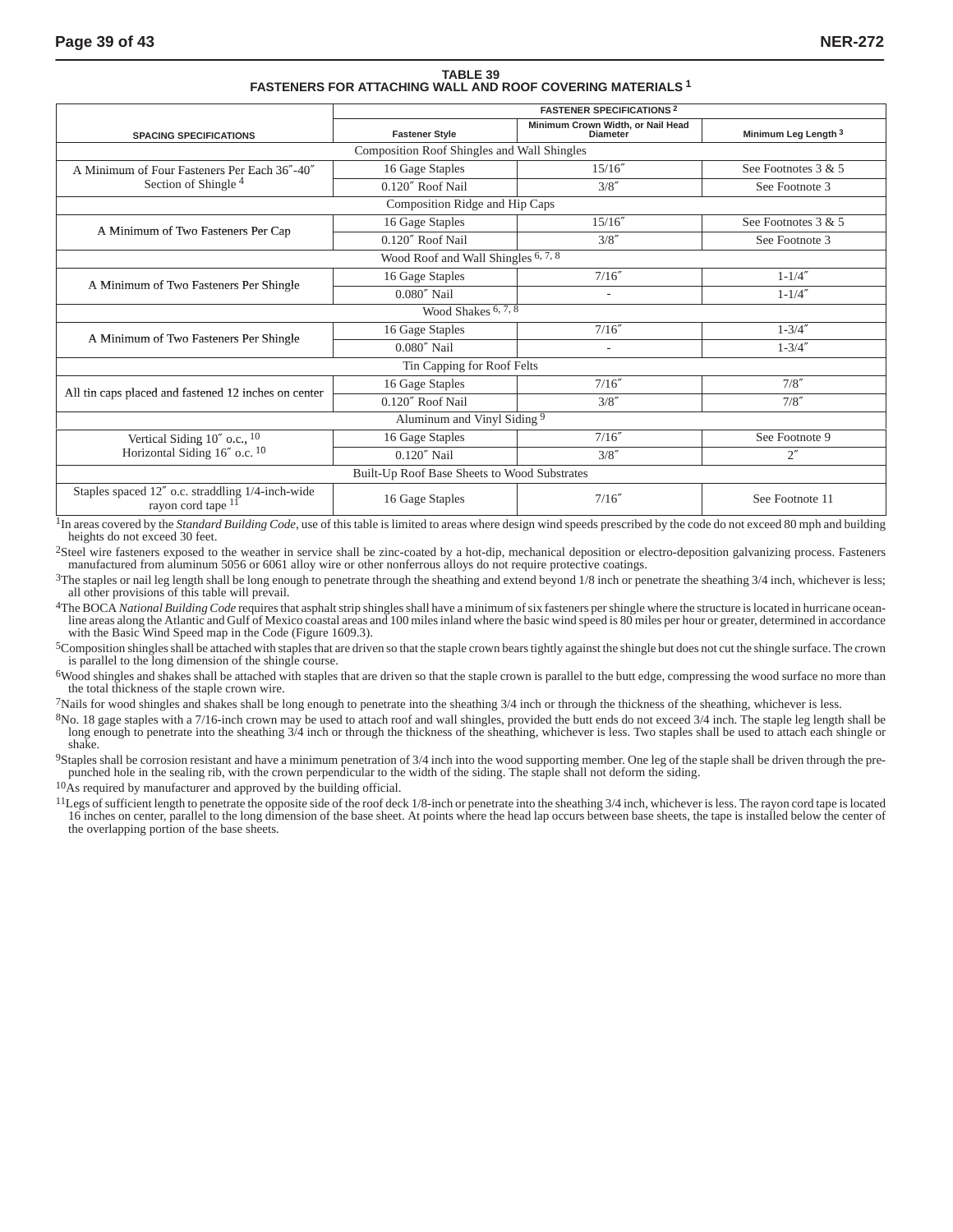#### **TABLE 40 STAPLES FOR ATTACHING WALL, CEILING AND SOFFIT COVERING MATERIALS TO WOOD RECEIVING MEMBERS ONLY 1**

| <b>MINIMUM LEG</b>           |                                                               |                                                        | <b>MAXIMUM SPACING (in inches)</b>              |                          |                               |
|------------------------------|---------------------------------------------------------------|--------------------------------------------------------|-------------------------------------------------|--------------------------|-------------------------------|
| LENGTH (O.D.)<br>(in inches) |                                                               | <b>DESCRIPTION OF COVERING MATERIALS 2, 3, 5, 6, 7</b> |                                                 | <b>Vertical Surfaces</b> | Horizontal<br><b>Surfaces</b> |
| 7/8                          |                                                               | $3/8$ -inch Gypsum Lath - Plain, Type X                |                                                 |                          | 88                            |
|                              | 3/8-inch Gypsum Lath and Metal or Wire Stripping              |                                                        |                                                 | ٠                        | 5                             |
| $1 - 1/2$                    | 1/2-inch Gypsum Lath - Plain, Type X                          |                                                        |                                                 | 8 <sup>8</sup>           | 88<br>$6^{4}$                 |
|                              | 1/2-inch Fiber Insulation Lath                                |                                                        |                                                 | 4                        | 4                             |
|                              | 1-inch Fiber Insulation Lath                                  |                                                        |                                                 |                          |                               |
| $1 - 3/4$                    | Laminating 3/8-inch Gypsum Lath and 3/8-inch Gypsum Wallboard |                                                        |                                                 | 5                        |                               |
| 7/8                          | 3/8-inch Gypsum Lath Panels, Wallboard and Backer Board       |                                                        |                                                 |                          |                               |
| $1 - 1/8$                    | 1/2-inch Gypsum Lath Panels, Wallboard and Backer Board       |                                                        |                                                 |                          |                               |
| $1 - 1/4$                    | 5/8-inch Gypsum Wallboard and Backer Board                    |                                                        |                                                 |                          |                               |
| $1 - \frac{3}{4}$            | Laminating 1/2-inch and 1/2-inch Type X Wallboard             |                                                        |                                                 |                          |                               |
| 2                            | Laminating 5/8-inch and 5/8-inch Type X Wallboard             |                                                        |                                                 |                          |                               |
|                              |                                                               | Welded or woven wire fabric                            |                                                 |                          |                               |
| 7/8                          | Metallic Plaster Reinforcement                                |                                                        | Regular (non-furred and no ribs)<br>Self-furred | 6                        | 6                             |
| $1 - 1/4$                    |                                                               | Expanded metal lath                                    | 1/8-inch-high Rib Metal Lath                    |                          |                               |
| $1 - \frac{3}{4}$            |                                                               |                                                        | 1/8-inch-high Rib Metal Lath                    | at ribs                  | at ribs                       |

<sup>1</sup>Staples shall be manufactured from No. 16 gage round, semi-round or flattened wire and shall have, if used for attaching gypsum wallboard or gypsum lath, a minimum 3/4-inch crown, measured outside the legs.

<sup>2</sup>Staples for attachment of exterior lath must be galvanized. When attached over fiberboard, rigid, expanded polystyrene or gypsum sheathing, the leg length shall be sufficient to provide a 1-inch penetration into the stud.

<sup>3</sup>Lath shall be furred and provided with backing when required by the applicable model code. The welded or woven wire netting shall be pre-hung by conventional temporary nailing prior to staple installation.

4Supports spaced 24 inches o.c. Four attachments per 16-inch-wide lath per bearing. Five attachments per 24-inch-wide lath per bearing.

5Staples attaching metal or wire lath, stucco mesh and welded or woven wire netting shall have a minimum 7/16-inch crown, measured outside the legs.

6For attaching covering materials to redwood supporting members, add a minimum of 3/8-inch to fastener leg length.

7Steel wire fasteners exposed to the weather in service shall be zinc-coated by a hot-dip, mechanical-deposition or electro-deposition galvanizing process. Fasteners manufactured from aluminum 5056 or 6061 alloy wire or other nonferrous alloys do not require protective coatings.

8Three attachments per 16-inch-wide lath per bearing. Four attachments per 24-inch-wide lath per bearing.

#### **TABLE 41 STAPLES FOR ATTACHING WALL, CEILING AND SOFFIT COVERING MATERIALS TO METAL RECEIVING MEMBERS ONLY**

| <b>WIRE GAGE NO.</b> | <b>MINIMUM LEG</b><br>LENGTH (O.D.)<br>(in inches) | <b>DESCRIPTION OF COVERING MATERIALS 1</b>                           | <b>STAPLE 2 SPACING</b><br>(in inches) | <b>TYPE OF RECEIVING MEMBER</b>                                 |
|----------------------|----------------------------------------------------|----------------------------------------------------------------------|----------------------------------------|-----------------------------------------------------------------|
| 16                   | $1 - 1/8$                                          | 3/8-Inch Gypsum Lath                                                 |                                        |                                                                 |
| 14                   |                                                    |                                                                      |                                        |                                                                 |
| 16                   | $1 - 1/4$                                          | 1/2-Inch Gypsum Lath, Panels & Wallboard $3$                         |                                        |                                                                 |
| 14                   |                                                    |                                                                      |                                        | Approved Load and                                               |
| 16                   | $1 - \frac{3}{8}$                                  | 1/2-Inch Gypsum Lath, Panels & Wallboard                             |                                        | Nonload-bearing Nailable Studs<br>"Only" Designed for Receiving |
| 14                   |                                                    |                                                                      |                                        | Round Wire Staples or                                           |
| 16                   | $1 - 1/4$                                          | Metal Lath & Welded or Woven Wire Lath & Masonry<br>Veneer Wire Mesh | 6                                      | Conventional Nails                                              |
| 16                   | $1 - 3/8$                                          | 3/8-Inch High Rib Metal Lath                                         | At Ribs                                |                                                                 |
| 16                   | $1 - 3/4$                                          | 3/4-Inch High Rib Metal Lath                                         |                                        |                                                                 |

<sup>1</sup>Staples shall be manufactured from round, semi-round or flat wire and shall have a minimum 7/16-inch crown.

2Steel wire fasteners exposed to the weather in service shall be zinc-coated by a hot-dip, mechanical-deposition or electro-deposition galvanizing process. Fasteners manufactured from aluminum 5056 or 6061 alloy wire or other nonferrous alloys do not require protective coatings.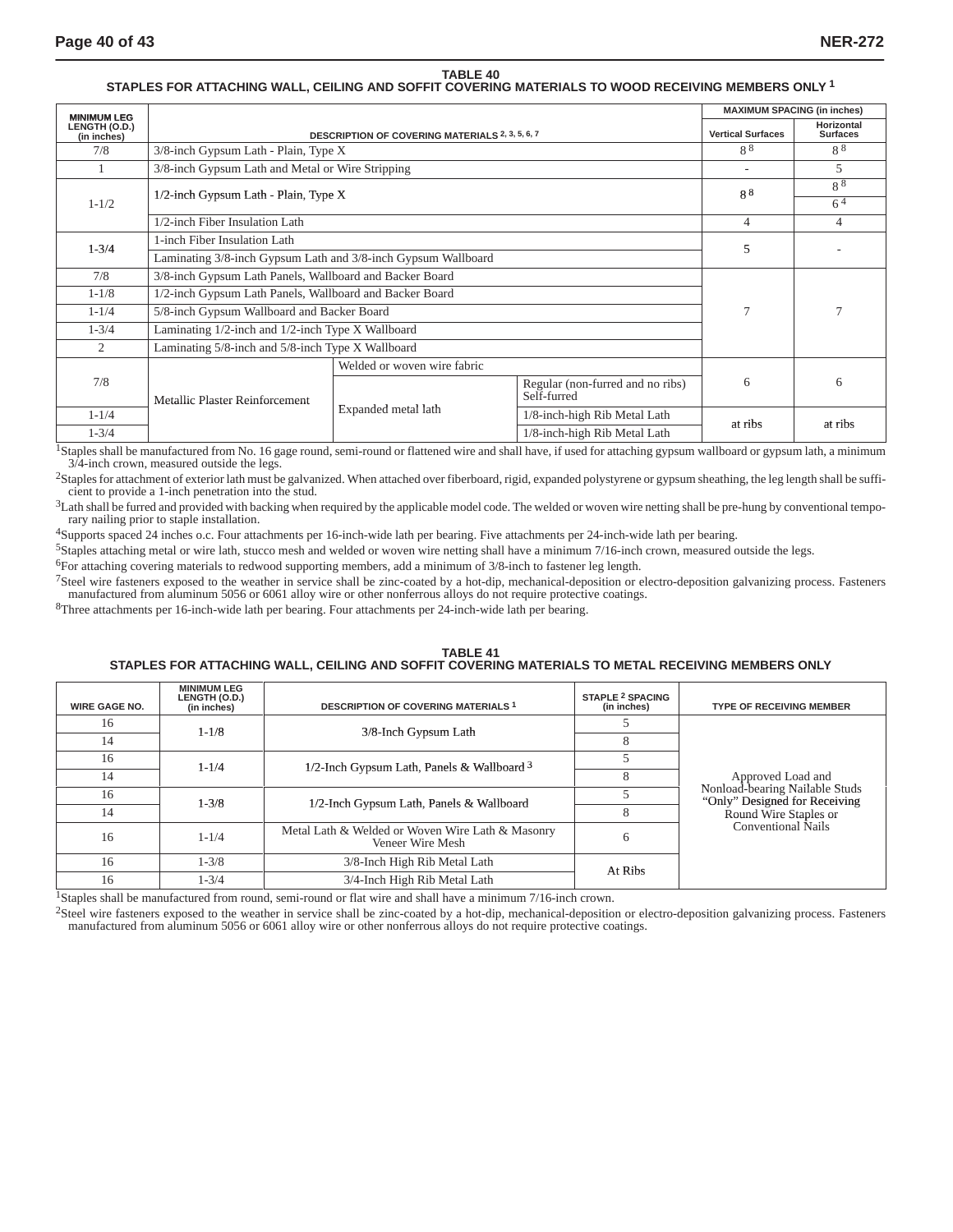#### **Reference**

1991 National Design Specification<sup>®</sup> (NDS<sup>®</sup>), American Forest and Paper Association (AF&PA).

#### **Development of Report Fastening Schedules**

Fastening schedules in this report are based on fastening schedules found in model building codes. Fastening schedules in this report have connection strengths greater than or equal to the strength of the connection listed in the model building codes. Connection strength was analyzed based on lateral strength, withdrawal strength, or both, as appropriate.

The same model for connection withdrawal strength was used for both nailed and stapled connections. Different lateral strength models were used for nails and staples.

#### **Withdrawal Strength Values**

The allowable withdrawal loads per inch of penetration of a staple or smooth shank nail driven in side grain (perpendicular to the fiber) of seasoned wood, or unseasoned wood which will remain wet, is calculated using the following formula:

$$
W = 1380 \text{ G}^{5/2} \text{ D}
$$

where:

- $W =$ The allowable load per lineal inch of penetration into the member holding the nail point.
- $G =$  The specific gravity of the wood (See Table A).
- $D =$ The diameter of the fastener shank in inches.

Threaded nails have design withdrawal strengths 10% greater than smooth shank nails of the same diameter.

Staple withdrawal strengths are calculated by doubling the calculated withdrawal strength of one leg.

#### **Nail Lateral Strength Calculations**

Lateral strength values for nailed connections in this report are based on a model (The "European Yield Model") that was incorporated into the 1991 edition of the National Design Specification (NDS) published by the American Forest and Paper Association (AF&PA). BOCA, ICBO and SBCCI have adopted the 1991 NDS for preparation of all National Evaluation Reports

The model considers wood fiber crushing and fastener shank bending. Four combinations of wood crushing and fastener bending are typical:

**Figure A**

Connection Yield Modes for Two-Member, Single-Shear Connections



Equations describe connection lateral design loads for each failure mode:



in which:

**APPENDIX**

$$
k_1 = -1 + \sqrt{2 (1 + R_e) + \frac{2 F_{yb} (1 + 2R_e) D^2}{3 F_{em} p^2}}
$$
  

$$
k_2 = -1 + \sqrt{\frac{2 (1 + R_e)}{R_e} + \frac{2 F_{yb} (2 + R_e) D^2}{3 F_{em} t_s^2}}
$$

 $R_e$  =  $F_{em}$  /  $F_{es}$ 

- = Penetration of nail or staple in main member (member holding point), inches.
- $t_s$  = Thickness of side member, inches.
- $F_{em}$  = Dowel bearing strength of main member (member holding point), psi (see Table A).
- $F_{\text{es}}$  = Dowel bearing strength of side member, psi (see Table A).
	- $=$  Bending yield strength of nail or staple, psi.
	- = Nail diameter, inches, or wire diameter of wire from which staple is produced, inches. (When annularly threaded nails are used with threads at the shear plane,  $D =$  root diameter of threaded portion of nail.)

| $K_{\Gamma}$ | $= 2.2$        | for $D < 0.17''$          |
|--------------|----------------|---------------------------|
| Kn           | $= 10 D + 0.5$ | for $0.17'' < D < 0.25''$ |
| $K_{\Omega}$ | $= 3.0$        | for $D > 0.25''$          |

Adjustment factors for connections (such as load duration factor, wet service factor, etc.) must be applied to the computed Z values to obtain allowable connection lateral strength values.

#### **Staple Lateral Strength Calculations**

Research is presently being conducted to verify the applicability of the new connection lateral strength model to stapled connections. Until that research is completed, the Proportional Limit Model shall continue to be used for stapled connections. The Proportional Limit Model has historically been used for calculating the lateral strength of both nailed and stapled connections. The new model was calibrated to yield essentially the same design values yielded by the old model.

Calculations of alternate strengths, numbers of staples per connection, and staple spacings were made the same as for nails, but were based on the Proportional Limit Model.

The Proportional Limit Model uses the following formula to calculate the allowable load of wood-to-wood nailed and stapled connections:

$$
p = KD^{3/2}
$$

where:

- $p =$  Lateral load in pounds per fastener shank at a joint slip of 0.015 inch (approximate proportional limit load).
- $K = A$  coefficient dependent upon wood species and class (hardwood or softwood).
- $D =$  Fastener shank diameter, in inches.

For stapled connections, the value is calculated for the diameter of the wire from which the staple was made, and then doubled to reflect the additive performance of the staple's two legs.

As with the European Yield Model, adjustment factors for connections (such as load duration factor, wet service factor, etc.) must be applied to the computed Z values to obtain allowable connection lateral strength values.

Appendix Table A presents values of K for wood species used in construction. Report Table 2 presents allowable lateral strengths for stapled connections.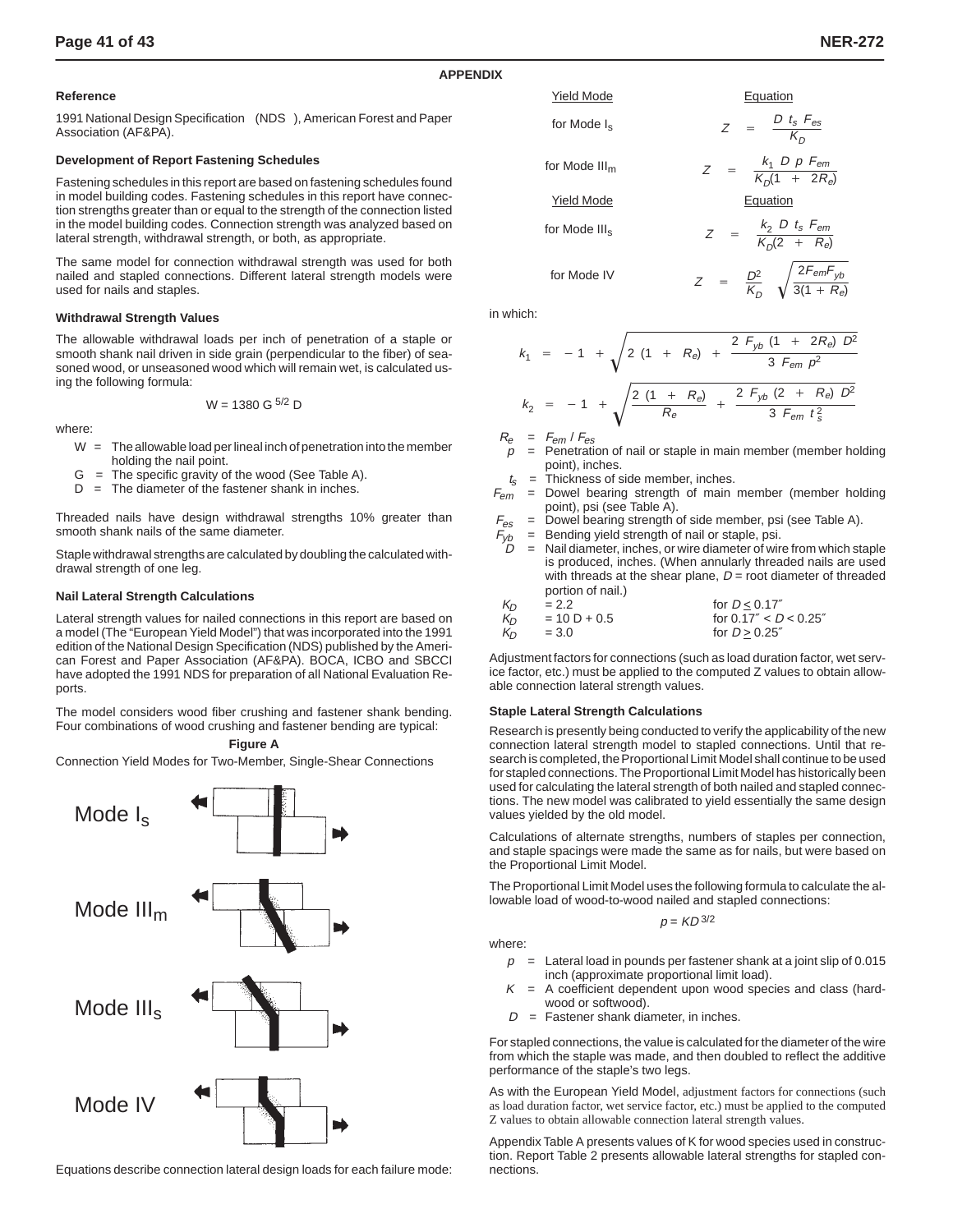## **TABLE A WOOD SPECIES' SPECIFIC GRAVITY, DOWEL BEARING STRENGTH AND GROUP NUMBERS**

| <b>GROUP</b>         | <b>SPECIES</b>                                                                                                                                                                                                                                                                                                                                                  | <b>SPECIFIC</b><br>GRAVITY <sup>1</sup> , G                                                                          | <b>DOWEL-BEARING STRENGTH IN POUNDS PER</b><br>SQUARE INCH (psi), F <sub>e</sub>                                                    | "K" VALUES FOR STAPLE LATERAL<br><b>STRENGTH CALCULATIONS</b> |
|----------------------|-----------------------------------------------------------------------------------------------------------------------------------------------------------------------------------------------------------------------------------------------------------------------------------------------------------------------------------------------------------------|----------------------------------------------------------------------------------------------------------------------|-------------------------------------------------------------------------------------------------------------------------------------|---------------------------------------------------------------|
| L                    | Beech-birch-hickory<br>Red Oak<br>White Oak                                                                                                                                                                                                                                                                                                                     | 0.71<br>0.67<br>0.73                                                                                                 | 8.850<br>7.950<br>9,300                                                                                                             | 2.040                                                         |
| $\scriptstyle\rm II$ | Douglas Fir-larch<br>Southern Pine                                                                                                                                                                                                                                                                                                                              | 0.50<br>0.55                                                                                                         | 4,650<br>5,550                                                                                                                      | 1.650                                                         |
| Ш                    | Douglas Fir-south<br>Eastern Hemlock<br>Eastern Hemlock-tamarack<br>Eastern Hemlock-tamarack (north)<br>Eastern softwoods<br><b>Eastern Spruce</b><br>Hem-Fir<br><b>Mountain Hemlock</b><br>Northern Pine<br>Ponderosa Pine<br>Red Pine<br>Sitka Spruce<br>Spruce-Pine-Fir<br>Western Hemlock<br><b>Yellow Poplar</b>                                           | 0.46<br>0.41<br>0.41<br>0.47<br>0.36<br>0.41<br>0.43<br>0.47<br>0.42<br>0.43<br>0.44<br>0.43<br>0.42<br>0.47<br>0.43 | 4,000<br>3,200<br>3,200<br>4,150<br>2,550<br>3,200<br>3,500<br>4,150<br>3,350<br>3,500<br>3,650<br>3,500<br>3,350<br>4,150<br>3,500 | 1,350                                                         |
| IV                   | Aspen<br>Balsam Fir<br>Coast Sitka Spruce<br>Eastern White Pine<br>Engelmann Spruce - Alpine Fir <sup>2</sup><br>(MSR 1650f and higher grades)<br>Engelmann Spruce - Alpine Fir <sup>2</sup><br>(MSR 1500f and lower grades)<br>Northern Species<br>Northern White Cedar<br><b>Western Cedars</b><br><b>Western Cedars</b><br>Western White Pine<br>White Woods | 0.39<br>0.36<br>0.39<br>0.36<br>0.46<br>0.38<br>0.35<br>0.31<br>0.36<br>0.35<br>0.40<br>0.36                         | 2,950<br>2,550<br>2,950<br>2,550<br>4,000<br>2,800<br>2,400<br>1,900<br>2,550<br>2,400<br>3,600<br>2,550                            | 1,080                                                         |

1Specific gravity based on weight and volume when oven-dry.

2Applies only to Engelmann spruce-lodgepole pine machine stress-rated (MSR) structural lumber.

|                                               | <b>SMOOTH SHANK NAILS</b>             |                                                                                                                                                                                                                                                                                                                                                                                       |           |       |           |       |           | <b>DEFORMED SHANK NAILS</b> |                 |                |           |           |           |
|-----------------------------------------------|---------------------------------------|---------------------------------------------------------------------------------------------------------------------------------------------------------------------------------------------------------------------------------------------------------------------------------------------------------------------------------------------------------------------------------------|-----------|-------|-----------|-------|-----------|-----------------------------|-----------------|----------------|-----------|-----------|-----------|
| Diameter<br>(inches)                          | 0.092                                 | 0.097/0.099                                                                                                                                                                                                                                                                                                                                                                           |           | 0.113 |           | 0.120 | 0.131     | 0.148                       | 0.097/<br>0.098 | 0.113          |           | 0.120     | 0.131     |
| Length<br>(inches)                            | $2 - 1/4$                             | $\mathfrak{2}$                                                                                                                                                                                                                                                                                                                                                                        | $2 - 1/4$ | 2     | $2 - 3/8$ | 3     | $2 - 1/2$ | 3                           | $2 - 1/4$       | $\mathfrak{2}$ | $2 - 3/8$ | $2 - 1/2$ | $2 - 1/2$ |
| Load Per<br>Fastener <sup>2</sup><br>(pounds) | Connection Deflection $3$ , In Inches |                                                                                                                                                                                                                                                                                                                                                                                       |           |       |           |       |           |                             |                 |                |           |           |           |
| 60                                            | 0.003                                 | 0.006                                                                                                                                                                                                                                                                                                                                                                                 | 0.002     | 0.002 | 0.001     | 0.001 | 0.002     | 0.001                       | 0.007           | 0.003          | 0.001     | 0.007     | 0.006     |
| 80                                            | 0.008                                 | 0.012                                                                                                                                                                                                                                                                                                                                                                                 | 0.005     | 0.004 | 0.003     | 0.002 | 0.003     | 0.002                       | 0.010           | 0.006          | 0.003     | 0.012     | 0.007     |
| 100                                           | 0.016                                 | 0.025                                                                                                                                                                                                                                                                                                                                                                                 | 0.009     | 0.009 | 0.006     | 0.003 | 0.005     | 0.003                       | 0.020           | 0.010          | 0.006     | 0.019     | 0.008     |
| 120                                           | 0.033                                 | 0.046                                                                                                                                                                                                                                                                                                                                                                                 | 0.016     | 0.015 | 0.009     | 0.006 | 0.007     | 0.005                       | 0.037           | 0.014          | 0.009     | 0.028     | 0.009     |
| 140                                           | 0.060                                 | 0.079                                                                                                                                                                                                                                                                                                                                                                                 | 0.027     | 0.030 | 0.014     | 0.009 | 0.011     | 0.007                       | 0.061           | 0.024          | 0.013     | 0.039     | 0.009     |
| 160                                           | 0.090                                 | 0.137                                                                                                                                                                                                                                                                                                                                                                                 | 0.046     | 0.054 | 0.023     | 0.014 | 0.017     | 0.010                       | 0.089           | 0.040          | 0.020     | 0.053     | 0.010     |
| 180                                           | 0.117                                 | 0.286                                                                                                                                                                                                                                                                                                                                                                                 | 0.075     | 0.087 | 0.037     | 0.021 | 0.025     | 0.015                       | 0.121           | 0.063          | 0.030     | 0.074     | 0.014     |
| 200                                           | 0.151                                 |                                                                                                                                                                                                                                                                                                                                                                                       | 0.100     | 0.116 | 0.057     | 0.032 | 0.040     | 0.021                       | 0.193           | 0.089          | 0.043     | 0.094     | 0.019     |
| 220                                           | 0.186                                 | $\hspace{1.0cm} \overline{\hspace{1.0cm} \hspace{1.0cm} \hspace{1.0cm} \hspace{1.0cm} } \hspace{1.0cm} \hspace{1.0cm} \hspace{1.0cm} \hspace{1.0cm} \hspace{1.0cm} \hspace{1.0cm} \hspace{1.0cm} \hspace{1.0cm} \hspace{1.0cm} \hspace{1.0cm} \hspace{1.0cm} \hspace{1.0cm} \hspace{1.0cm} \hspace{1.0cm} \hspace{1.0cm} \hspace{1.0cm} \hspace{1.0cm} \hspace{1.0cm} \hspace{1.0cm}$ | 0.132     | 0.156 | 0.086     | 0.049 | 0.064     | 0.030                       | 0.354           | 0.100          | 0.061     | 0.116     | 0.024     |
| 240                                           | 0.228                                 |                                                                                                                                                                                                                                                                                                                                                                                       | 0.163     | 0.200 | 0.100     | 0.078 | 0.097     | 0.044                       | 0.548           | 0.130          | 0.082     | 0.148     | 0.028     |

#### **TABLE B CONNECTION DEFLECTION VALUES FOR USE IN DIAPHRAGM DEFLECTION ANALYSIS 1 Nailed Connections**

1Decrease slip value by 17% for Structural I sheathing.

2Load per fastener is the diaphragm's maximum shear per foot, divided by the number of fasteners per foot at interior panel edges.

3Values should be doubled for unseasoned lumber.